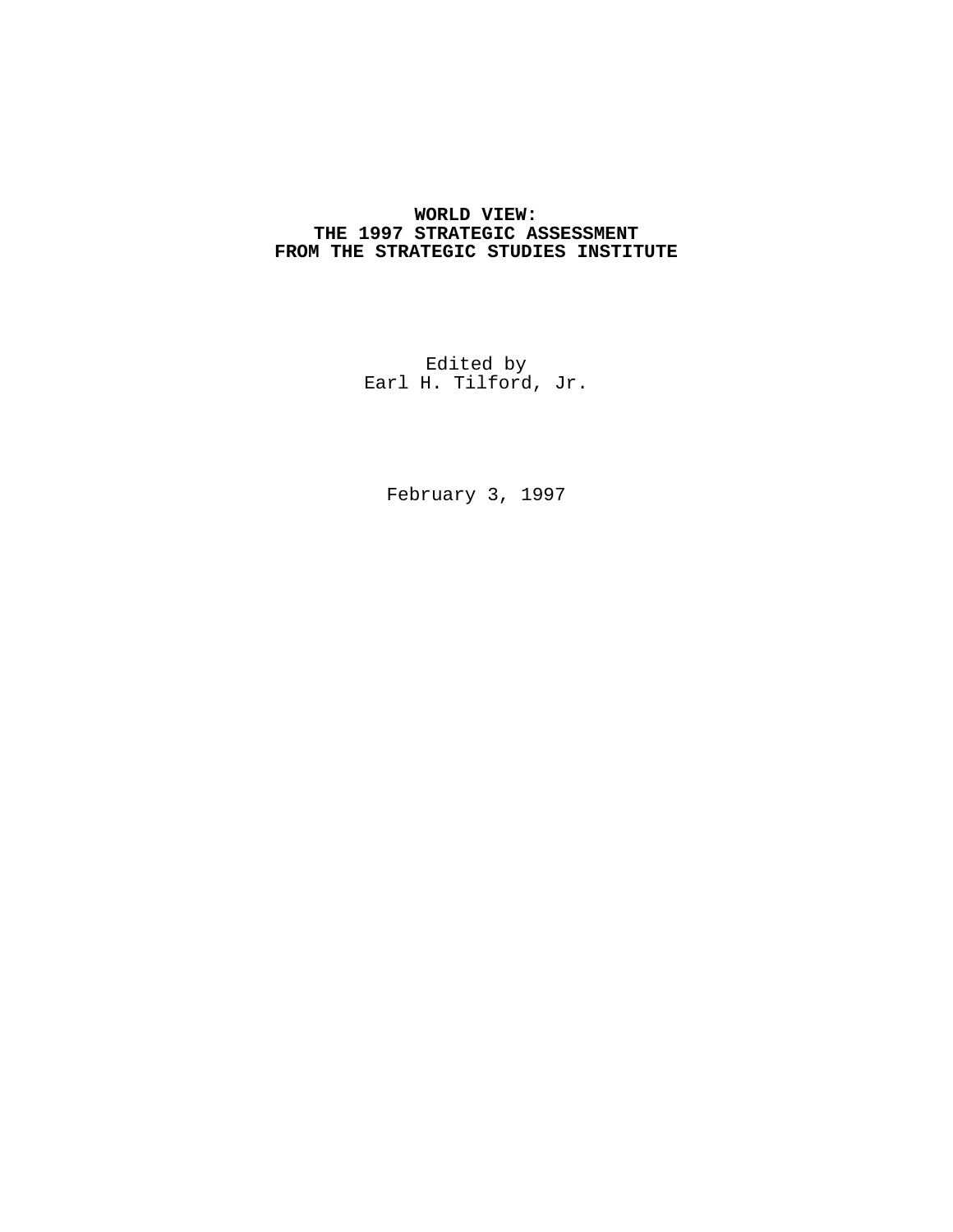#### \*\*\*\*\*\*\*

The views expressed in this report are those of the authors and do not necessarily reflect the official policy or position of the Department of the Army, the Department of Defense, or the U.S. Government. This report is cleared for public release; distribution is unlimited.

#### \*\*\*\*\*\*\*

Comments pertaining to this report are invited and should be forwarded to: Director, Strategic Studies Institute, U.S. Army War College, Carlisle Barracks, PA 17013-5244. Copies of this report may be obtained from the Publications and Production Office by calling commercial (717) 245-4133, DSN 242-4133, FAX (717) 245-3820, or via the Internet at rummelr@carlisleemh2.army.mil

\*\*\*\*\*\*\*

All 1995 and later Strategic Studies Institute (SSI) monographs are available on the Strategic Studies Institute Homepage for electronic dissemination. SSI's Homepage address is: http://carlisle-www.army. mil/usassi/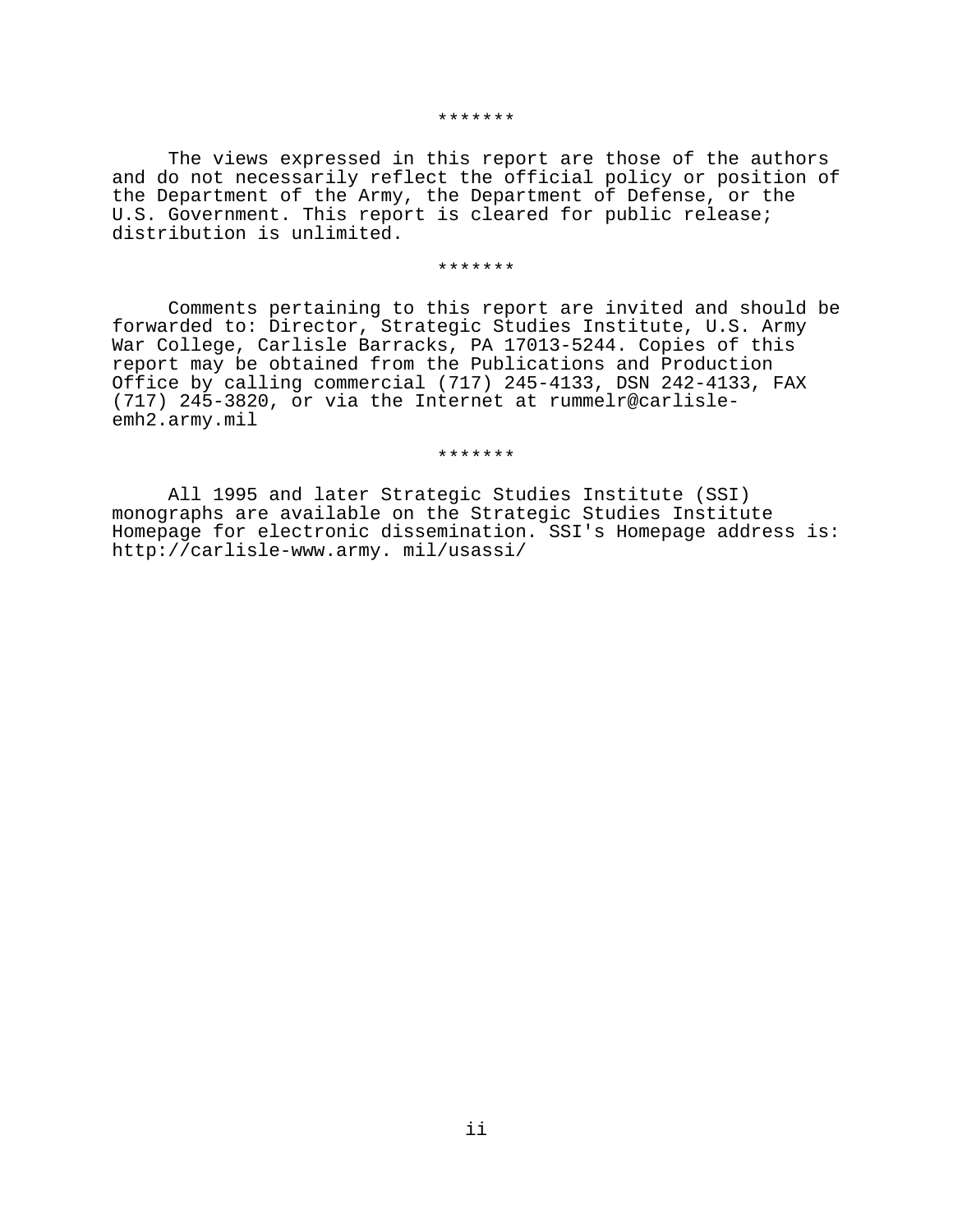### **FOREWORD**

In December of each year the analysts at the Strategic Studies Institute (SSI) look to the year ahead to assess the strategic equation for their particular areas of interest. This is part of an effort to focus our priorities both corporately as well as individually.

As they address those issues and factors that will affect U.S. national security strategy over the next 12-18 months, our analysts are also forced to think about the next decade. The strategic context in 1997 will be quite similar to that of 1996 in that it remains complex and uncertain. This year, however, the way we assess the world of the 21st century is even more important because the Army, along with the other services, is engaged in the congressionally-mandated Quadrennial Defense Review (QDR).

Beyond the QDR, our conceptions of the future have implications not only for Force XXI and Army XXI, but also for the kind of Army that will serve the nation when Army XXI systems near obsolescence in 15-20 years. Getting the strategic context about right is important because the Army After Next, although highly capable, will also be small by comparison to those forces of only a few years past. Furthermore, decisions made in 1997 as to weapons development and force structure will emerge in the Army of 2010-2015.

SSI offers this year's World View assessment in the hope that it will be of value to strategic planners in the Army and to others who share an interest in assuring that the Army of the 21st century will be then, as it is today, the world's best army.

> RICHARD H. WITHERSPOON Colonel, U.S. Army Director, Strategic Studies Institute

> > iii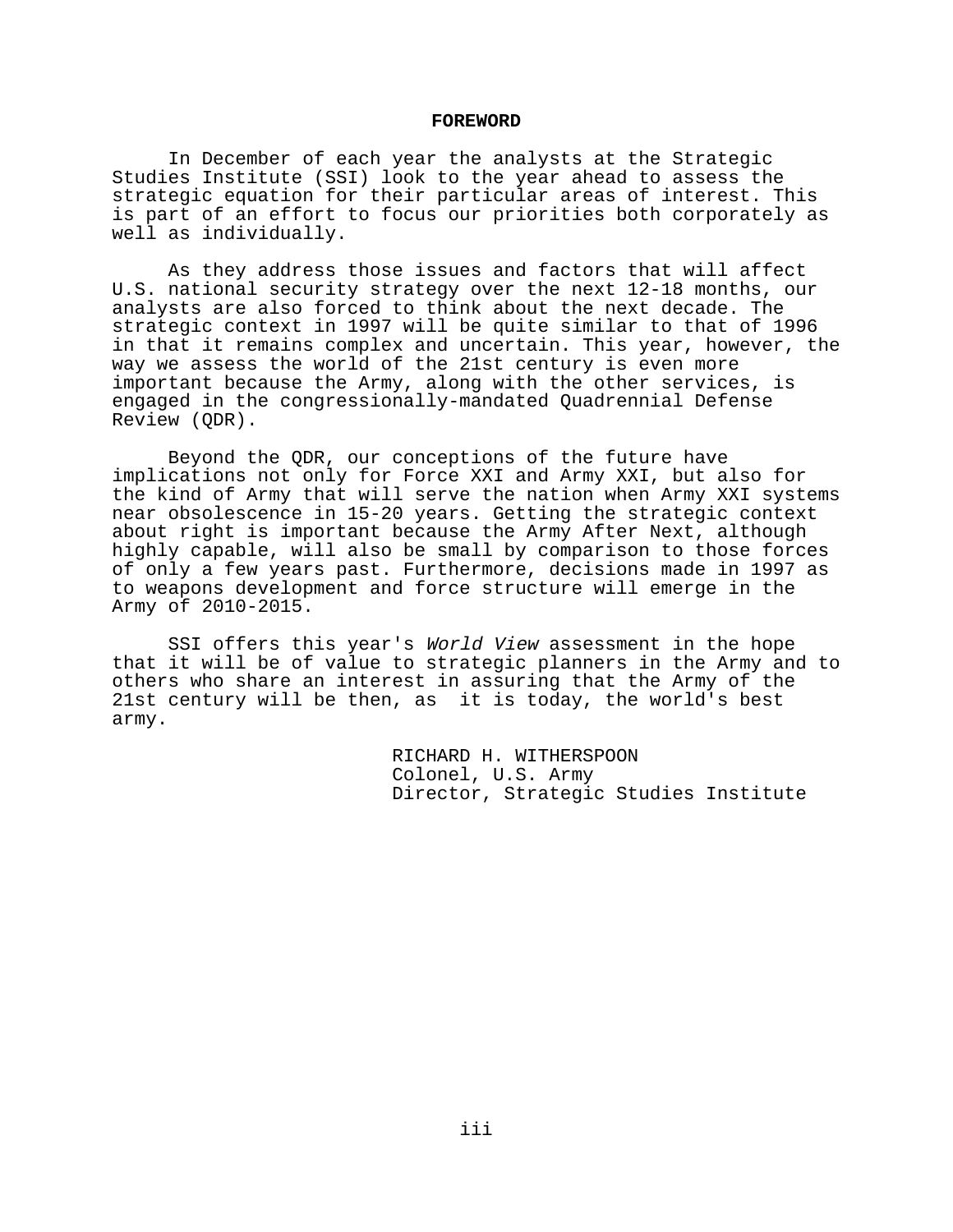#### **INTRODUCTION**

#### Earl H. Tilford, Jr.

# **The Army and Society**.

Each January the analysts at the Strategic Studies Institute (SSI), U.S. Army War College, assess domestic and global trends for the year ahead and beyond as part of a process for devising a strategic context that may be used by Army planners and other policymakers. At this writing, the Army's approach to the future, along with that of the other services, confront the ongoing Quadrennial Defense Review (QDR), the outcome of which may establish entirely new directions. The global strategic assessments reached by SSI analysts, when considered in conjunction with the roles and missions the Army leadership proposes for the future, will shape SSI's study plan and focus the efforts of our Strategic Outreach Program.

The Army of the 21st century, from Force XXI through Army XXI to the Army After Next, will still be America's Army. Both the Department of Defense (DoD) and the U.S. Army will be defined, perhaps redefined, within the context of the domestic and strategic environment. The domestic environment will be largely determined by three general trends: perception of threats, declining defense budgets, and ever heightened expectations for technology. These will be linked, inexorably, to the strategic landscape where a multipolar world produces a proliferation of threats without giving rise to a significant peer competitor.

Army XXI will emerge from Force XXI at around the year 2000. While it truly will be an Information Age, digitized Army, it will not be radically different from the Army of today.

By the end of the first decade of the 21st century, Army XXI will be nearing obsolescence in terms of weapons and equipment designed in the 1980s and 1990s. Decisions made before the turn of the century, some as a part of this year's QDR process, will determine the shape of the Army After Next, the force that will begin to evolve after 2010.

On the foreseeable strategic landscape, there seems very little possibility of a global war involving the United States or its allies. That does not, however, preclude the possibility of a regional war of considerable intensity. The strategic international environment, however, is likely to remain unsettled through the decade and the armed forces of the United States will remain engaged throughout the world. Even though it is highly unlikely that the United States will find itself threatened by a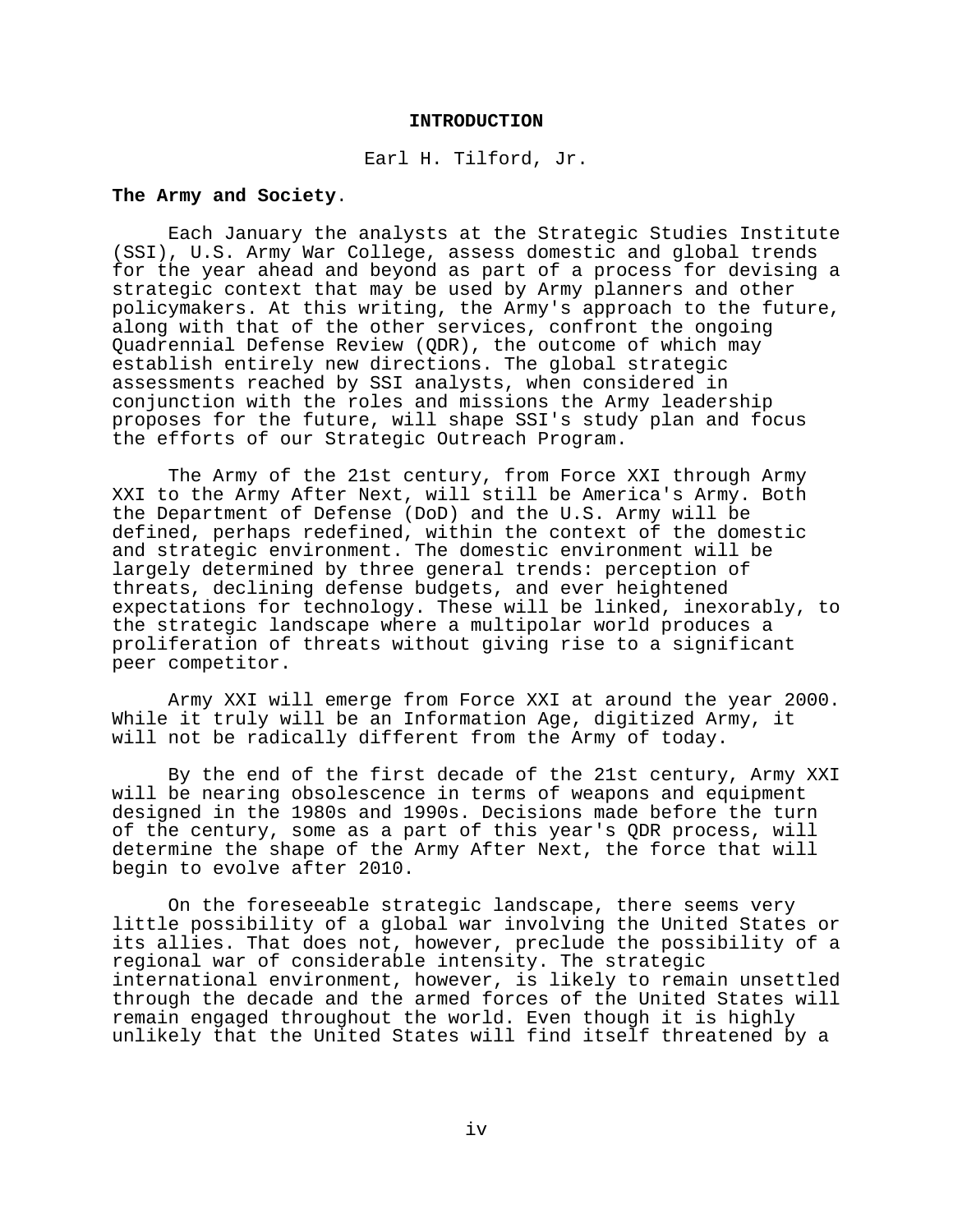true global peer competitor, Russia, China, Japan and possibly India have the potential to become regional peer competitors and might very well threaten each other or their neighbors. The possibility of war with Iran, Iraq, or North Korea cannot be discounted. Before the year 2000 each of these nations will have missiles that can deliver chemical, biological, and quite possibly nuclear weapons, over great distances. While a war with any one of these countries would not be "major" in the classical sense, war with two or more of them would be quite challenging and the outcome might be problematic, especially if U.S. armed forces contract further or fail to attain key mobility and modernizatin objectives.

Russia's continuing descent into economic and political chaos will keep it from posing a major conventional military threat beyond its immediate borders. On the other hand, there are many nuclear weapons in Russia and, given the country's current state of quasi-anarchy, the kind of threat these weapons pose cannot be reliably deterred by traditional nuclear strategies. The Russian armed forces are, and will likely remain, virtually incapable of conducting sustained military operations on even a small scale. Russia's nuclear arsenal, however, is robust. Furthermore, it is not clear the degree to which these forces are under the command and control of responsible civilian and military authorities.

In Eastern Europe there are two important strategic issues. The first issue is threefold in nature: which countries are admitted to NATO, how Russia accomodates NATO enlargement, and what happens with those nations who are not among the first to be admitted. Poland, Hungary, the Czech Republic, and quite possibly Slovenia will be accepted into NATO by the end of the century. Economic problems, a lack of sufficient progress toward democratic reforms, and various political and cultural issues complicate the question for other nations in Eastern Europe.

The second strategically important issue for Eastern Europe that could affect all of Europe and Russia is how the situation in Bosnia finally resolves. NATO, Russian, and other European troops will remain in Bosnia well into 1998, albeit at lower strength than in 1996. Old animosities are, however, very much alive and could resurface when the foreign troops are withdrawn. Reignited violence could foster an attempt to partition Bosnia between Serbia and Croatia and further test the resolve of the European community.

From the perspective of the Western European nations, NATO remains quite viable as the century draws to a close. Furthermore, the heavy involvement of American forces in Bosnia has emphasized the fundamental role of the United States in European security. But the United States and its allies, although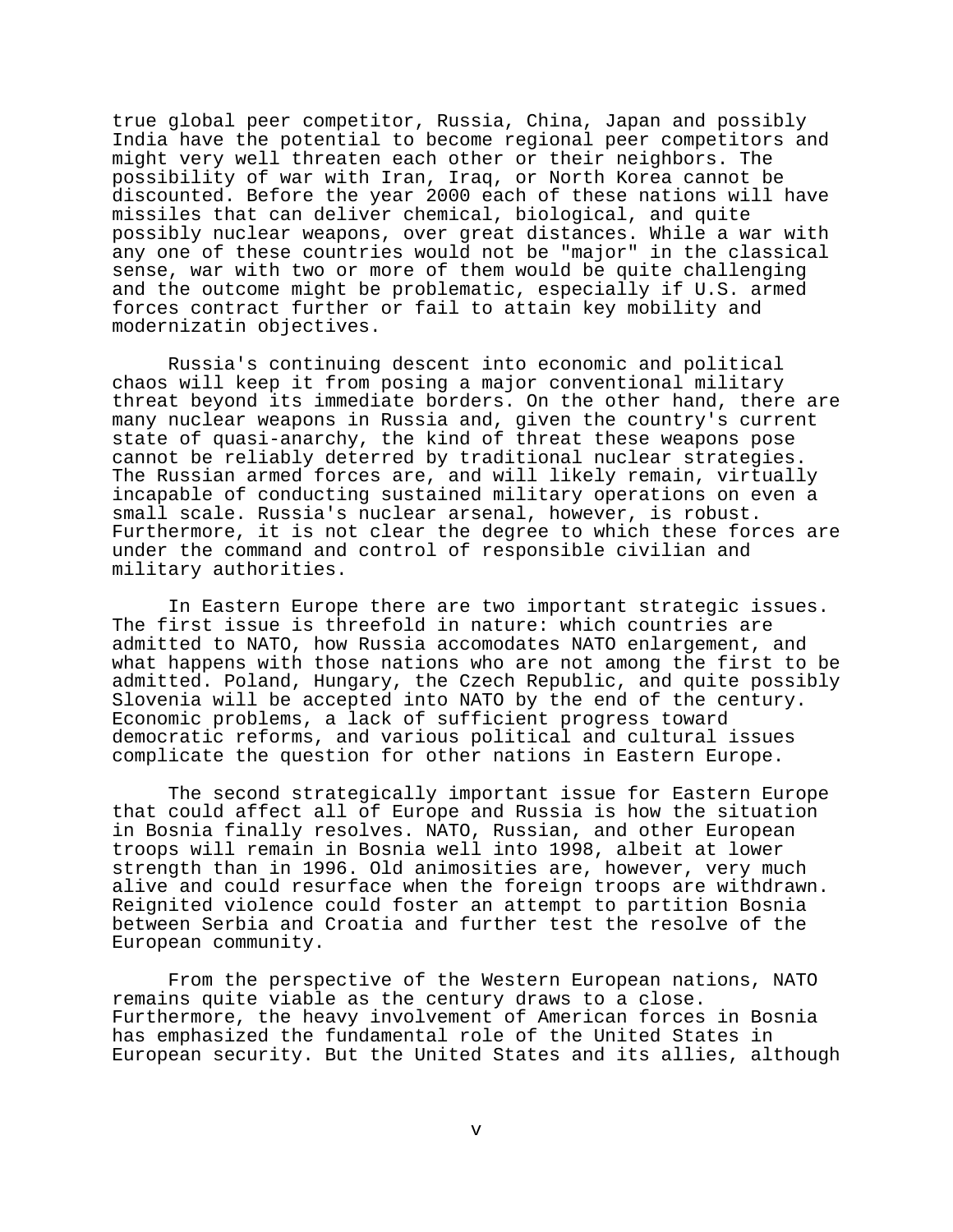seeking ways to strengthen their associ-ation, have to be sensitive to a more "engaged" France and the on-going antagonism between Greece and Turkey.

Ethnic conflict, economic disintegration, and disease threaten the security and socio-political viability of Sub-Saharan Africa. Civil war with accompanying famine and, in some cases, genocidal acts will be a feature of the African landscape well into the 21st century. Dysfunctional governments, some on the verge of collapse, add to the specter of periodic human disasters of the kind of propor-tions that will tax the will and resources of the international community. Meanwhile, the dominant issue in South Africa is how to face the world in the postapartheid era. Ethnic violence, smuggling, and drug trafficking are among the problems that South Africa's new leadership must meet to sustain legitimacy and maintain order.

Across the Atlantic, the countries of Latin America will continue to face the challenges of expanding democratic forms of government amid continuing economic hardships and problems associated with increasing populations. Corruption, drug abuse, terrorism, insurgency, and the threat that the military may reassert control in a number of countries are among the problems facing a number of nations. Poverty and desperation will continue to drive many people into the United States with most of them entering the country illegally.

The Western Pacific and East Asia have overtaken Europe as the primary trading arena for the United States. In 1997, the United States and China will work hard toward forging a better relationship in the wake of the contentions that arose in 1996 over Taiwan, human rights abuses, proliferation problems, and trade issues. The Korean peninsula remains a sensitive area and U.S. forces are likely to remain there as a deterrent well into the 21st century. Japan and the United States seem to have clarified their relationship, and by doing so perhaps strengthened it, following the problems that arose after the rape of a 12-year-old girl by American servicemen last year.

In the Middle East, two problems could reach the crisis point in 1997. First, the situation in Iraqi Kurdistan is a part of the continuing confrontation between Iraq and the West, especially the United States. The Kurdish imbroglio has become a complicating and potentially explosive problem in an already dangerous situation. Second, continuing problems between the Israelis and Palestinians on the West Bank and in Gaza are impeding progress in the peace process. Even with some renewal of progress on Palestinian issues, terrorist acts, many likely originating in southern Lebanon, will probably foster retaliatory or preemptive strikes that always hold the potential for wider violence between Israel and Syria.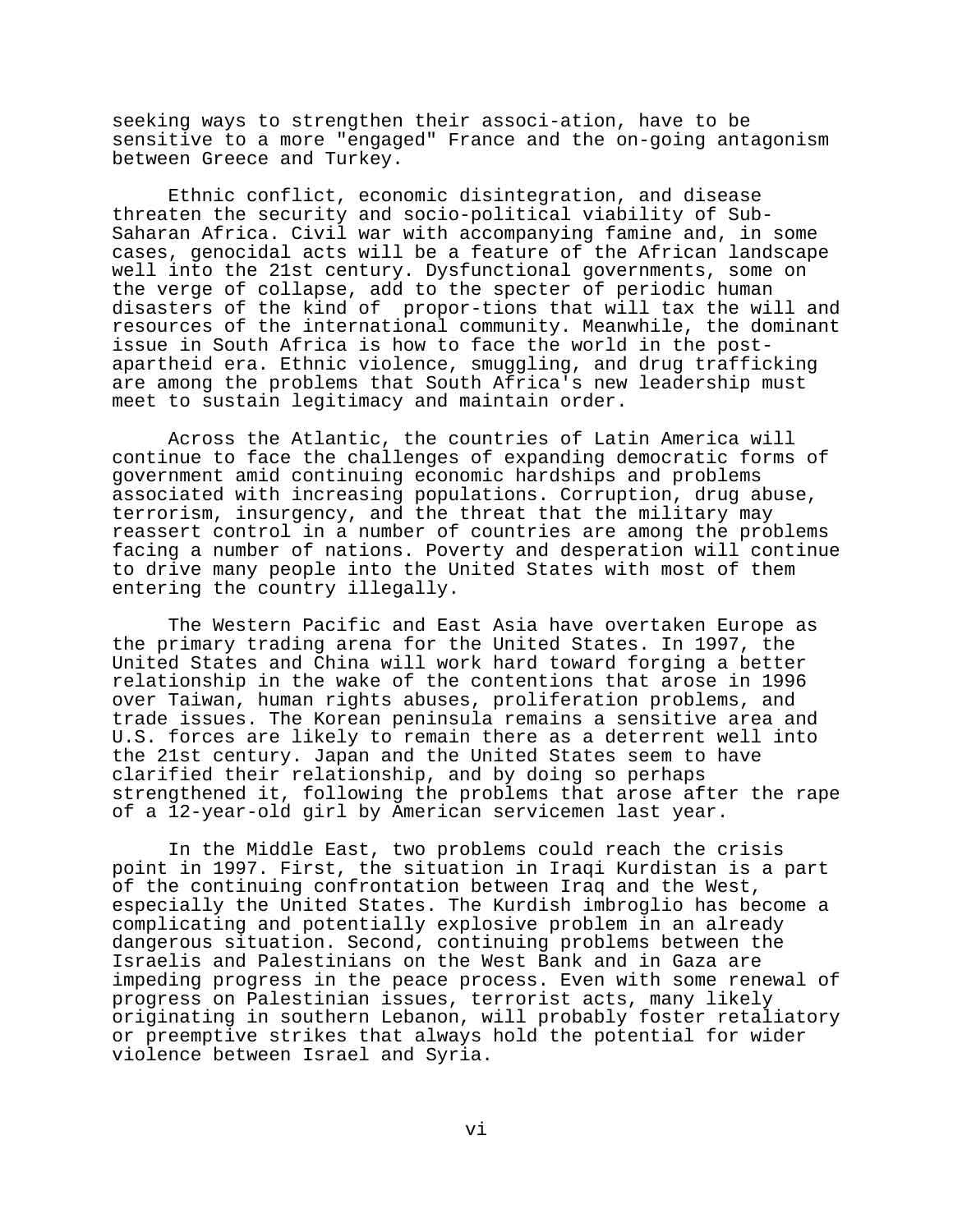## **Major Strategic Determinants for 1997 and Beyond**.

The analysts at the Strategic Studies Institute have identified the following 16 major determinants with a potential to affect U.S. vital or strategic interests, the Army, and the national military strategy for 1997 and into the first decade of the 21st century.

• As the Information Age unfolds, the way people relate to each other and to governments, corporations, and academic and other institutions will change fundamentally. This will have implications for how military forces are structured and employed.

• In 1997, the outcome of the QDR will have a major impact on the armed forces of the United States. As the year begins, the services are engaged in staking out their various positions. By March 15, when the Interim Report of the National Defense Panel is due, these positions should be clear. The real impact of the QDR will be felt in 1998.

• As the decade ends, Russia's labored journey toward democratization and a free market economy will continue despite challenges presented by lawlessness, official corruption, ecological degeneration, and a struggling economy.

• Russia will continue to act like a world power even though it lacks the conventional military forces, economic dynamism, and diplomatic authority to perform like a world power. Although Moscow views itself as being at one end of a bipolar world, Russia is likely to be increasingly marginalized in the years to come.

• When the NATO Ministerial Meeting is held in Madrid in July, a decision will be made as to which East European countries will be invited to join NATO in 1999. Poland, Hungary, and the Czech Republic are leading candidates with Slovenia and possibly Romania as outside possibilities for early inclusion.

• NATO will remain the premier security organization in Europe even as the dominant political issue continues to be NATO enlargement and the adapta- tion of the Alliance's integrated military command structure.

• Bosnia remains a real concern among European policymakers. The ultimate resolution of events in Bosnia, especially after the 1998 pullout of foreign troops, will continue to affect the future of Europe.

• The relationship between China and the United States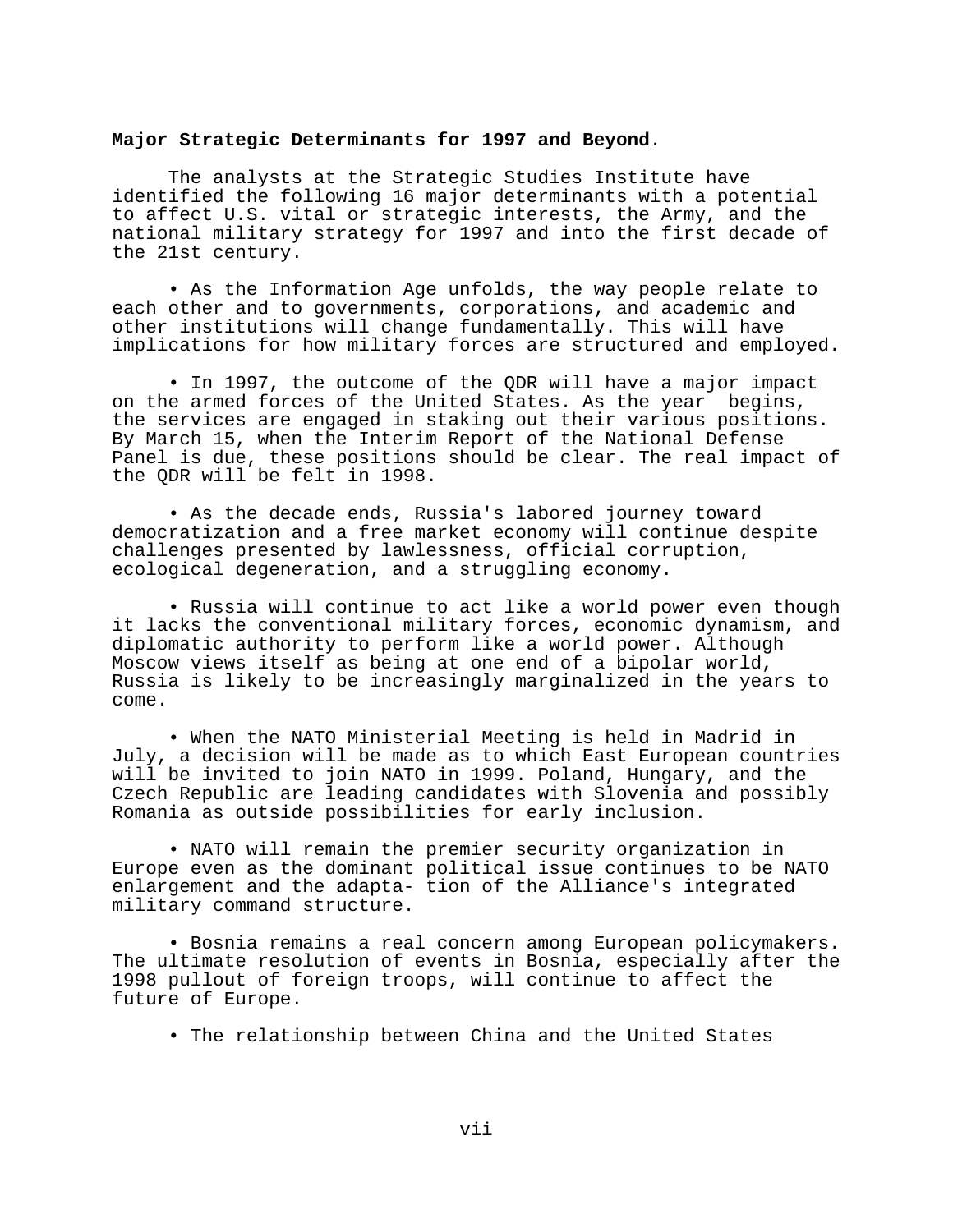should improve in 1997 because it is in the strategic interests of both nations. While America's security policy for the region will remain focused on China and Japan, as China supplants Japan as the United State's primary Asian trade partner, Washington will be challenged to balance pragmatism against idealism in its human rights policies.

• The possibility for war on the Korean Peninsula cannot be discounted. Evidence of Pyongyang's brinkmanship policies include its sending saboteurs, spies, and assassin teams to the South. Look for North Korea to find ways around the Agreed Framework which is supposed to suspend nuclear weapons development.

• Technological proliferation will be a hallmark of Asia as it enters the Information Age. By the year 2007, a number of Asian nations will possess chemical, biological, and possibly nuclear weapons of mass destruction. Digitized information systems will facilitate the movement of narcotics and drug money.

• Through 2007, Latin America's democracies, with their rapidly expanding urban population and problems associated with unrest and poverty, will face subversion, terrorism, insurgencies, and coups d' etat. While some democratic governments will survive in Latin America, drug cartels, unreconstructed Marxists, and the armed forces can exploit these conditions. The United States will feel the impact in the form of drug trafficking and the massive, mostly illegal, migration of peoples into Texas, California, Arizona and Florida.

• Post-Castro Cuba and a fading peace process in Central America are likely to warrant U.S. attention over the next decade. The possibility of deployment of forces, either unilaterally or as part of a multinational peacekeeping force, cannot be ruled out.

• Brazil's internal stability bears close watching over the next decade. Poverty, crime, corruption, and the inequitable distribution of income, joined by a potential environmental disaster in the Amazon Basin, will present significant challenges.

• Throughout the Middle East, the disparity in the distribution of wealth will continue. A high birth rate ensures a youthful population subject to disillusion and primed for violence.

• In the Persian Gulf region, the House of Saud will be increasingly challenged by those who resent the presence of the United States.

• Israel and the Palestinians may find it increasingly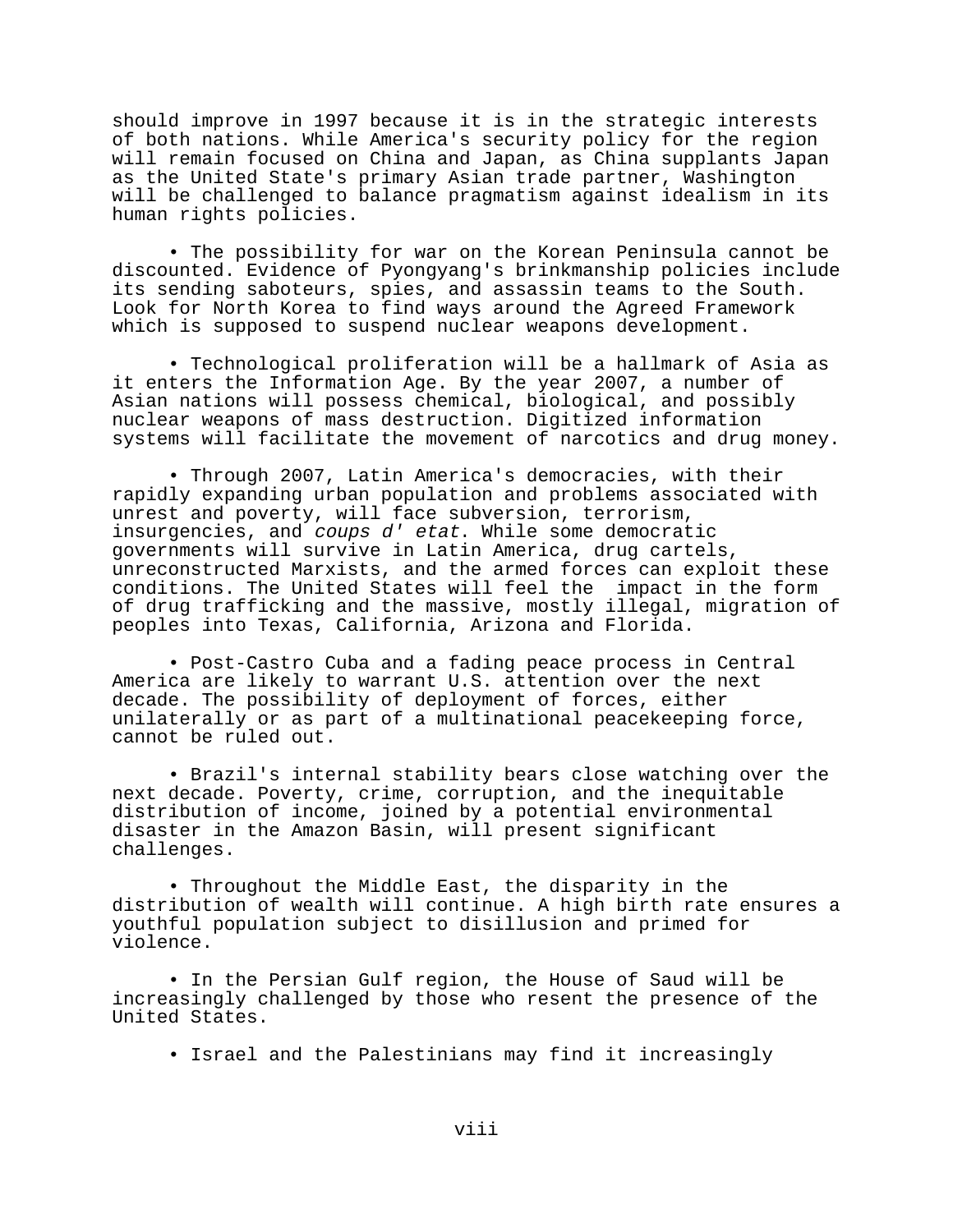difficult to reach common ground in the foreseeable future. The status of Jerusalem will be a prominent issue, and one not likely to be solved by initiatives from the Likud Party. Perhaps more problematic, Israel and Syria seem far from settling the Golan or other issues which stand between them.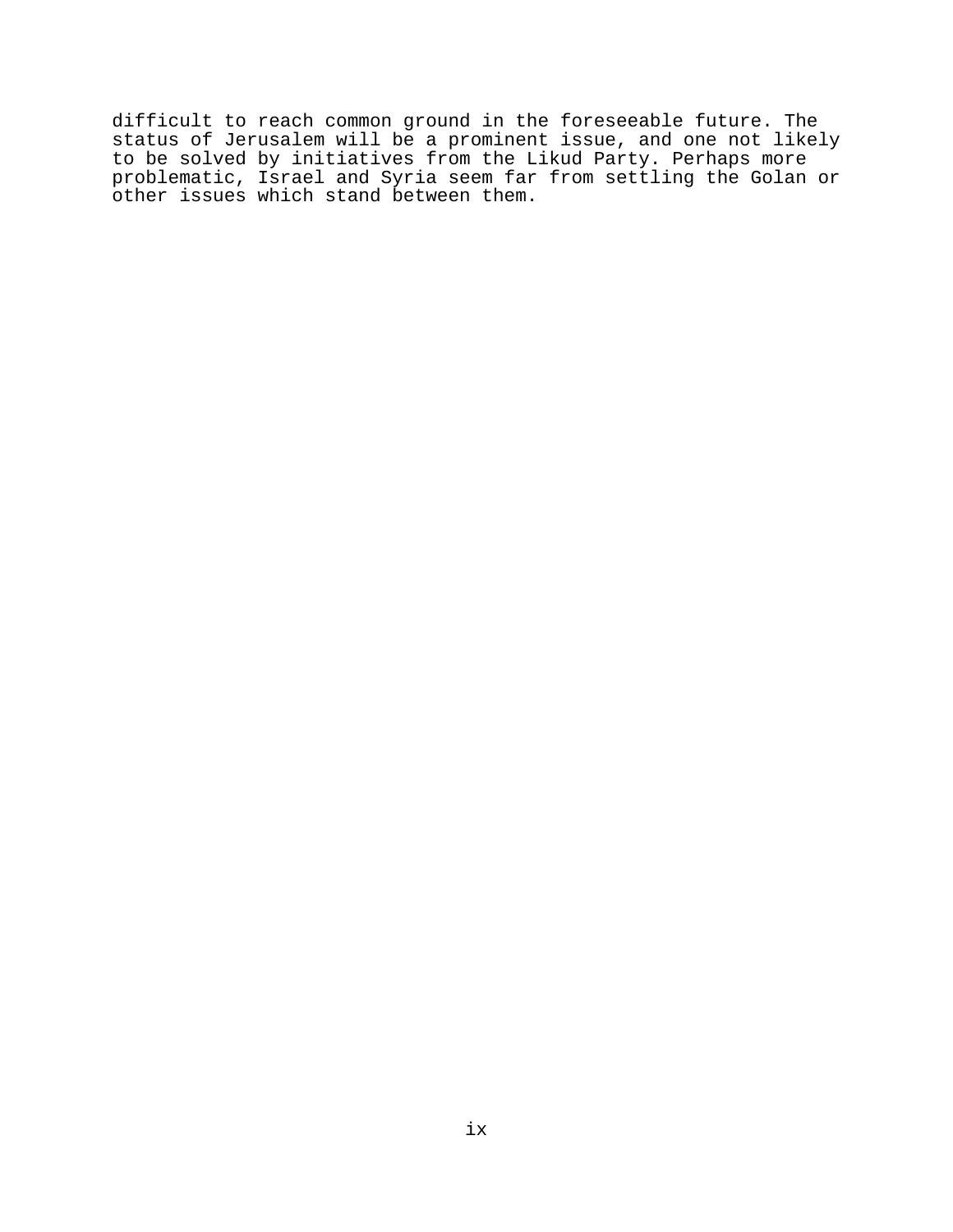### **THE DOMESTIC CONTEXT**

Douglas C. Lovelace, Jr.

### **General Assessment**.

Over the past 7 years, the outlines of the post-Cold War security environment have become sufficiently clear to allow DoD, or Congress, to define the U.S. armed forces' potential contributions to future national security. Whether that potential is realized depends less on threats and opportunities of its allies and enemies than on factors internal to the United States. The domestic environment within which DoD must define itself over the next decade will largely be determined by several continuing trends. Combined, these trends will present challenges to DoD similar in magnitude, scope, and complexity to those the military establishment faced at the conclusion of the Second World War.

The Department's ability to meet the challenges posed by domestic trends will be conditioned by the extent to which it is able to build and sustain internal consensus and cohesion concerning the future role the U.S. armed forces should play in providing national security. Divisiveness among the major components of DoD, on the other hand, will encourage legislative intrusion into departmental manage-ment prerogatives. Additionally, if DoD is unable to clearly establish its relevance to future national security issues, its preeminence in the national security arena may erode as other government agencies receive greater proportions of resources devoted to protecting and promoting the nation's interests.

# **Trends and Issues**.

Over the next decade, domestic influences on the role DoD will play in providing for the nation's security will be just as, if not more, important than international developments. The following brief summary of domestic trends and the effects they will have on the U.S. armed forces over the next decade is certainly not an exhaustive treatment of the national demands, expectations, and constraints DoD will face. Nor is it a complete survey of potential DoD responses. It does illuminate, however, the need for the department to clearly define the contributions the U.S. military can make to future national security.

• Inaccurate Perception of Threats. The most salient continuing trend will be the perception of reduced threats to U.S. vital and important interests. The replacement of the simplistic bipolar Cold War security environment by one which is increasingly diverse and complex makes it more difficult for the Secretary of Defense to explain the links between international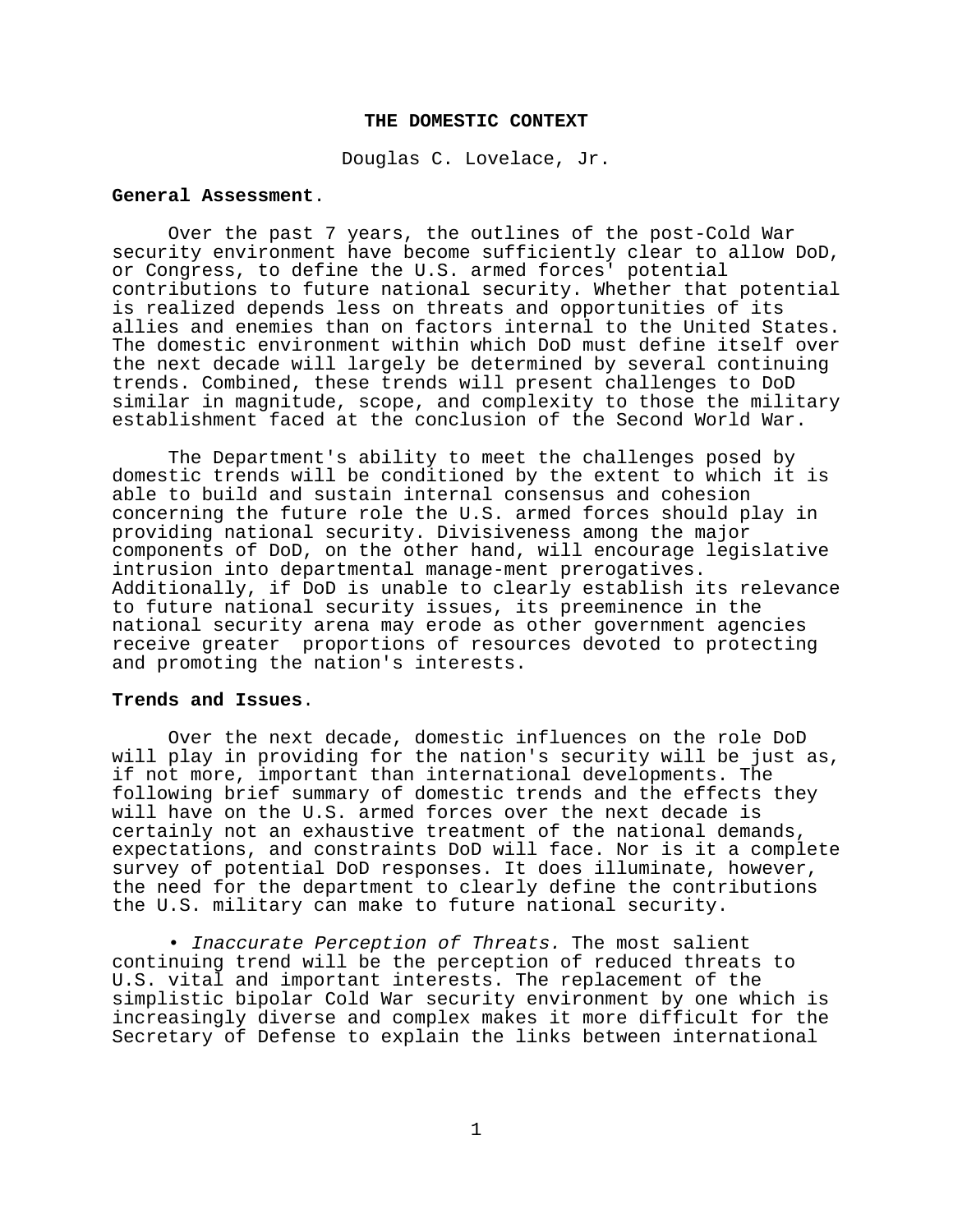events and U.S. interests. Equally troubling will be the difficulty of explaining that such links do not exist, or are tenuous at best, in many situations where instantaneous media coverage of international events inflame the passions of the American public. Thus, the Secretary of Defense and senior military leaders will be challenged to ensure the nation's military power is applied only where it is needed and only where it can have the desired effect.

• Stricter Scrutiny of Defense Spending. The second trend relates in part to the first. Domestic competition for federal revenues increasingly will place pressures on the DoD portion of the President's budget submissions. To the extent that a consensus on threats and purpose is lacking, DoD's bid for scarcer discretionary dollars will be harder to justify. Among the many insights one may glean from the national elections is that the American public and their elected representatives are becoming more aware of the potential future consequences of the large public debt. Just as the public has begun the painful process of retiring consumer debt accrued over the past decade, so will the Federal government be forced to address the national debt in a serious and meaningful way.

• Continued Entitlement Expectations. Another insight from the elections is that while the American people want the Federal government to begin a process to arrest the growth of the national debt, they are not willing to sacrifice government benefits they feel entitled to receive. Social Security and Medicare budgetary pressures alone will force radical reductions in other federal expenditures, if the federal deficit is to be reduced significantly. The same pressures are felt in DoD where, when it comes to active duty and reserve component compensation, quality of life matters, and veterans' benefits, a high priority on meeting entitlement expections is always evident. These and other fiscal realities will result in the strictest scrutiny being applied to proposed defense expenditures.

• Expectancy of Increased Military Effectiveness and Utility. Ironically, the intense pressures to reduce defense spending will be accompanied by expectations of increased utility and efficacy of U.S. military forces. The public and the Congress will demand utility beyond the ability to win major wars, although that purpose will remain fundamental. The public will not sustain a large military establishment designed merely to react to threats. The nation will expect the positive application of the armed forces during periods of peace in ways which prevent the emergence of potential threats and further reduce the prospect of conflict, and mitigate human suffering.

• The False Promises of Technology. Related to the above trend is the public's increased expectancy that technology can be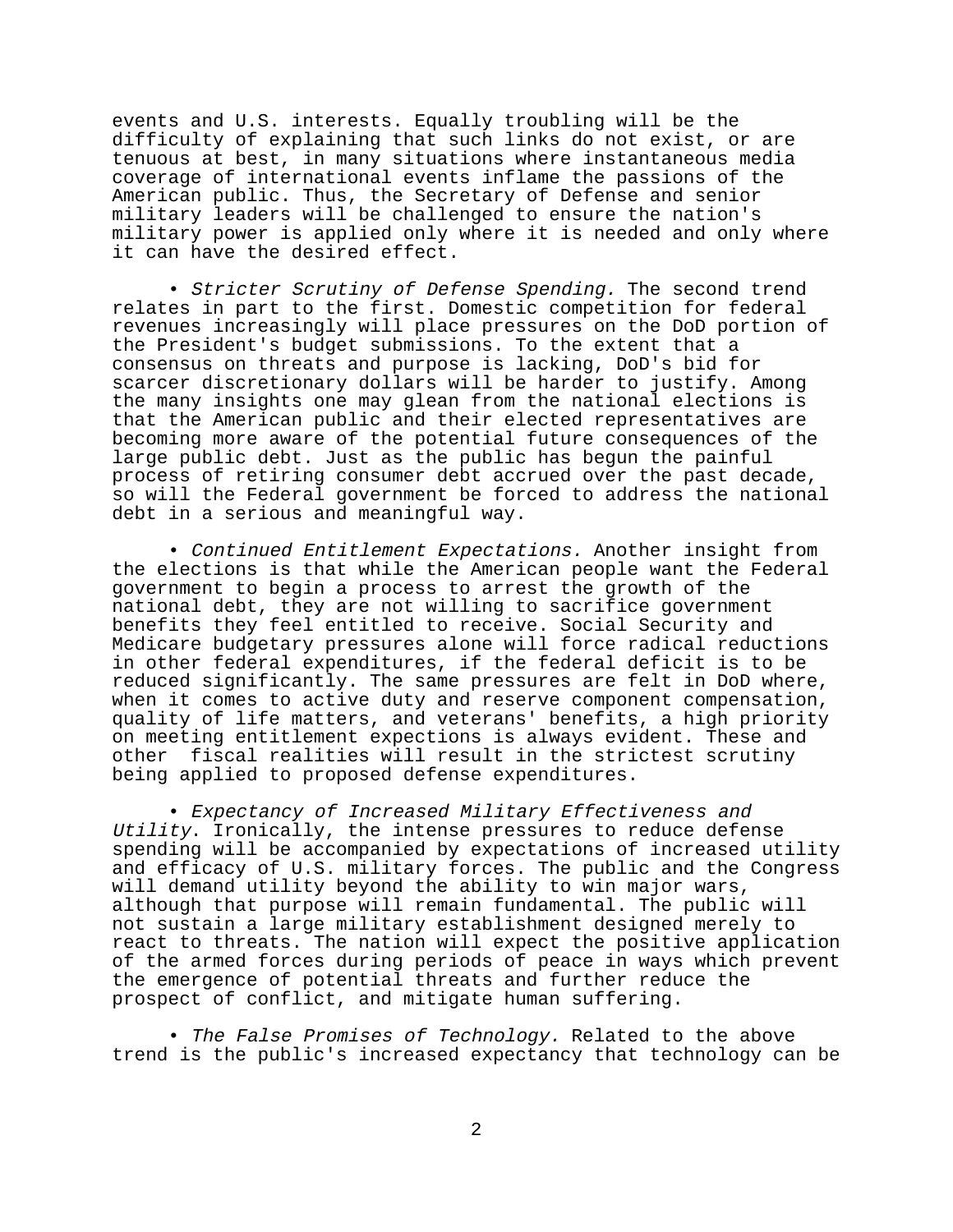substituted for people in future military operations. Precision strikes, from a distance, with relative impunity are being proffered by some inside and outside DoD as a substitute for the spilling of American blood in some amorphous future international interventions. The high-tech weapons systems marketing campaign, undertaken by some constituencies, began in earnest during the Persian Gulf War and continues today. Its false promise is that high-tech machines and weapons can be used to resolve human conflict putting few, if any, people at risk. Consequently, DoD helped create a conundrum where it must pursue increasingly expensive technologies to meet the false anticipations of a nation that expects the next war to be short, efficient, and casualty free and that is also less inclined to allocate national resources for defense.

## **Ramifications for the Department of Defense**.

The challenge for DoD over the next decade will be to prove its relevance in the face of the aforementioned trends. This challenge will have external and internal dimensions. The dual thrust of the current National Security Strategy, to protect U.S. interests and to actively promote them, will remain valid. Threats, however, will continue to appear to be receding. The nation, therefore, will seek to reallocate resources devoted to national security from national defense to national promotion. Thus, DoD may be allocated a reduced share of the resources devoted to national security unless it can show its relevance to the promotion of U.S. interests. That discussion will be conducted largely within the framework of the interagency process but will involve Congress as well.

Improved Strategic and Interagency Planning. If DoD is to prove its relevance to future national security needs, it must reform its strategic planning processes to allow for better integration with the strategic planning of other governmental agencies. This will require modification of the compartmented nature of defense planning to better integrate the strategic planning conducted by DoD components with that conducted by their interagency counterparts. Warfighting has been, and remains, the province of the Department of Defense; however, DoD has yet to make its case and prove its worth in the active promotion of U.S. interests. The department must develop ways to compare its actual and potential contributions to national security to those of other government agencies, and then must communicate its unique capabilities within the interagency process.

Balancing the Protection and Promotion of U.S. Interests. The department's internal dimension of the national security relevance debate will focus on balance, which will become the DoD watchword. The department will have to address balance within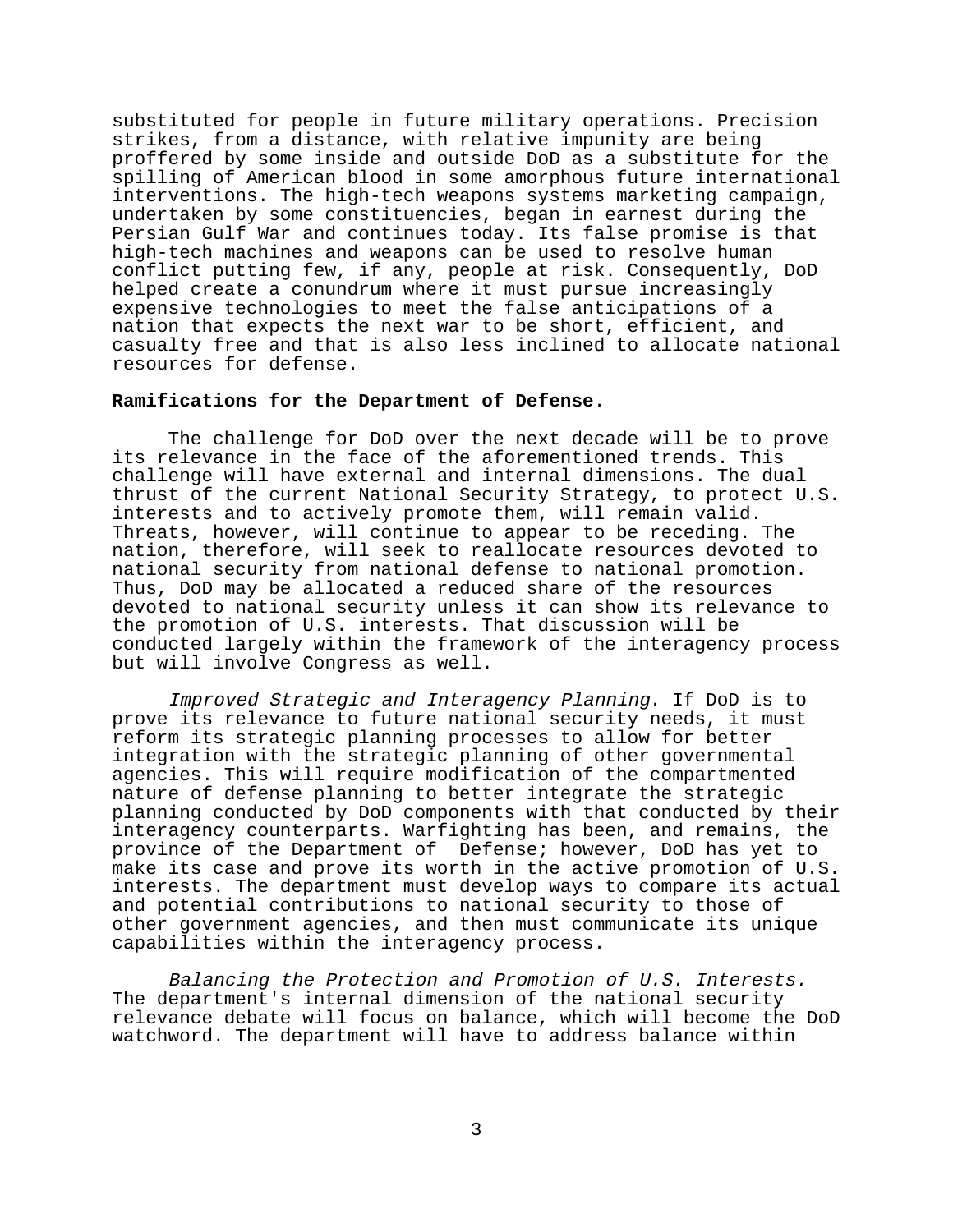several contexts, and each promises to create divisiveness within DoD. The first balance issue that must be resolved will be the relative emphasis which should be placed on the development and acquisition of warfighting capabilities as opposed to those for promoting U.S. interests by shaping the international security environment. This is certainly not an either-or situation; military capabilities can be developed that provide a hedge against the need to fight and win wars while also providing utility for active promotion of U.S. interests. The Cold War paradigm of optimizing warfighting capabilities and merely assuming they also have sufficient utility for other purposes, however, will require reexamination.

Balancing Force Structure, Readiness, Recapitalization, and Modernization. A second, and perennial balance issue involves force structure, readiness, recapitalization, and modernization. The elements of this issue are interdependent and the manner in which they are balanced will turn, at least in part, on DoD's approach to the previous issue. It is difficult to imagine how DoD will be able to sustain present force levels into the next century given current fiscal, social, and political trends while maintaining adequate force readiness. Nonetheless, readiness will remain an absolute imperative. The challenge for DoD will be to design an affordable force structure given DoD's redefined contributions to national security. It is likely that new joint and service visions of the future application of military capabilities will cause force redesigns resulting in lower total numbers of forces. This may free resources needed to maintain readiness. On the other hand, as the military continues its evolution into a 21st century force, the components of readiness may become inherently more expensive.

Closely linked to readiness is the requirement to recapitalize the U.S. armed forces. To some extent, the doomsday scenario of block obsolescence befalling the U.S. military early in the next century is overstated. Force readiness can be assured by a combination of measures such as overhauls of existing systems, service-life extensions, product improvement programs, and recapitalization expenditures. The recapitalization effort, however, must be tempered by the need to modernize forces. The DoD goal should not be to provide U.S. forces with the best possible technology, because it cannot afford the cost. Rather, the department's approach should be to maintain the measure of net technological superiority over potential adversaries that results in an acceptable level of risk.

In balancing recapitalization and modernization, therefore, DoD should extend or recapitalize those capabilities which, although still essential, are either in little jeopardy of being overtaken technologically by potential adversaries or are decreasing in relevance to the potential revolutionary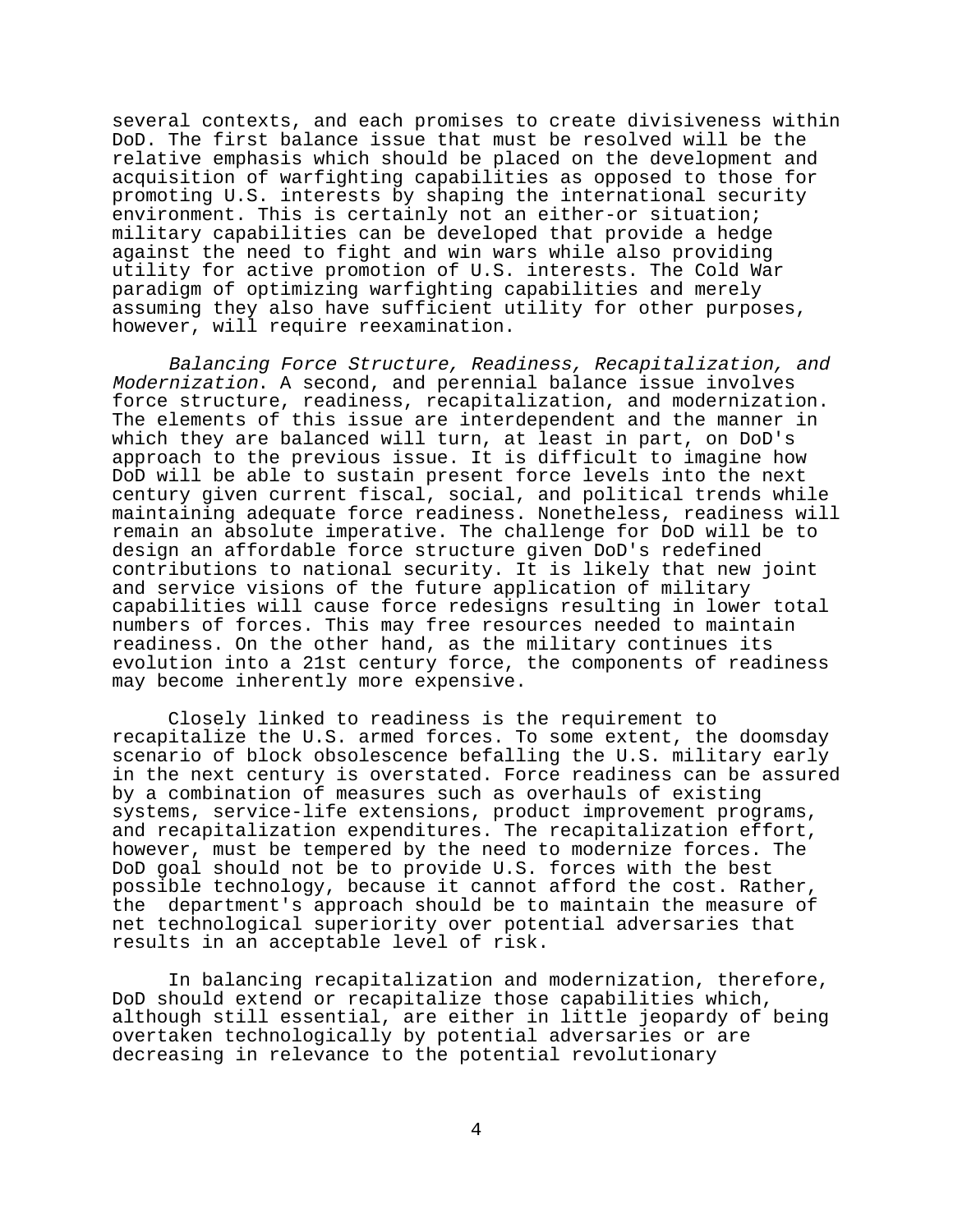transformations in military affairs. Conversely, DoD should modernize those capabilities which are technologically threatened by potential adversaries and which are in, or moving to the forefront of the future applications of military power.

Inter-Service Balance. To maximize its future contributions to national security, the department must achieve inter-service balance. Service capabilities need to be combined in correct proportions with different roles, missions, functions and core competencies blended for efficiency and effectiveness. The traditional practice of relative constancy in distribution of resources should have no place in future force planning.

Active Component/Reserve Component Balance. The extant Cold War AC/RC mix model cannot suffice for the 21st century. Two solutions may be possible.

-- (1) Retain in the AC the most vital forces while subordinating peripheral and add-on capabilities to the RC. The AC forces would be composed of heavy combat forces kept at a high state of readiness.

-- (2) Put the bulk of the nation's heavy forces in the RC and populate the AC with forces suitable for the currently more prevalent applications of military power.

There are, of course, problems with each of these approaches. If AC forces are kept ready to fight and win our nation's wars in the traditional sense, they will be less efficient and effective at the missions they are more likely to be called upon to perform: the range of operations short of war. Furthermore, RC forces cannot be counted on to perform the full range of operations short of war because they are not sufficiently responsive for short notice crises and the frequency of activations would burden RC members, families, and civilian employers. The second problem is that the bulk of DoD resources would be consumed by forces least likely to be needed. Finally, it can be argued that this would be the most expensive and least effective approach. It would be more costly to mobilize, employ, and then demobilize RC forces needed for operations short of war than it would be to maintain sufficient AC forces to accomplish those tasks. Notwithstanding the difficulties associated with this approach to AC/RC balance, it closely reflects the current practice.

The second possibility is much more radical and is likely to find few advocates in the Army establishment who will be quick to point out that the Reserve components cannot be counted on to defend the nation's vital interests in crisis situations. Proponents, however, will argue that the combined effect of the receding threat of large scale conflict, increased strategic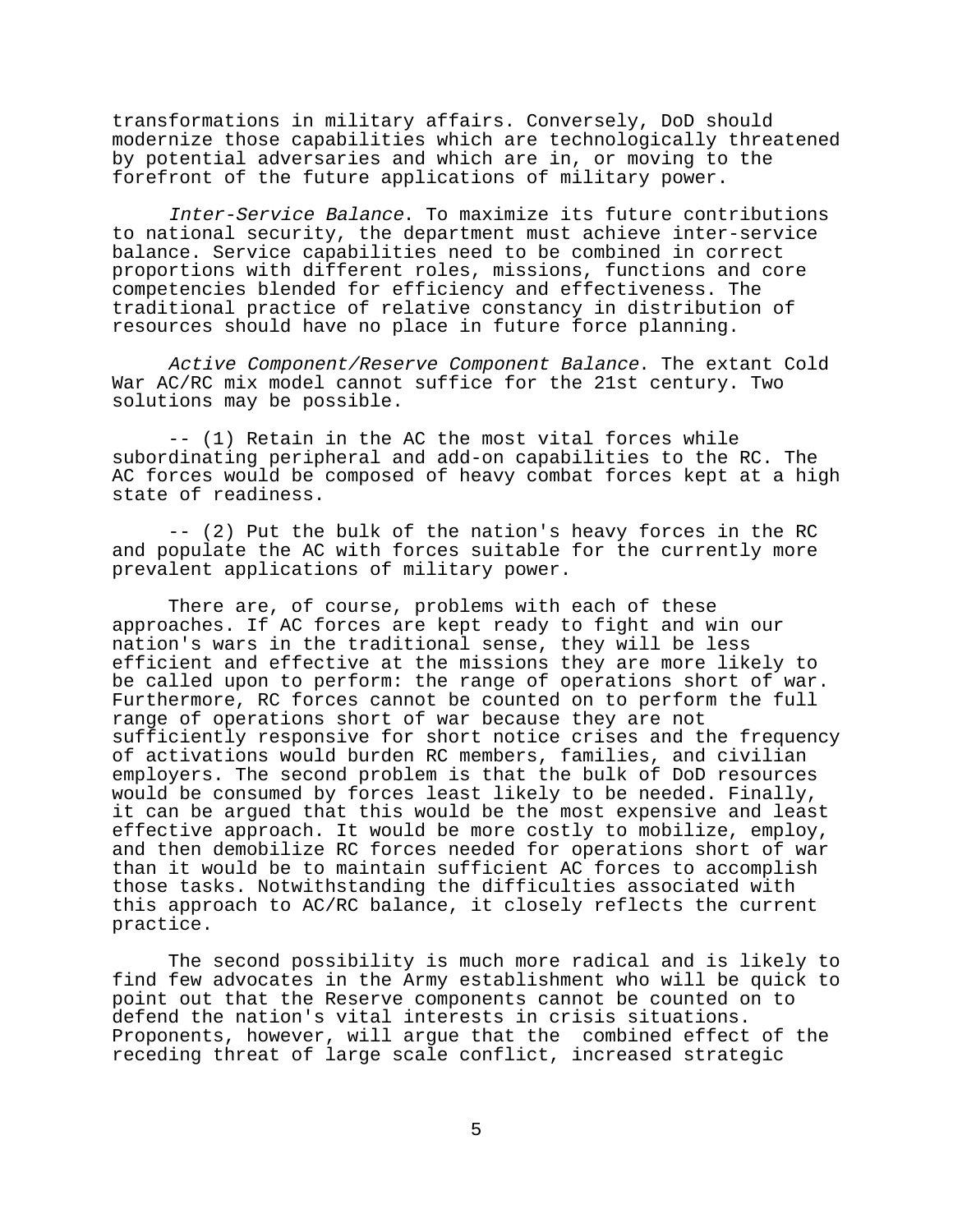warning, and more effective training methods will allow the RC forces to become sufficiently responsive to hedge against large scale conflict.

The proposals outlined above are rough, and many institutional prerogatives will be involved in the resolution of these issues. But the balance that must be achieved between Active and Reserve forces over the next decade probably falls within the range framed by the two alternatives presented above. How the issue is ultimately resolved will depend upon the precise national security role DoD assumes.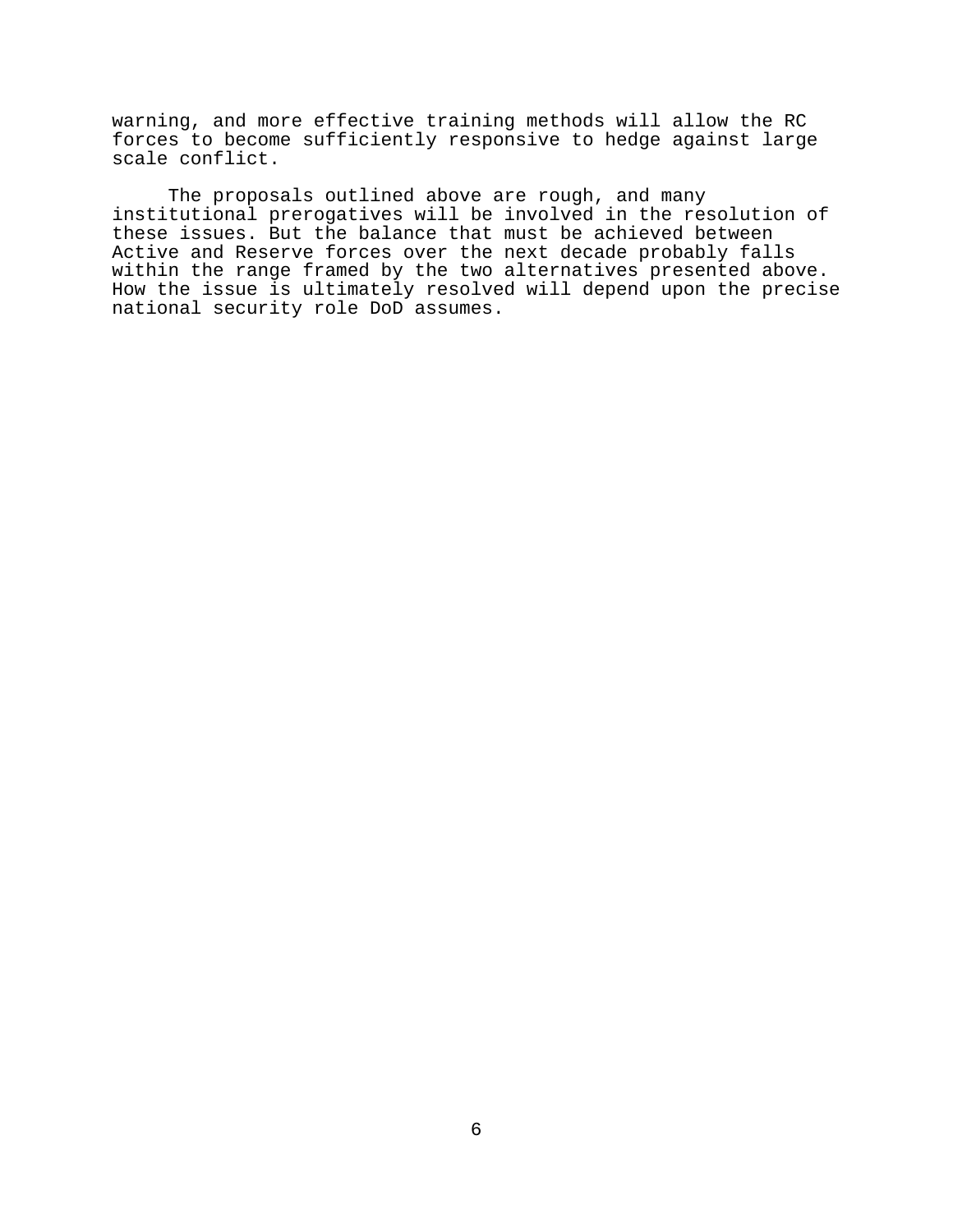### **ARMY ISSUES FOR 1997**

Douglas V. Johnson

### **General Assessment**.

The 1997 Army is evolving from the Cold War Army of the 1980s and early 1990s toward Army XXI--the informa- tion enhanced force of 2010. The Army XXI force will evolve from today's Army by incorporating many new technologies on the present familiar base. It will be a more responsive strategic projection force, capable of decisive victory on the battlefield through dominant maneuver and the effective application of precision fires as well as a host of other missions. Unless there is a dramatic change in the world situation, elements of the Army of the first decade of the 21st century will continue to be "forward deployed" in places like Korea, Japan, and Western Europe, although perhaps in fewer numbers than today.

At around 2010, despite digitization and the leveraging of technologies into what were, essentially, late 20th century weapon systems, portions of Army XXI will be nearing obsolescence in terms of age of equipment, although not necessarily in comparison to any competitor. If budget support holds, between 2010 and 2015, the Army After Next (AAN), the first true Revolution in Military Affairs (RMA) force, will begin to emerge. This force will be the first RMA force, the first to truly capitalize on the RMA potential. The Army's immediate task is to maintain the world's most flexible, capable Army while transitioning to Army XXI and envisioning what that truly revolutionary army, the Army After Next, will be.

The AAN will evolve in a world where uncertainty is the only real certainty. At best, defense budgets will remain stable, but there is a real possibility they will decrease. During a period in which the budgetary and strategic challenges will not diminish, the Army will have to maintain an increased operational tempo, sustain readiness, and still find resources to pursue those technologies most appro- priate for the AAN.

In 1997, the principal struggle will be for budget share. Support for the Army's position in the Quadrennial Defense Review is beginning to solidify. There are indications that the imbalance of the last few years between the power of the joint and service staffs may have reached equilibrium, but that is not yet a certainty. Since foreign affairs played only a minor part in the 1996 presidential and congressional elections, it is unclear what future levels of overseas interventionism may be, except that it is almost certain that American soldiers are going to be in Bosnia for at least another 18 months. It is also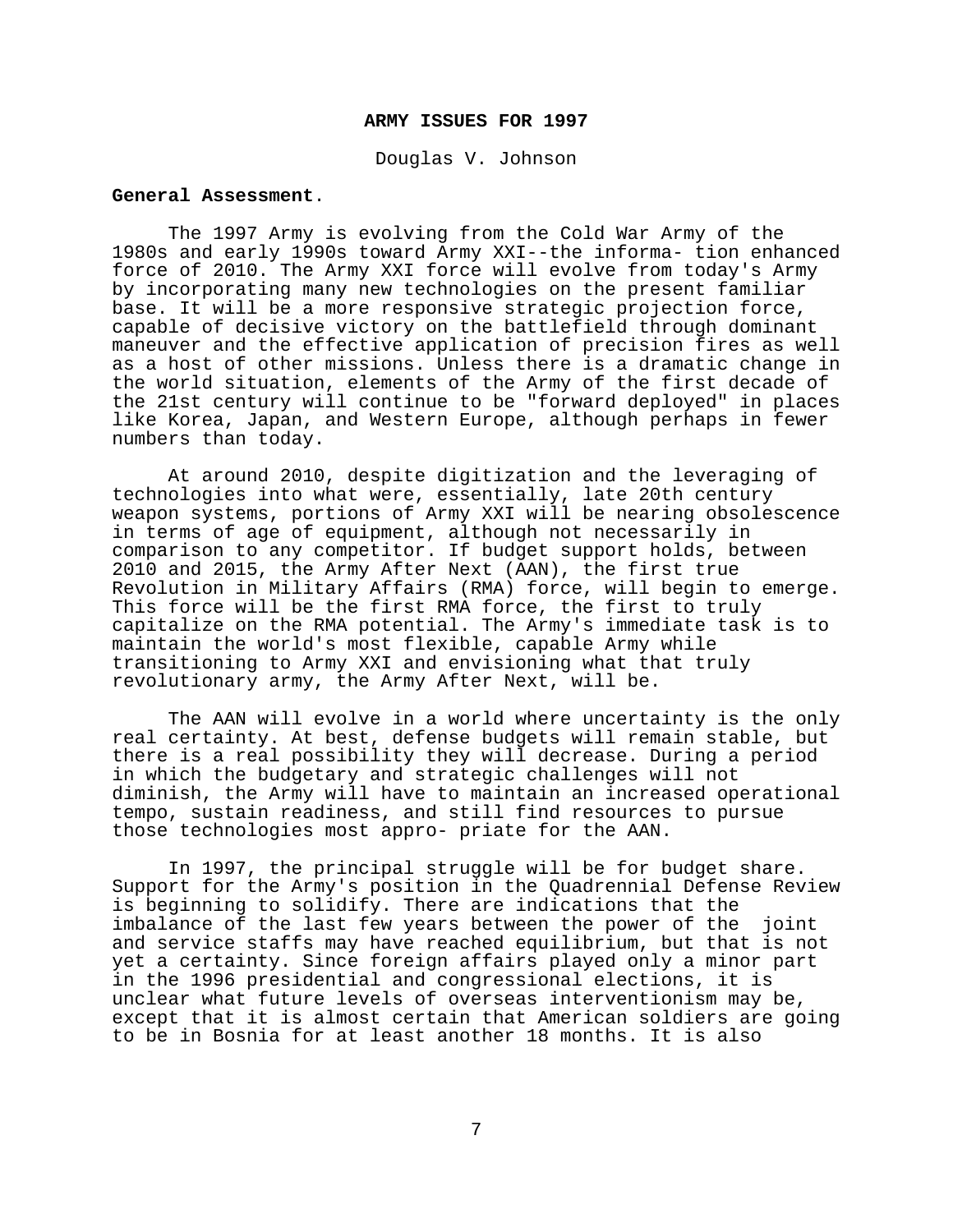possible that the Army will be part of a small but long-term United Nations presence in Haiti since events there are not nearly so sanguine as they were depicted a few short months ago.

The Army was already reviewing its leadership and training doctrine when sexual harassment scandals erupted in late 1996. These training reviews may be delayed if Congress pursues its current investigations. It is still probable that a new officer effectiveness report will be in place by the end of the fiscal year, but revision of leadership doctrine, especially training doctrine, will likely be affected by the ongoing harassment investigations.

### **Trends and Issues**.

Despite the uncertainties new civilian leadership and the QDR may bring to policy and budgets, the following trends and issues are likely to develop.

• Major steps already taken along the road to a complete change in the relationship between the Active Component and Reserve Components (AC/RC) will continue. The infusion of AC commanders into RC units, the grouping of RC Enhanced Ready Brigades under a mixed AC/RC division headquarters, the OPTEMPO of RC units in peace and humanitarian operations as well as armed interventions have forced this unprecedented integration of components. In 1997, legal issues will arise, but substantial challenges to increased integration of AC and RC organizations and increased RC deployments are unlikely unless there are casualties.

• The Army will make a major effort in 1997 to convince Congress and the American people that defense dollars will be better spent on land rather than air or sea forces. The variety and tempo of current and projected operations strongly support this position. Working against it is the tiny Army portion of DoD's current investment budget, which translates into significant lobbying pressures on the Office of the Secretary of Defense (OSD) and Congress for other service programs.

• Current OPTEMPO has allayed earlier fears that the Army of the late 1990s would resemble the Army of the Potomac under Civil War Major General George McClellan: large and good at parades, but not to be risked in operations. But there is the possibility that civil-military issues will emerge as the armed forces continue to press for clearly defined missions and specified goals that allow for mission accomplishment and termination.

• The Army is already engaged in world-wide contingency deployments and that will continue. In 1997, it is likely that a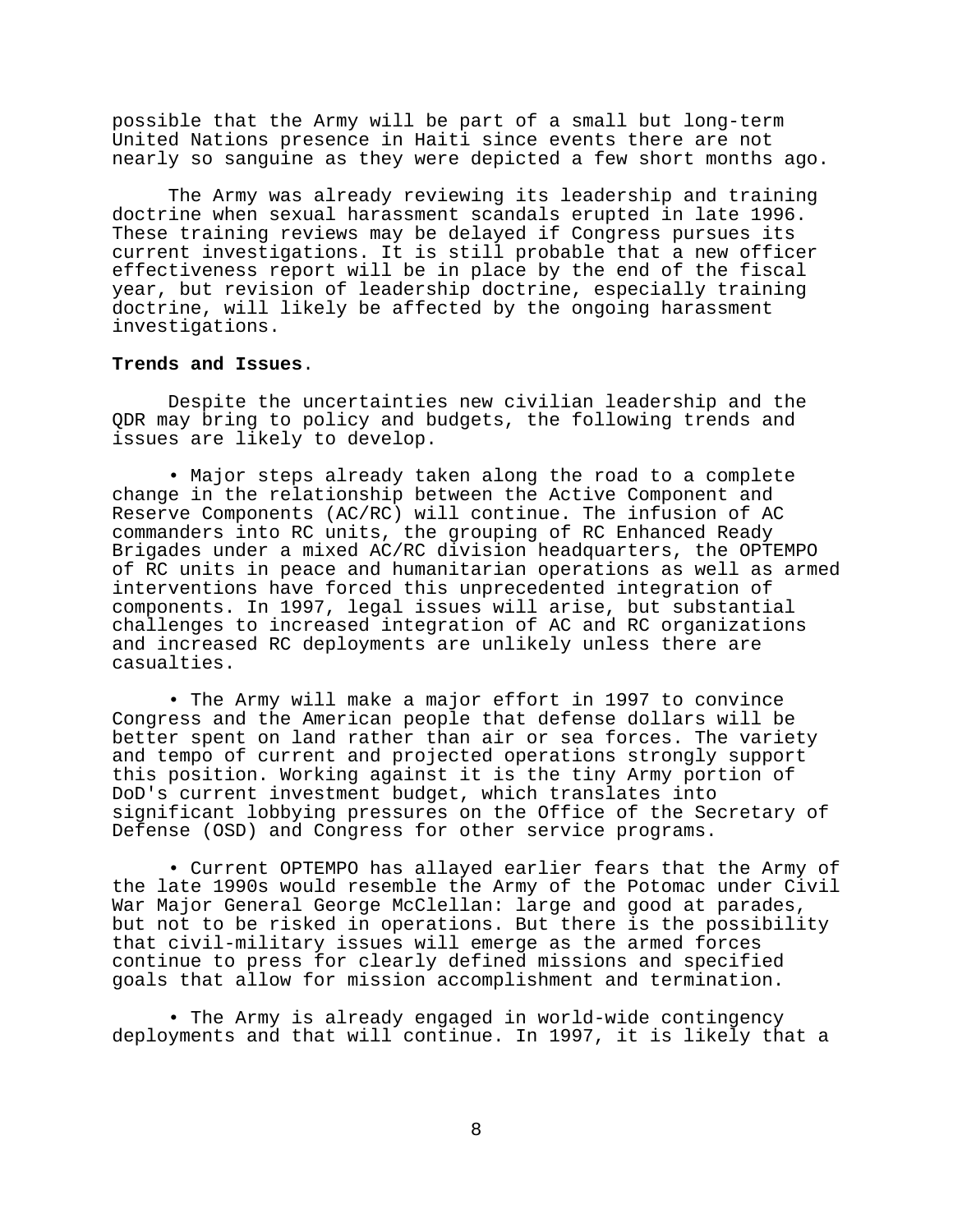reassessment of the Army's combat support and combat service support structures will take place because these are being seriously stretched by the extended support operations in Bosnia, Haiti and elsewhere. Should Arab-Israeli peace talks progress, it is possible that U.S troops will be deploying to the Golan Heights as well, and that is not likely to be a short-term mission.

### **The Army After Next**.

The Army After Next Program, as outlined by the Chief of Staff, Army, is being developed by Headquarters, Training and Doctrine Command. The Army After Next will be the first 21st century force to qualify as a genuine RMA force. The 1997 Army currently is committed to developing an evolutionary version of today's fine Army with digital information appliques. Army XXI will be a further improvement of the same basic structure, incorporating many of the new technologies currently being tested at Ft. Carson and Ft. Hood. This force will have significantly enhanced capabilities, but will continue to look comfortably familiar. The Army After Next, by comparison, will be radically different.

There is a myth that the application of high technology can make it possible for virtually any institution, from the Factory After Next, to the University After Next, to the Army After Next, to do more with less. The reality is, however, that after a certain point institutions must take one of two courses. They can seek efficiencies and downsize while retaining basically the same structure and culture. At some point these leaner and meaner versions of their former selves will maximize their efficiency/effectiveness ratio and then have to choose between doing more things less well or fewer things better. On the other hand, institutions may turn to visionaries for revolutionary new approaches, new structures, and new methods to accomplish a far different range of goals. That organization will be doing different things differently and may, indeed, accomplish a wider variety of tasks better.

For two decades, some in the Army have been arguing that it is time to move from a division- to a brigade-based force structure. This is similar in intent to what evolved in the late 1950s with the short-lived Pentomic Army and in the 1960s with the airmobile divisions so pronounced during the Vietnam War. Those efforts indicate a peculiarly American tendency to look to every advance in technology as a means of providing smaller units with significant increases in combat power, as a way of both limiting U.S. casualties and of bolstering battlefield effectiveness. So far, that hope has proven somewhat ephemeral. A U.S. division in World War I numbered about 28,000 soldiers. A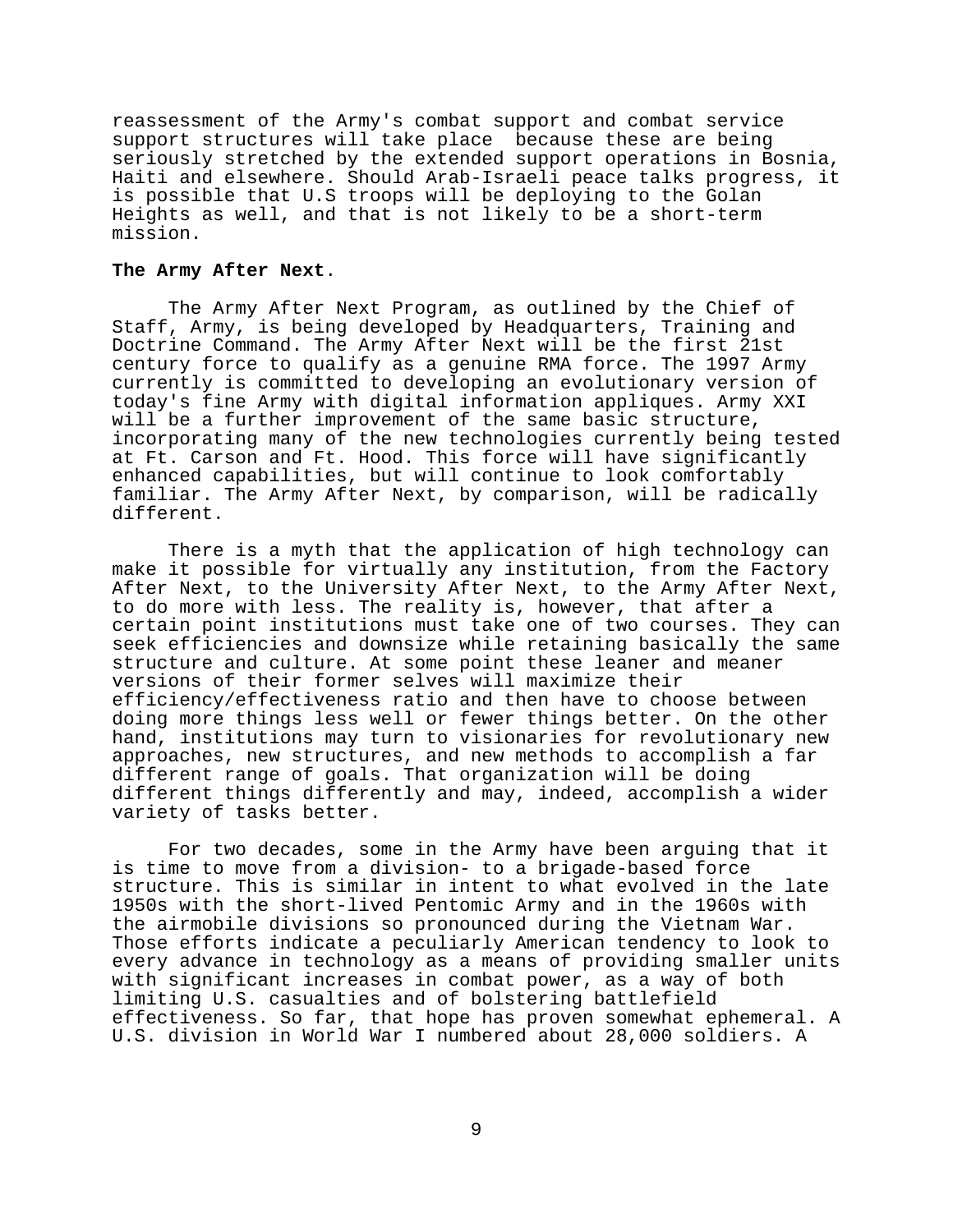generation later, the typical division numbered closer to 16,000 until it went into combat. Then it was augmented until its size was much closer to that of its World War I predecessor. When all the extras were totaled, U.S. Army divisions in Operation DESERT STORM were just about as large. It may well be that 25,000 is the base line combat force size for sustained operations. This does not preclude the creation of smaller brigades or brigade-like structures, like airmobile units, which can be tailored or mixed and matched to meet specific operational requirements. The Army After Next, however, is likely to consist of radically restructured, smaller units, which have significantly enhanced capabilities. They must be able to move rapidly over a global battlefield to strike quickly and precisely and to do so without the huge iron mountains of combat support of the past. But there will still be requirements for soldier- intensive conflict prevention capabilities and peace operations, neither of which lend themselves to high tech, low manpower solutions.

The Army After Next Program being developed by HQ, TRADOC will be taking conceptual and organizational shape for the next decade or more. Various employment and organizational concepts are currently being examined and debated in conferences and seminars across the Army. The impact of emerging technologies is being wargamed even as the plausibility of a wide variety of global scenarios are being debated in academe and the media. The U.S. Army War College's Army After Next Special Academic Project functions in support of the TRADOC program except that it will keep its efforts focused 30 years in the future and will not be primarily concerned with the evolution of specific force structures and organizations. Both efforts are pursuing research under four broad azimuths:

- Probable geopolitical realities;
- Human and organizational behaviors;
- Evolving military art; and,
- Technology.

The USAWC Army After Next Special Academic Project is an innovative research initiative employing the talents of students, faculty and interested others to examine future national security issues. The intent of this effort is to produce selected USAWC graduates who have a well founded appreciation for the future, who bring a disciplined approach to long-range futures studies, and who are able to weigh futuristic claims in the balance of plausibility and advise their commanders of the results.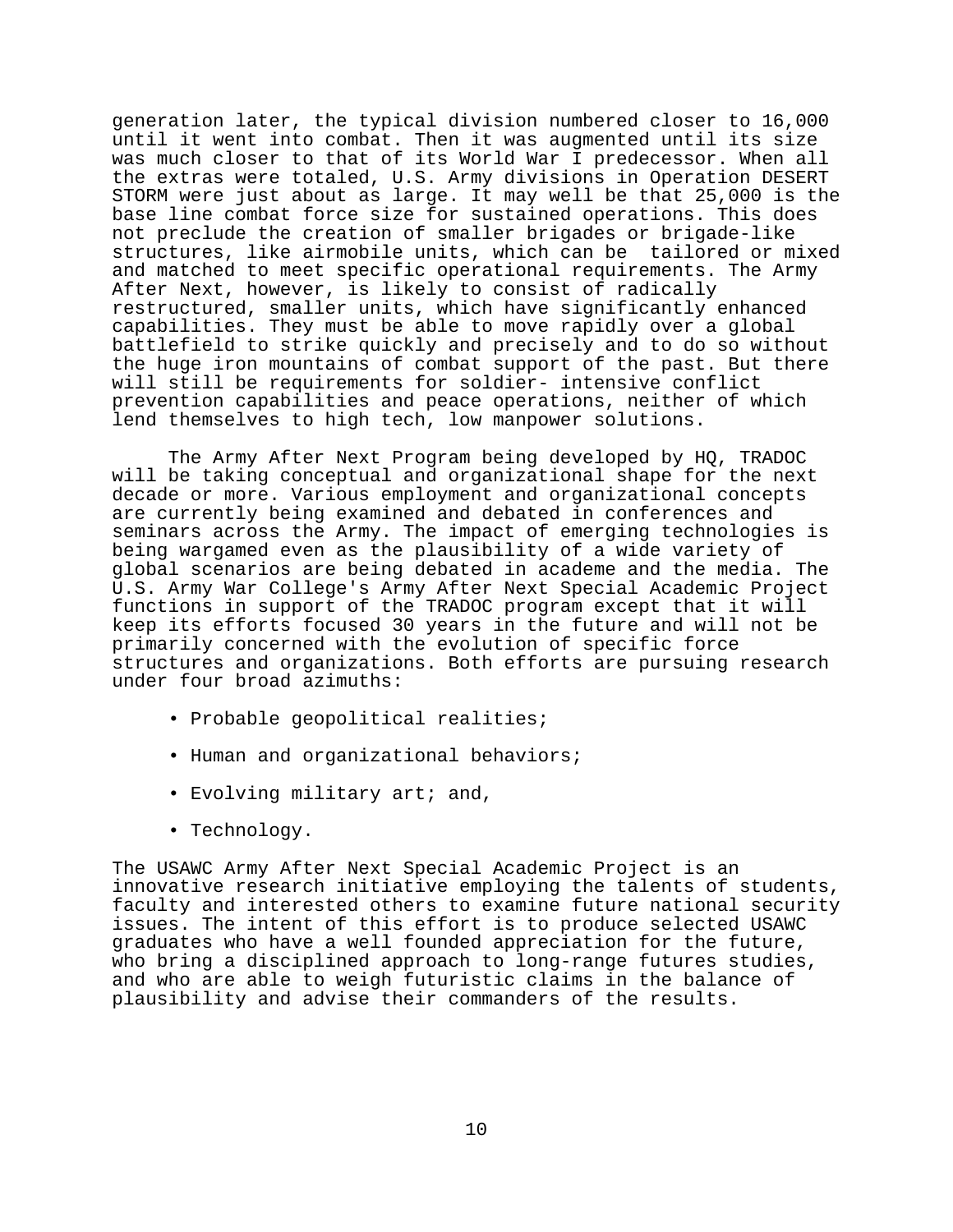# **THE REVOLUTION IN MILITARY AFFAIRS: ORTHODOXY AND BEYOND**

Steven Metz

# **Assessment**.

Within the U.S. Department of Defense, the concept of the revolution in military affairs (RMA) is moving rapidly toward maturation. Only a few years ago, the RMA was a new and radical concept discussed mostly by defense intellectuals. Now it has entered the mainstream of thinking both in the uniformed services and in the Office of the Secretary of Defense. The core assumption is that there have been times throughout history when some combination of new technology, new organizations, and new concepts allowed a rapid and radical increase in the effectiveness of military units. For American defense planners, this holds the promise that if they can understand the RMA currently underway, they can build a future military that is both smaller and more effective than the existing one.

As the U.S. military has accepted the idea that a military revolution is underway, far-reaching changes have taken place. Institutions designed to develop, test, and refine RMA-related concepts have appeared throughout the Department of Defense. Government and civilian laboratories are busy exploring new technologies in areas such as information gathering, assessment and dissemination, nonlethal weapons, robotics and other unmanned military systems, and new materials and sources of energy. The military's intellectual breeding ground--the senior service schools, journals, concept development laboratories, and think tanks--have begun to assess and test RMA-related concepts and notional forces. And service programs like the Army XXI and the Army After Next, the Air Force's Spacecast, and the Marines' Project Sea Dragon seek to pull a range of RMA concepts together and translate them into practical programs.

In 1996, U.S. military thinking on the RMA was codified in General John M. Shalikashvili's Joint Vision 2010. This provided an overarching blueprint for force and concept development. As such, it captures the RMA orthodoxy within the U.S. military and Department of Defense. In simple terms, Joint Vision 2010 projects no revolutionary change in the strategic environment, but only in the actual method by which military power is applied. The primary task of American armed forces, Shalikashvili contends, will still be to deter conflict and, if that fails, to fight and win the nation's wars. Power projection enabled by overseas presence will remain the fundamental strategic concept; the military forces of other nations will still be the primary foe.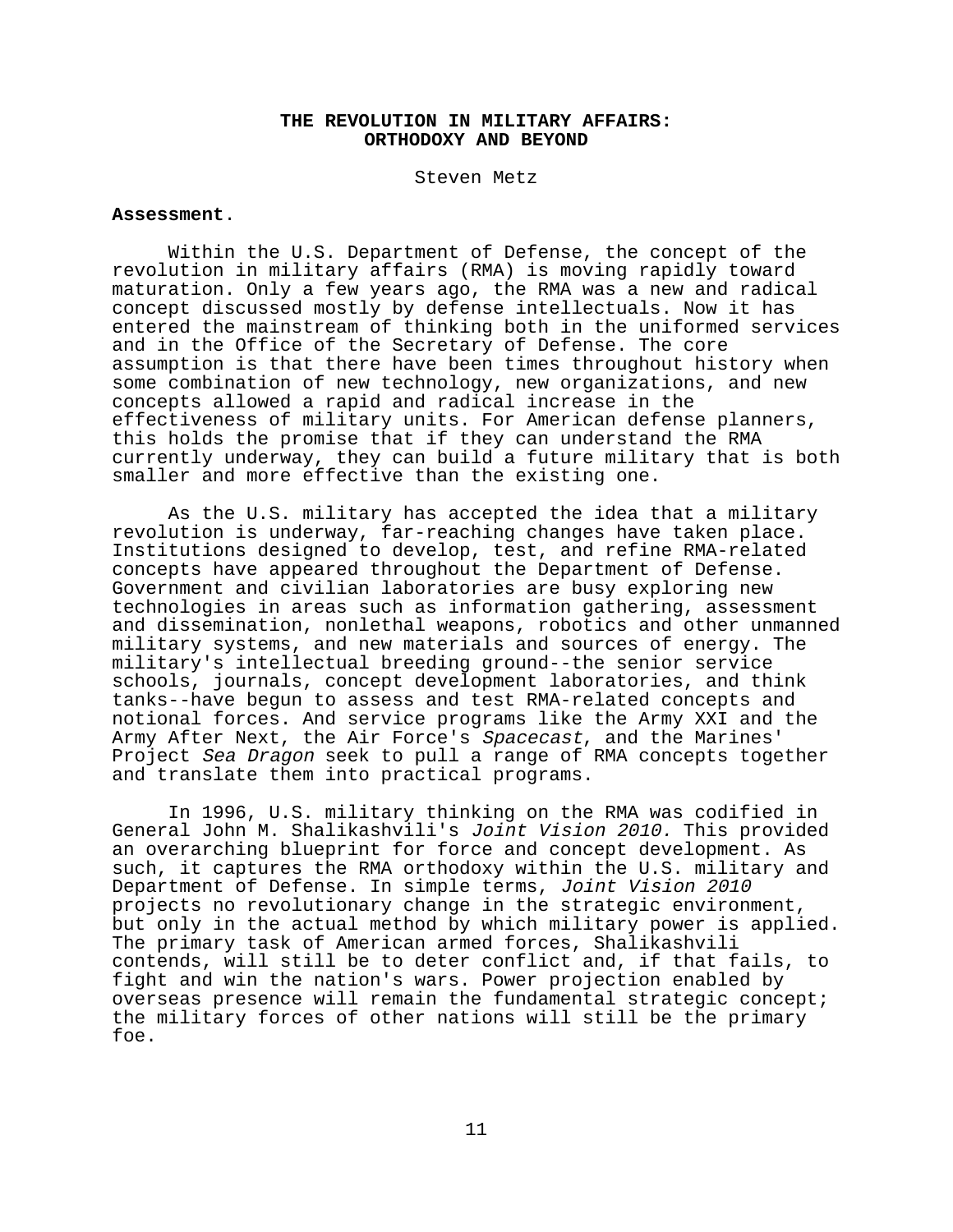In Joint Vision 2010 and the mainstream view of the RMA held by the Department of Defense and the uniformed services, the thrust of the current revolution is operational and tactical rather than strategic. How the U.S. military fights will change dramatically. Technology will allow greater emphasis on longrange, precision strikes. New weapon types based on technologies such as directed energy will give military commanders greater flexibility. Advances in low observable technologies will augment the ability to mask friendly forces. And improvements in information and systems integration technologies will provide decision-makers with fast and accurate information. In combination, these technologies will allow increased stealth, mobility, dispersion, and a higher tempo of operations. Information superiority will be crucial and require both offensive and defensive information warfare. The most important operational concepts will be dominant maneuver, precision engagement, focused logistics, and full dimensional protection.

This orthodox approach to the revolution in military affairs may be right, but then again, it may not be. Throughout history, there were states which miscalculated the course of military revolutions. This often proved as dangerous as ignoring revolutionary change. Given this, the United States must continue to explore alternative forms and alternative dimensions of the revolution in military affairs, even while institutionalizing the mainstream or orthodox approach. American thinking on the RMA must not become ossified, but must remain flexible and creative. The continued maturation of RMA thinking thus requires a broadening of the concept to look at implications and dimensions outside the realm of military operations, and an extension of analysis further into the future.

# **Strategic Issues**.

• Despite widespread agreement that an operational or tactical-level RMA is underway, it is not clear whether the world is witnessing a true strategic revolution. In contrast to an operational/tactical RMA, a strategic revolution would entail radical and rapid change in why and who fights as well as how they fight. The ultimate impact of a true strategic revolution would be much greater than the limited revolution projected in Joint Vision 2010 and other mainstream thinking. Given this, strategic planners and analysts must monitor macro-level changes in the wider strategic environment rather than simply assuming that the current global security system will persist.

• Orthodox thinking assumes that, in the long run, the RMA will lead to a more economical American military by allowing a numerically smaller future force to perform the same tasks as the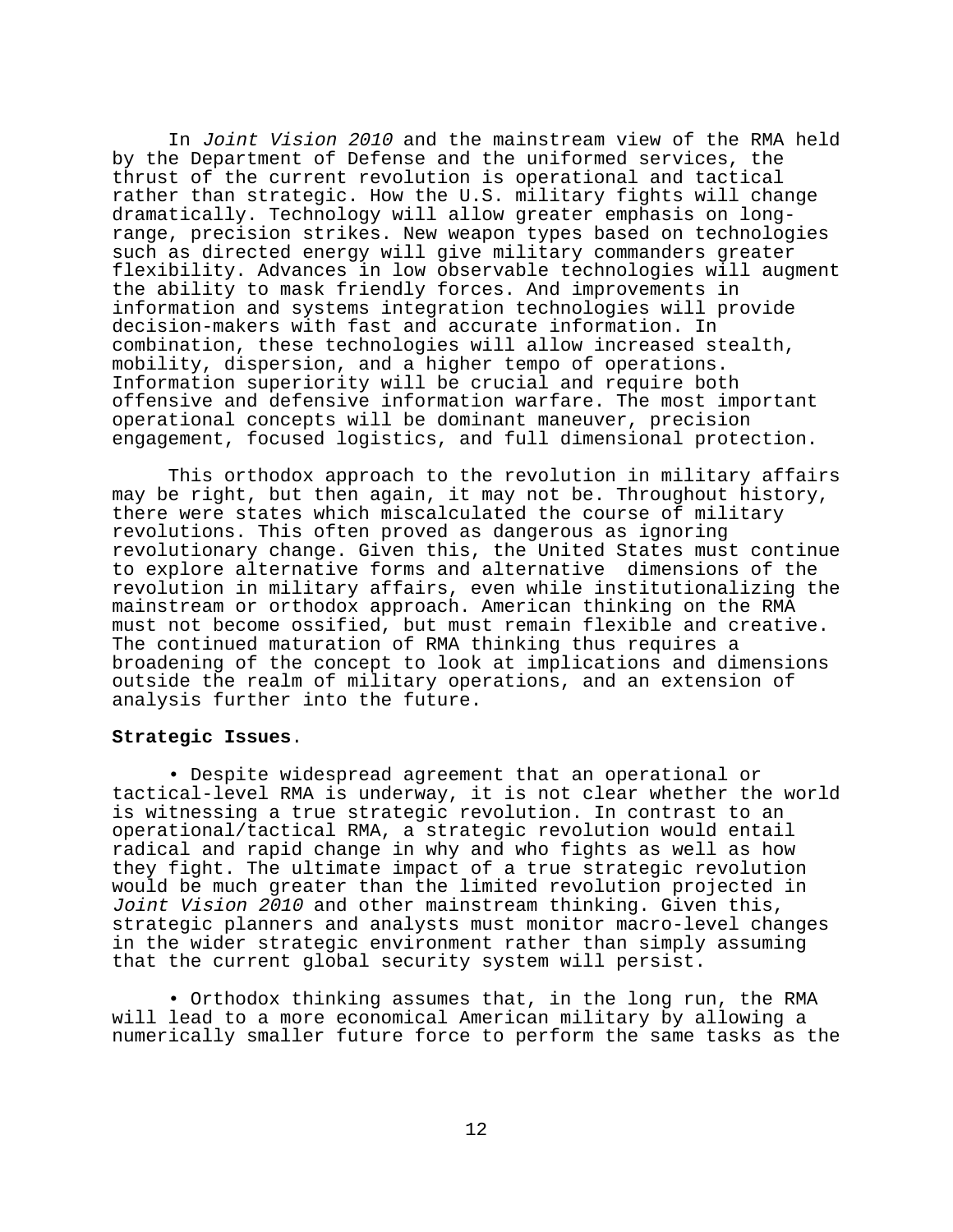existing one. According to this argument, since personnel costs are higher than the cost of technology, a small, robust force would be more affordable. This warrants careful analysis, yet so far there have been few detailed studies of the economic costs of various future military forces built on RMA concepts.

• The RMA orthodoxy retains many core concepts concerning organizational structure, career patterns, decisionmaking processes, and leader development from the pre-RMA military. To fully consolidate the RMA, the Army and the other services should undertake a zero-based examination of their core concepts to assess which ones facilitate the required changes and which ones are anachronistic.

• Even though General Shalikashvili posited the need for the United States to attain information superiority in future warfare, it is not clear what sort of organi- zations this will require. Eventually, the existing service structure may prove inadequate. Until then, information warfare roles and missions will have to be assigned to the services. Currently the most sophisticated thinking on information warfare comes from the Air Force, making that service the best prepared to accept emerging information warfare roles and missions. The other services (and other agencies of the U.S. Government) must now decide whether they can contribute to information superiority. In particular, the Army should assess its role and the sort of force structure, doctrine and concepts that information warfare will demand.

• Much work remains to be done on the ethical framework implications of the RMA. As military capabilities change, the moral and legal framework associated with armed forces must also be updated. To take one example, nonlethal technologies are currently under development. While nonlethal weapons seem inherently more acceptable than traditional ones, there are hidden ethical issues or implications. Would political decisionmakers, for instance, be quicker to abandon diplomacy and resort to force if their military was equipped with nonlethal weapons? Under what conditions is a commander, or even an individual soldier, justified in resorting to lethal force if nonlethal weapons are available? Even thornier ethical problems could arise a few decades from now. The next stage of the RMA may be based on a biotechnical revolution rather than information processing (like the current one). It may even reflect the melding of a biotechnical revolution and continuing advancements in information processing. As computers progress, nanotechnology becomes available, and as new materials and energy sources appear, brilliant systems, self-replicating machines, perhaps even cyborgs that have some characteristics of living organisms and some of machines may become feasible. These things would have immense ethical implications in the military arena. To prepare for this, ethicists should be consulted during planning for long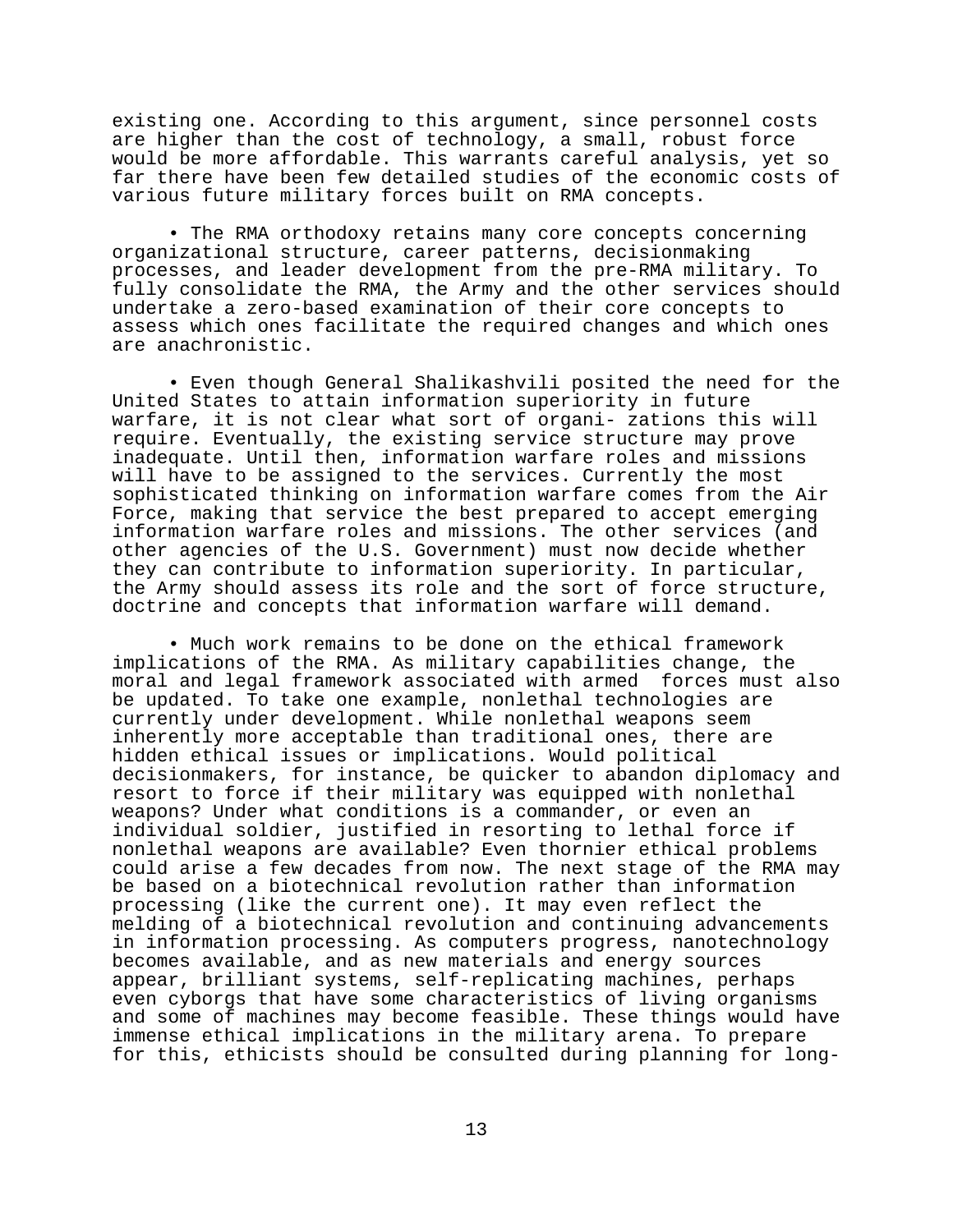term military force development.

• The American military of the 21st century must seek both effectiveness and efficiency. Making use of cutting edge technology is one way to do this. But another way--and one that is fully symbiotic with the technological dimension of the RMA- is to craft more psychologically astute military operations. Sun Tzu--the master of the psychological dimension of warfare--should be the patron saint of a future U.S. military designed to capitalize on the RMA. After all, the ultimate objectives of military operations are psychological and political. It is impossible to kill every enemy soldier, so a military force seeks to impose its will by altering the perceptions and beliefs of enemies, their supporters, and other observers. Given this, American military strategists, commanders, and doctrine-writers should cultivate their understanding of mass psychology, particularly the psychology of anxiety. The military should make use of experts in these fields so that doctrine and operational planning can attain desired psychological effects as efficiently as possible.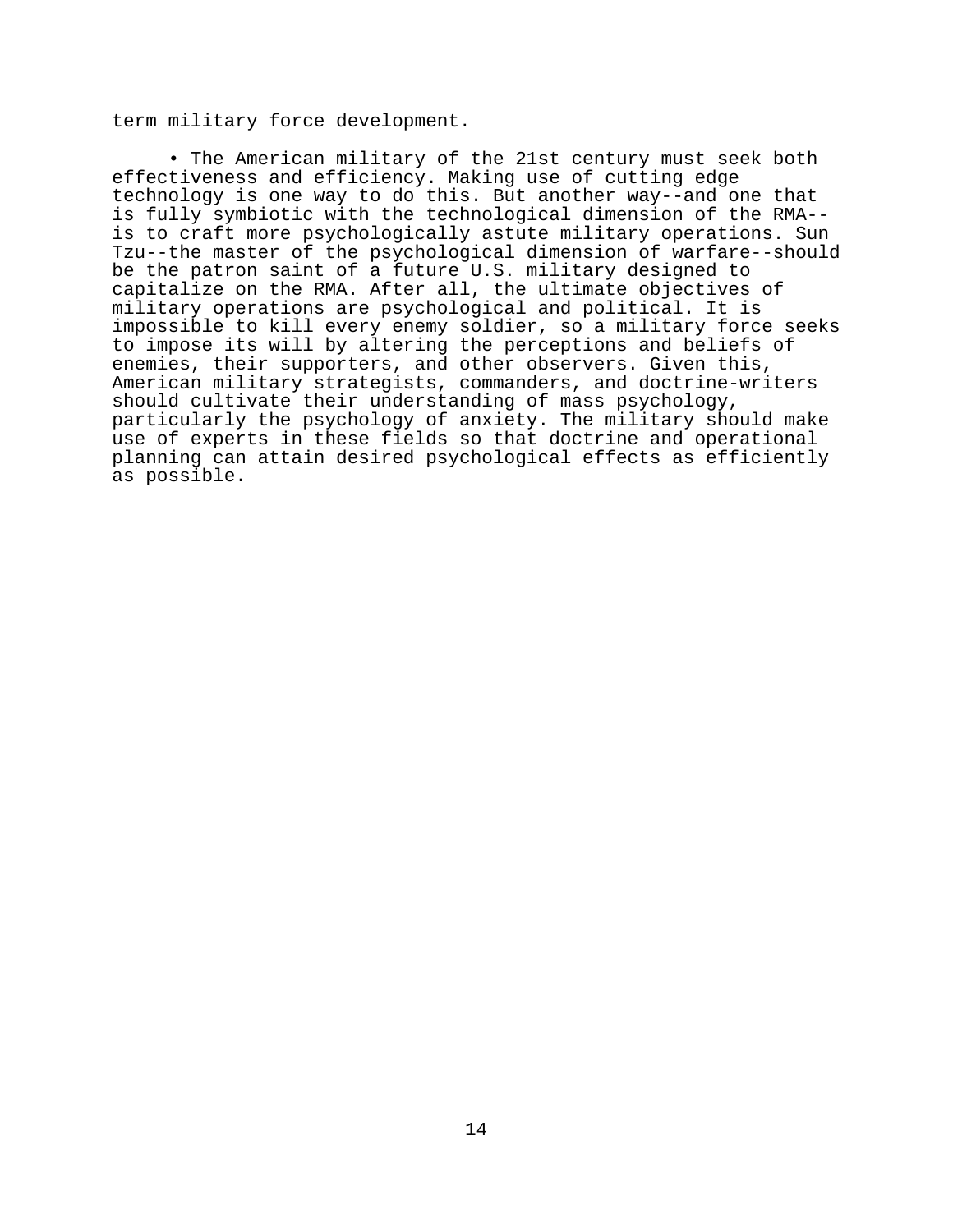#### **RUSSIA**

#### Stephen J. Blank

## **Regional Assessment**.

The crisis of the Russian state, predicted in last year's World View, has become a reality. Currently some 25 percent of the population in Russia are living below the bare subsistence level. The economy's monetization is in disarray with firms increasingly resorting to barter and payments in kind to each other and to their workers. There are reports of famine in several provinces. Furthermore, while the economy continues to decline the government has neither a strategy nor the capital needed to recover and grow. Prospects for 1997 are no better than they were for 1996.

According to the Defense Minister, General Igor Rodionov, not one regiment in the Russian Army is combat ready. Furthermore, if operations in Chechnya are any indication, the entire chain of command has broken down, putting command and control beyond the capability of the Russian military and civilian leadership. At the level of strategic leadership, numerous convulsions in top administrative positions have battered the government and shaken the state. Political rivalries are being played out as various interests compete for primacy and position themselves for succession to President Boris Yeltsin. Meanwhile, Yeltsin keeps the national security and government apparatus in disarray by creating new and unnecessary councils and offices within the Ministry of Defense and the Foreign Ministry as a part of a political strategy of fracturing the power of various factions and keeping individuals who might rival him from forming alliances. Consequently, the institutions of state government have broken down.

Throughout the Russian Federation, the various oblasts and republics are in a constant battle with the central government over taxation, subsidies, and issues attendant to federalism.

The Russian government is being "deinstitutionalized" by the privatization of security policy as individuals, factions, and lobbies ("clans" as they are known in Russian) appropriate key areas of foreign and defense policy to themselves. They are pursuing their own interests at the expense of indiscernible national interests while cloaking their self-serving activity in the rhetoric of nationalism. The result is that the hallmark of democracy, the rule of law and the accountability of public officials, has been subsumed by individuals, factions, and interest groups. What in the West is known as a government by the rule of state law (Rechstaat is the German term) has virtually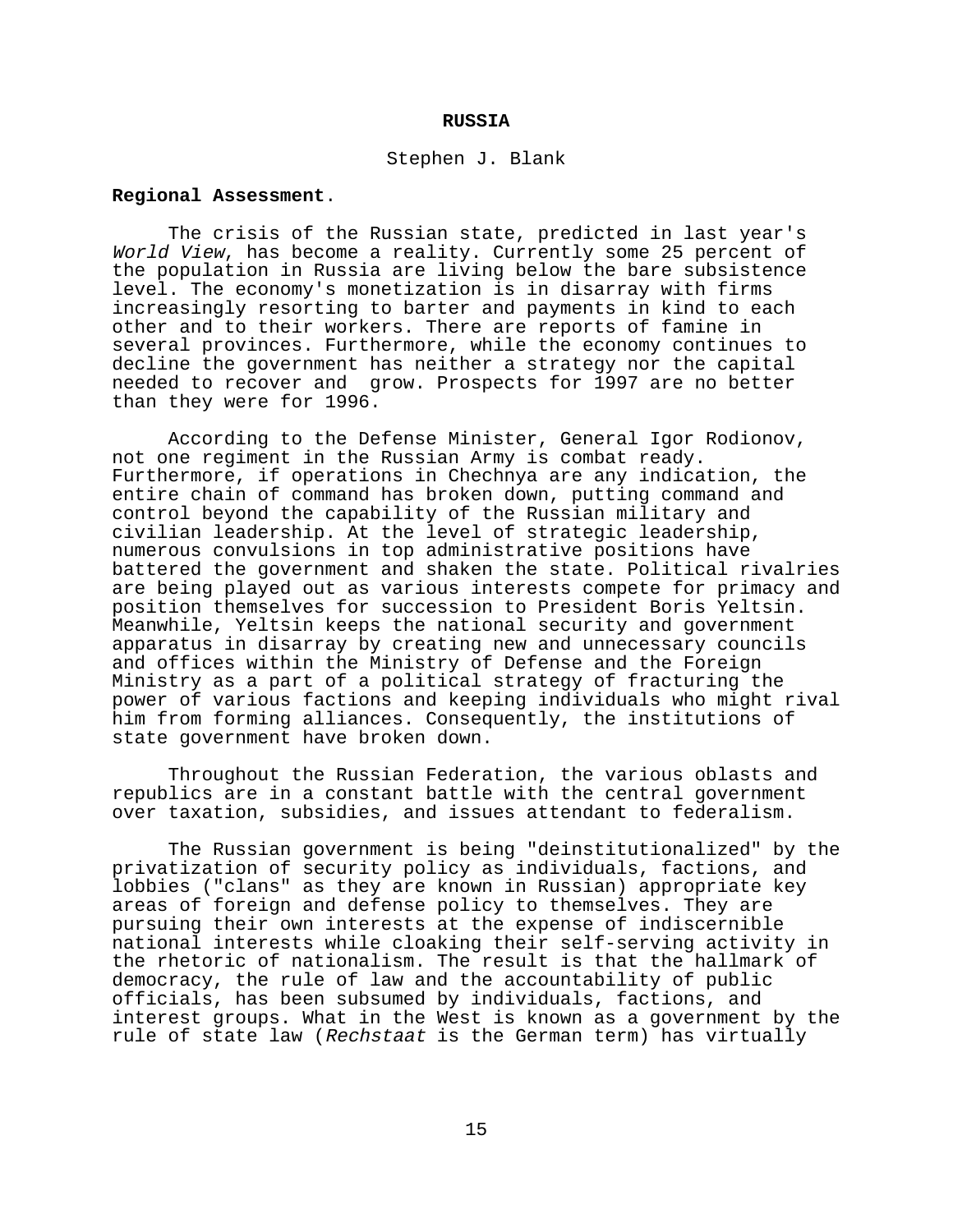disappeared.

Although the public voted freely, many inside and outside Russia believe that Yeltsin and his campaign team stole the presidential elections of September 1996. They contend that the Yeltsin campaign embezzled state funds to bribe the media and to support third party campaigns and candidates while violating campaign spending limits specified by their own government. Yeltsin's opponents have threatened to postpone other elections if the results do not look promising and have enacted decrees to reverse those outcomes they find unappealing. These machinations suggest that democracy is not what drives the Russian political process. Furthermore, while communism may be dead, the fraud and authoritarian approaches that marked its governance in the old Soviet Union have taken firm root in the Russian Federation. It is unlikely that Russia will make meaningful progress toward further democratization.

Unrest is apparent throughout the country. Although Boris Yeltsin ordered Russian forces out of Chechnya in November 1996, the fighting there could reignite at any time. Fighting could spread throughout the northern Caucasus where Russian forces, acting in a peacekeeping role, are engaged in protracted civil and ethnic wars. Some might argue that this situation suits Russian interests because it allows Moscow to retain a military presence in these zones. But that presence imposes costs that are increasingly beyond Moscow's ability to sustain.

The economic crisis is deepening across Russia. Shortages of currency recently led Edvard Rossel, the Governor of Ekaterinburg, a major industrial city in the central Urals, to issue a local script, the "Ural Franc," to meet the demand for money. There are reports that similar issues of script may be made in St. Petersburg for Leningrad Province. The issuing of local script is a further indication of the weakening of the central government as well as a deepening economic crisis.

In many areas, but most especially in the Far East, the only viable government is that of local gangsters whose sole motive is profit. They have no concern for anything other than their own interests and most certainly do not care about economic integration with foreign business interests beyond what bribes and cash they can extort. Hence, the future of the Russian Far East as a gateway for Russian influence in Asia is in jeopardy. Consequently, Russia will be unable to play a meaningful role in Asia, and Moscow's power and influence will be increasingly marginalized.

In the area of foreign policy, there is a consensus among officials in the Defense Ministry and Foreign Ministry that Russia should oppose NATO expansion unless it is given a veto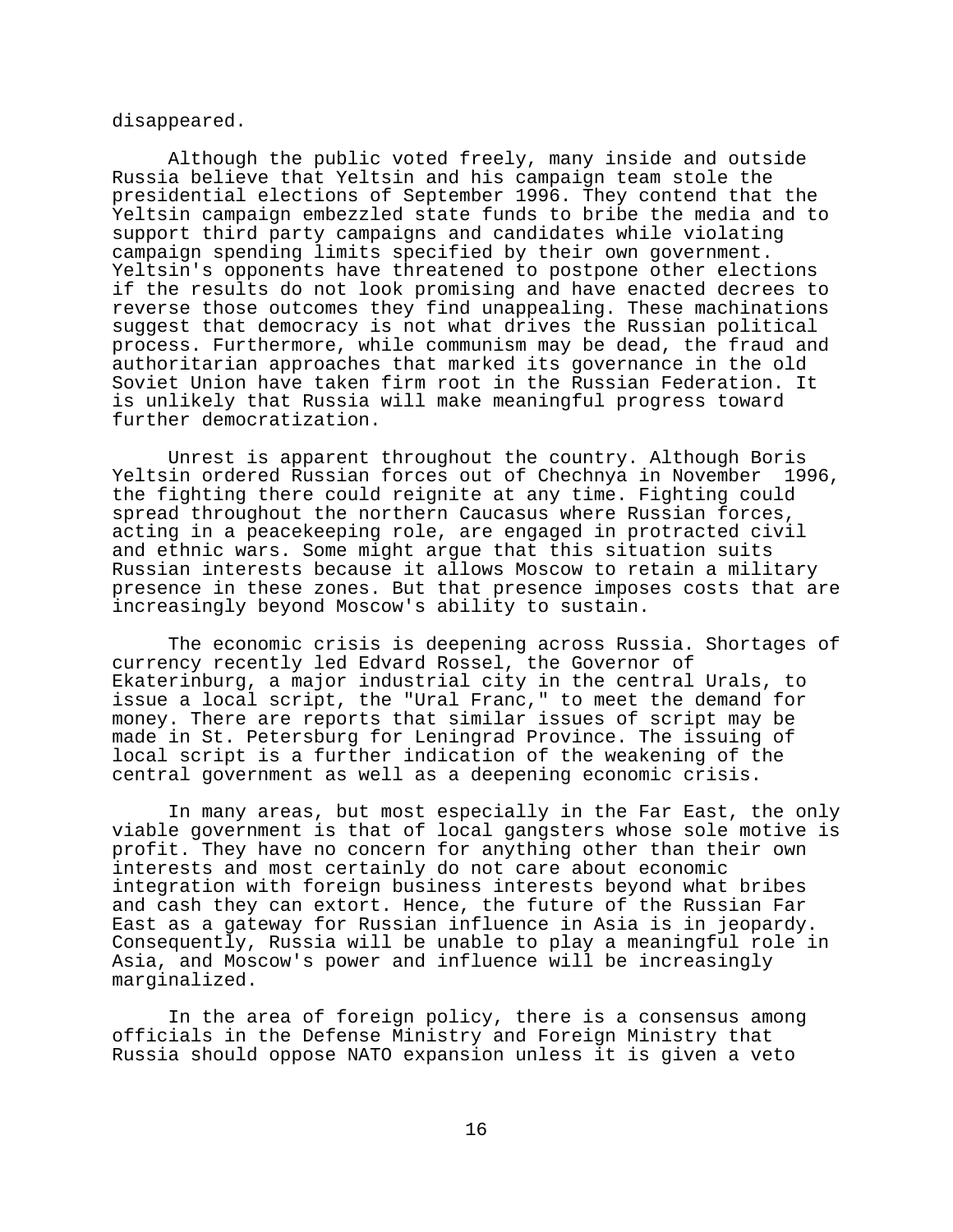over actions that would affect Russia in Central or Eastern Europe and the Commonwealth of Independent States (CIS). Their aim would be to make the CIS a pillar of European security equal to NATO. Yet officials routinely contradict themselves and each other on European security issues. Consequently, there is no clear policy for Europe.

The other issue about which there is broad consensus is that of Russia's warming relations with China. This is viewed as a way to oppose U.S. global hegemony and unipolarity. References to an alliance are increasingly frequent in official and quasi-official publications and discussions. While better relations with China will get Russia back into Asia, its dependence on China will also force Moscow to adopt a role subordinate to that of Beijing.

## **Trends and Issues**.

Given that Russian policy processes for national security and internal affairs are uncoordinated and incoherent, the following trends and issues are likely to persist through 1997 and into the 21st century.

• Russian efforts at reintegration of Russia into the world community as a major power will continue. That this is becoming increasingly unlikely is not evident to Foreign Minister Primakov who has proclaimed stabilization of the world and countering U.S. hegemonic tendencies as goals. While Russia will continue to view itself as at one end of a bipolar world, Moscow is more likely to be further marginalized in the years to come.

• The "privatization" of Russian security policy by interest groups and private agents operating outside state control will continue. These groups will undercut political interests and policies like opposition to NATO expansion, closer ties with China, and reintegration of the CIS.

• The Russian defense establishment remains committed to the principle of unifying the CIS and is opposed to NATO expansion. They will continue to push for an arrangement that immunizes Russia from NATO's military expansion and that gives Moscow a veto over issues affecting Eastern and Central Europe and the CIS.

• The defense and foreign policy communities will continue to push for closer ties with China as a part of their opposition to what China and Russia are terming "U.S. unipolarity" and "hegemonism."

• Further progress toward democratization is unlikely. Indeed, a government by unstably perched men and not of laws will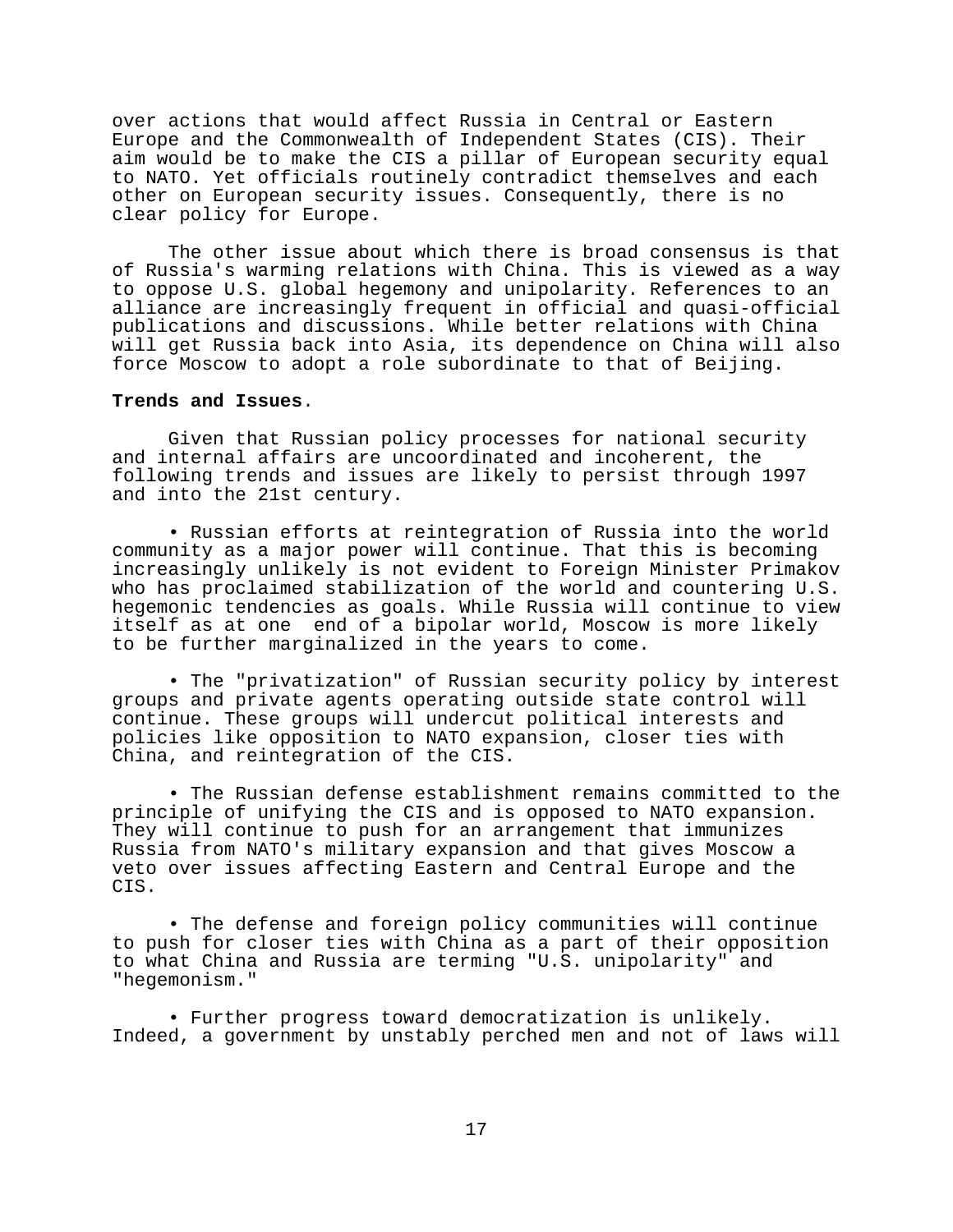continue. A possible takeover by the Russian military at some time in the next decade, and possibly sooner rather than later, cannot be discounted.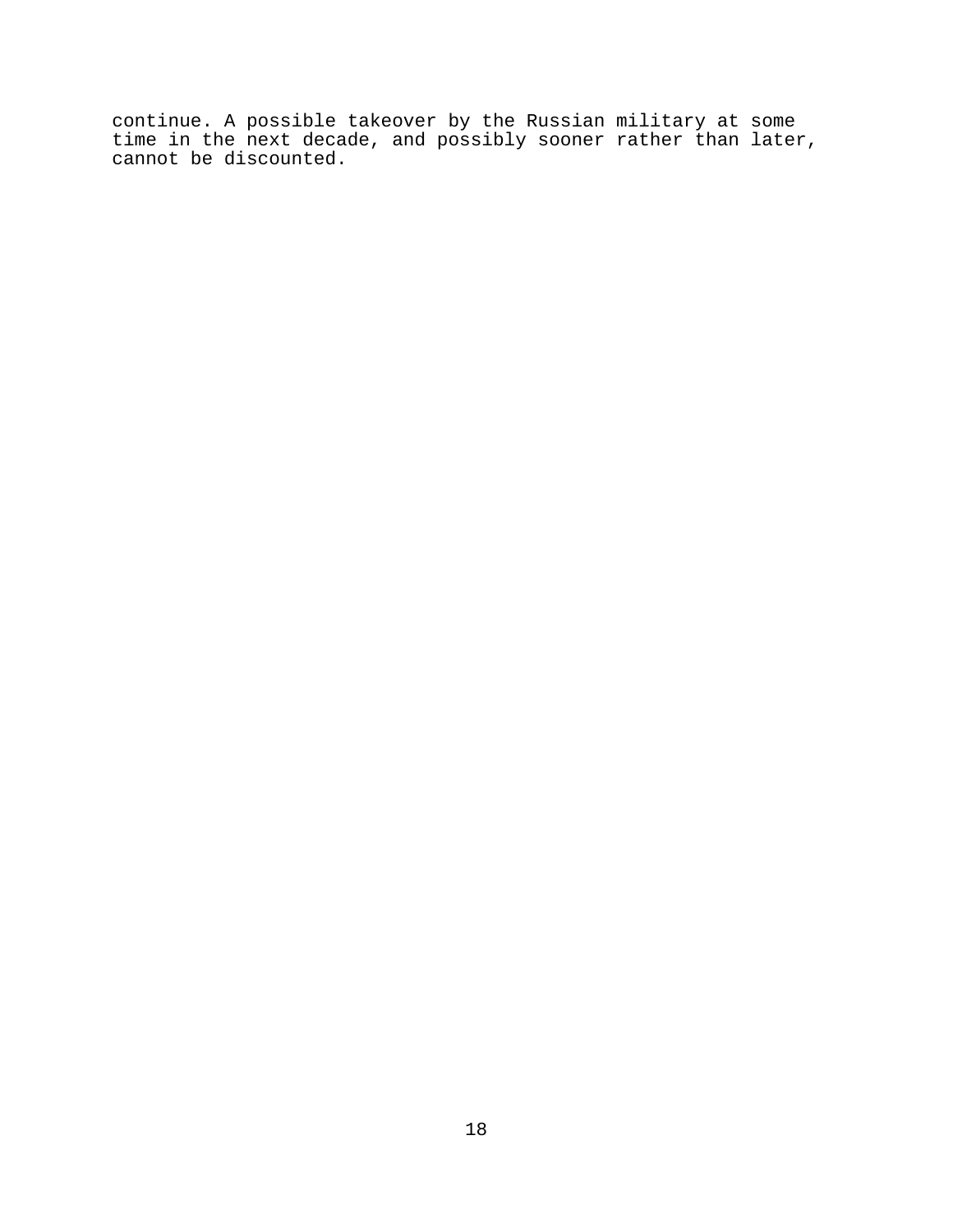### **CENTRAL AND EASTERN EUROPE**

Stephen J. Blank

## **Regional Assessment**.

In Central and Eastern Europe there are two funda- mental issues. First is the issue of membership in NATO and, to a lesser degree only because it is a less imminent process, membership in the European Union. The second issue is the continuing effort to resolve the Bosnian crisis. The efforts being made to come to grips with these issues are driving governmental policies across the region.

It is now clear that only a few states will be invited to join NATO in a first round of expansion. Poland, Hungary, and the Czech Republic are solid, first round candidates with Slovenia a likely possibility. These states are obliged to continue efforts to conform, or at least appear to be conforming, to NATO standards and requirements for membership. These standards and requirements include movement toward democracy and market reforms, effective civilian control of the armed forces, and a cessation of inter-state and intra-state ethnic hostilities, such as that between the Serbians and Croatians in the former Yugoslavia. The trend toward compliance in these states has inspired other states in Eastern Europe, most notably Romania, to launch intensive campaigns to enter NATO by proclaiming their good faith efforts at meeting NATO's standards for membership. Bucharest, for instance, recently signed a treaty with Hungary on the Hungarian minority in Romania. Furthermore, an adverse economic situation in Romania has made the institutionalization of free market reforms difficult and there has been only partial progress toward democratization. For their part, the Romanians have warned that if NATO does not accept it into membership sooner rather than later, there will be a domestic backlash against NATO. Romania's policy is quite typical of the outlook of a number of states in the former Warsaw Pact.

However, there are regimes like Vladimir Meciar's government in Slovakia and, worse yet, the former Bulgarian government that are, or were, regressing in their commitments to democratic reform. Meciar's government has stated its intention to bring Russia into a European system. It has also abandoned any effort at solving its problems with a substantial Hungarian minority within its borders. In Bulgaria the situation is worse. There the economy is falling apart and democratic reform appears to be dead.

Fortunately, the recent elections in Bulgaria and Romania unseated both their respective governments. This has opened the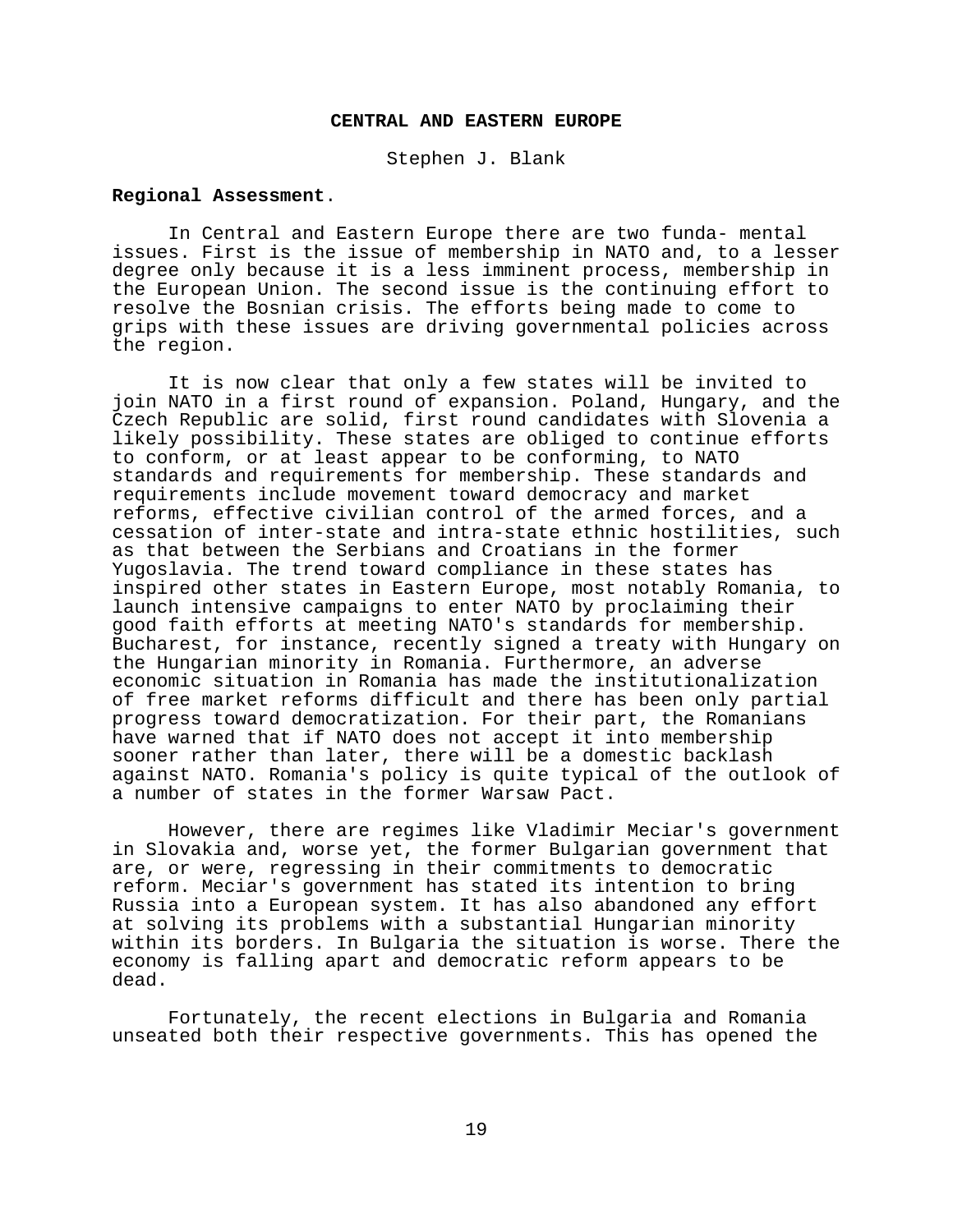door for more liberal regimes that may be decisively pro-NATO and EU and inclined to reform. While their orientation is toward the West, Bulgaria and Romania have a long way to go to meet those conditions necessary for NATO and EU membership.

How the West deals with those states that do not come into NATO on the first round, and with the Baltic states, Ukraine and Belarus, will be a test of NATO's viability as a European security organization. Those states under consideration for early membership must conform to NATO's standards and requirements. Those states that do not make it on the first round could become discouraged. Complicating this issue is NATO's ongoing reform of its structure.

## **Trends and Issue**s.

Key trends and issues from now through the turn of the century are as follows.

• Poland, the Czech Republic, and Hungary are most likely to begin accession negotiations with NATO in 1997. Slovenia may also be invited to negotiate possible membership with NATO. These countries must, however, meet the political, financial, and military requirements imposed by membership and that may foster internal struggles among political and economic groups in each of them.

• Russia will remain largely outside this process, dealing, as it traditionally has, with the major Western powers rather than the second tier states. Although many will be suspicious that Russia has not accepted the new realities in Europe, Moscow's aloofness will prevent it from directly affecting regional trends.

• NATO troops will remain in Bosnia well into 1998. Ethnopolitical enmities have not abated and these could reignite when foreign troops are withdrawn. A relapse into violence could lead to a new partition of Bosnia between Serbia and Croatia.

• If IFOR pulls out of Bosnia in 1998, a substantial Western political and economic presence will be required afterwards if a sustained peace is to have any chance of success. Well into the next century, Bosnia will test the resolve of Western states along with their established security institutions.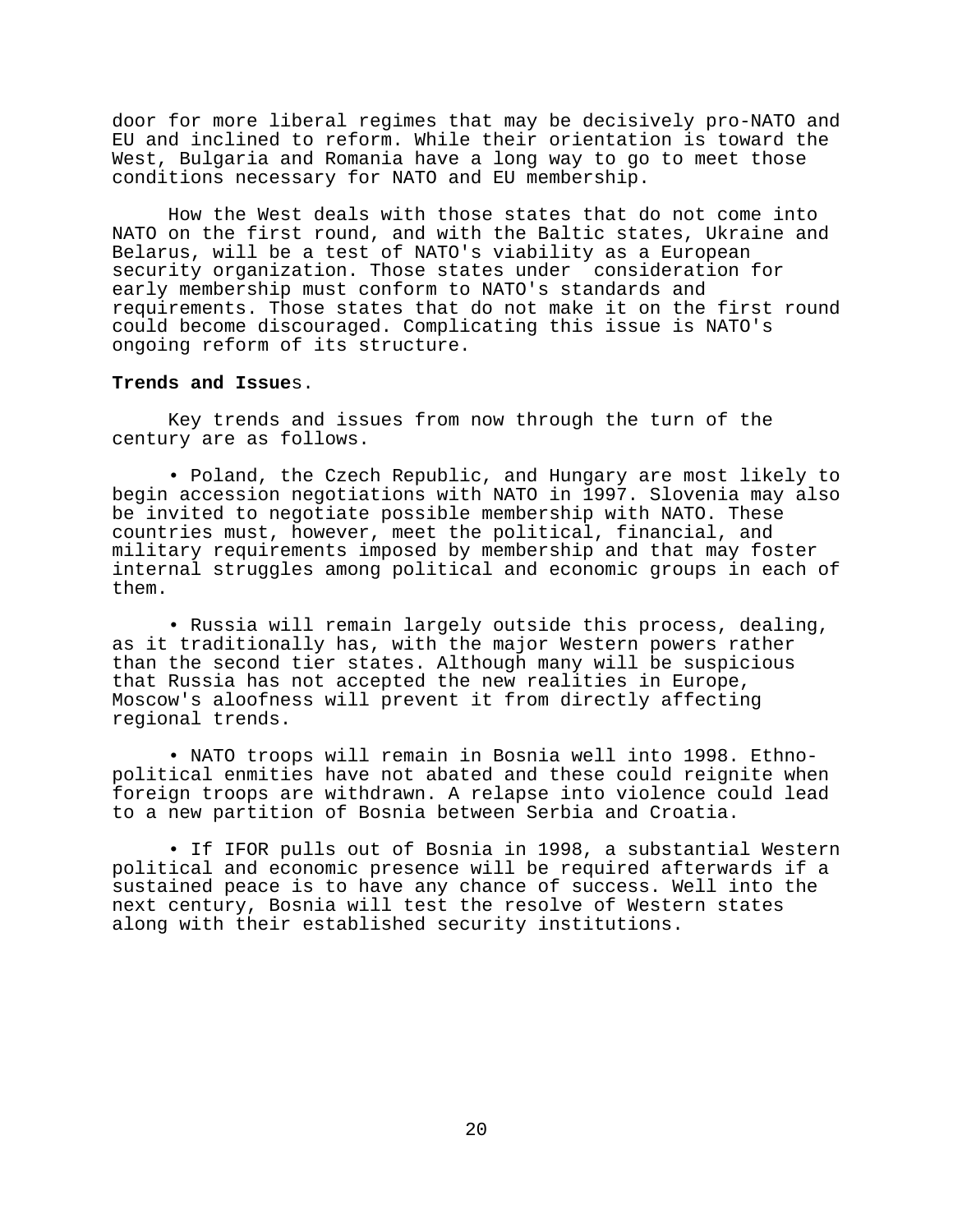#### **WESTERN EUROPE**

Thomas-Durell Young

# **Regional Assessment**.

Surely to most observers' surprise, 1996 was an unexpectedly quiet year in terms of European security and political developments. Most significantly, the Bosnian Peace Accords continue to be implemented and conflict has yet to spread elsewhere in the Balkans. NATO remains vibrant and relevant and its membership is likely to be increased by the end of the decade. And, notwithstanding periodic political disputes which regularly flare up between the West and Russia, those relations continue to be conducted in a progressively constructive and businesslike manner. Yet, it would be a mistake to conclude that the past year was trouble-free for U.S. policymakers. Nor do conditions portend an equally calm 1997.

As a result of a large international, NATO, and U.S. presence, Bosnia and the Balkans enjoyed a respite from war that has plagued the region for the past 5 years. The recent NATO decision to extend its participation in overseeing the Bosnian peace process guarantees that NATO and the United States will remain entwined in the Balkan conundrum through mid-1998. While events in Bosnia have been relatively peaceful during IFOR's current mission, millions of refugees and displaced persons long to return home. Yet, the freedom to return, along with freedom of movement, are far from a reality, war criminals remain at large, and implementing the civil portions of the Framework Agreement proceeds in fits and starts. The establishment of the rudiments of a national government and apparent fractures within the leadership of the Republika Srpska offer optimism that a lasting political settlement is possible. On the other hand, recent spasms of violence accompanying the attempted return of refugees threatens to spark a wider conflict that could overturn progress to date. In an any case, Bosnia will continue to preoccupy the United States and NATO for the foreseeable future, and will frequently divert the Alliance from other important tasks.

In Western Europe, the dominating political issue will continue to be the question of NATO's enlargement and the adaptation of the Alliance's integrated military command structure. The issue of enlargement appears to have become one of not if, but which, countries will be admitted to NATO and when. Although most officials and analysts see expansion, in some form, happening before the end of the century, one must recall that it will take both the approval of 16 governments, as well as ratification as stipulated by national laws of the treaties expanding Alliance's membership. In short, enlarged membership is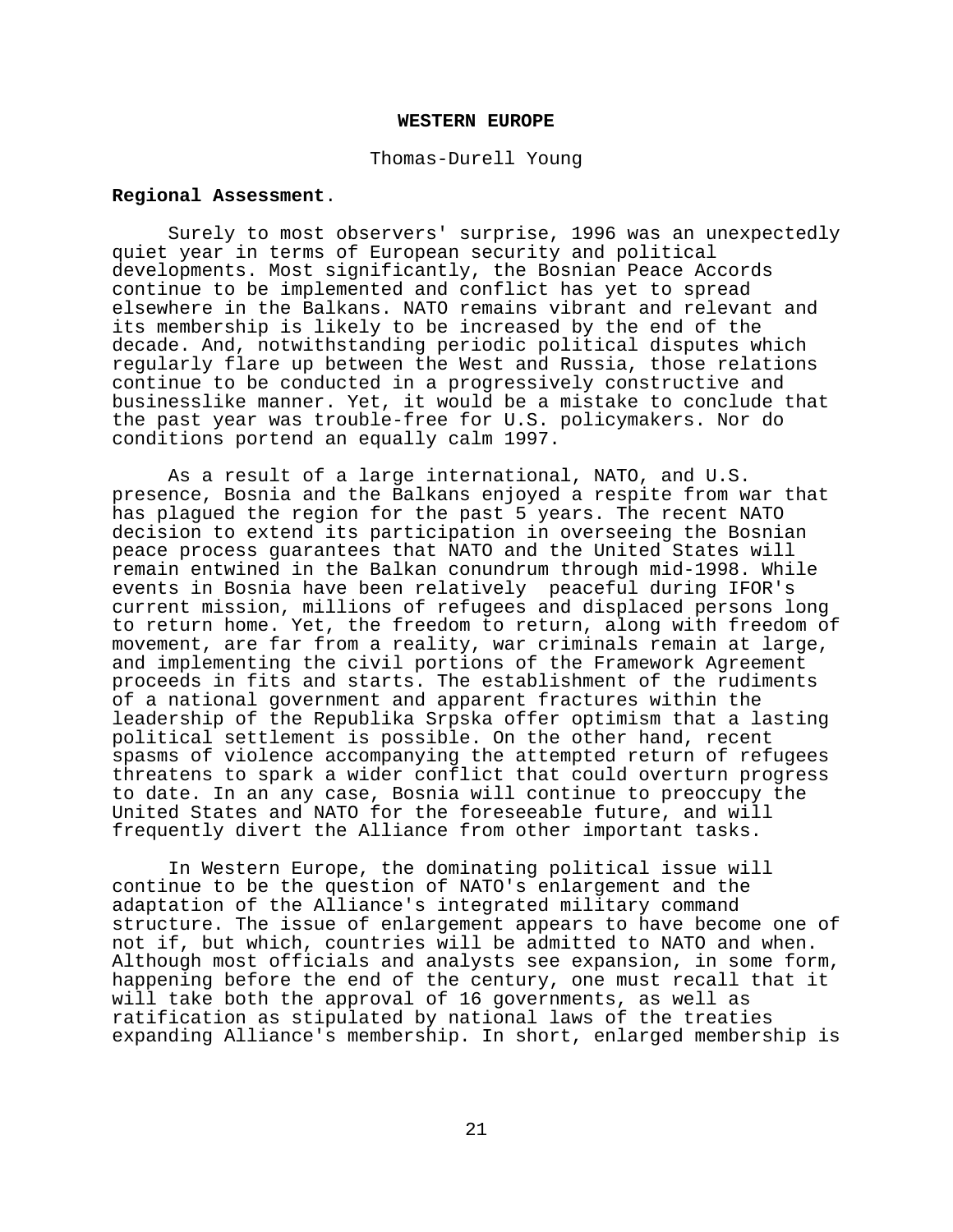likely to dominate Alliance, as well as national, political agendas as the search continues for consensus on this momentous issue.

The Alliance is also undertaking a potentially far- reaching review of its military structure, the Long Term Study (LTS). Initiated in 1994, the LTS seeks to rationalize the ponderous integrated military command structure, and better prepare the Alliance to respond to crises in the new security environment. Moreover, the structure needs reorganizing to better integrate new members. Given this ambitious undertaking, and the need to find agreement among 16 members, it is not surprising that progress continues to be slow.

Notwithstanding its recent admission of three new members, Sweden, Finland and Austria, the European Union appears to have reached a pause in its development. The Intergovernmental Conference has yet to find consensus on further integration, particularly in the areas of Common Foreign and Security Policies. Discussions are expected to continue.

The United States and its allies are finding it difficult to deal with a more "engaged" France in both the European theater and the world. Paris continues to pursue its own national objectives and interests, particularly regarding its new attitude toward NATO. What is different under the Chirac presidency, as opposed to that of his predecessor, Francois Mitterrand, is that Western European patience is wearing thin over France's inability to cooperate effectively with its allies. Whether France will be able to reintegrate itself into NATO military structures may well depend upon its ability to convince its European allies that it is capable of adopting the operative "NATO culture" it so singularly lacks.

Increasing frictions between Greece and Turkey have the potential for fracturing NATO. The Aegean shelf, air and sea space, the NATO command organization in South- eastern Europe, and Cyprus remain contentious points of discussion that almost defy resolution. While seemingly bilateral in nature, these frictions increasingly have a negative impact on the way business is conducted in the Alliance.

## **Trends and Issue**s.

• U.S. leadership in NATO will remain vital for achieving a lasting political settlement in Bosnia and the Balkans. The larger issue is U.S. leadership in Europe.

• The question of which countries will be formally invited to join NATO and the date of their accession will dominate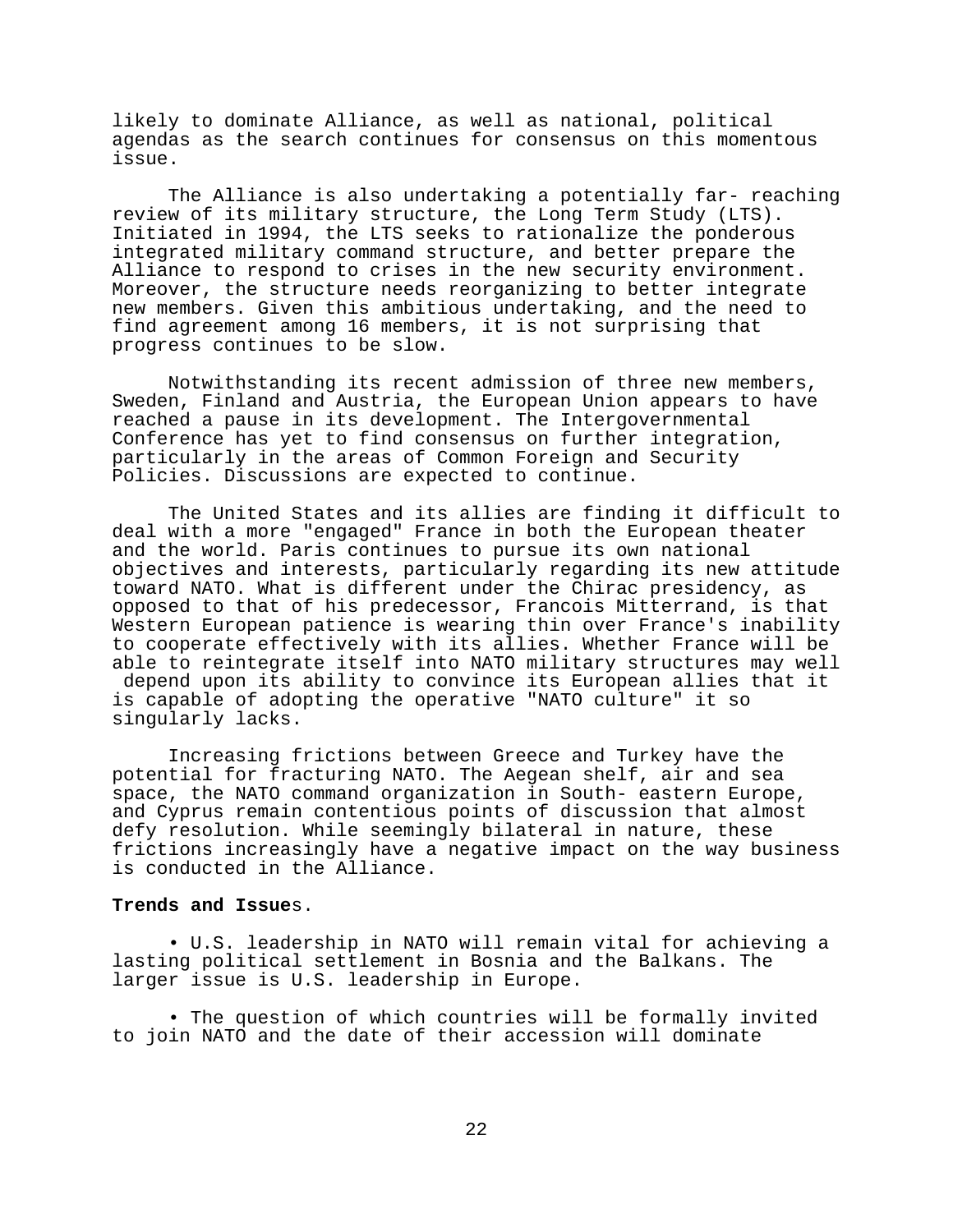Alliance business.

• The LTS will preoccupy planning and restructuring efforts within the military arena of NATO.

• Political disputes with Russia over the issue of NATO enlargement that includes former Warsaw Pact countries will continue.

• The European Union will search, without success, for consensus over the issue of greater integration, particularly as regards Common Foreign and Security Policy.

• The United States and many of its European allies will remain frustrated with France over its new policy of engagement with NATO.

• Tensions between Greece and Turkey will remain impediments to the effective conduct of business in NATO.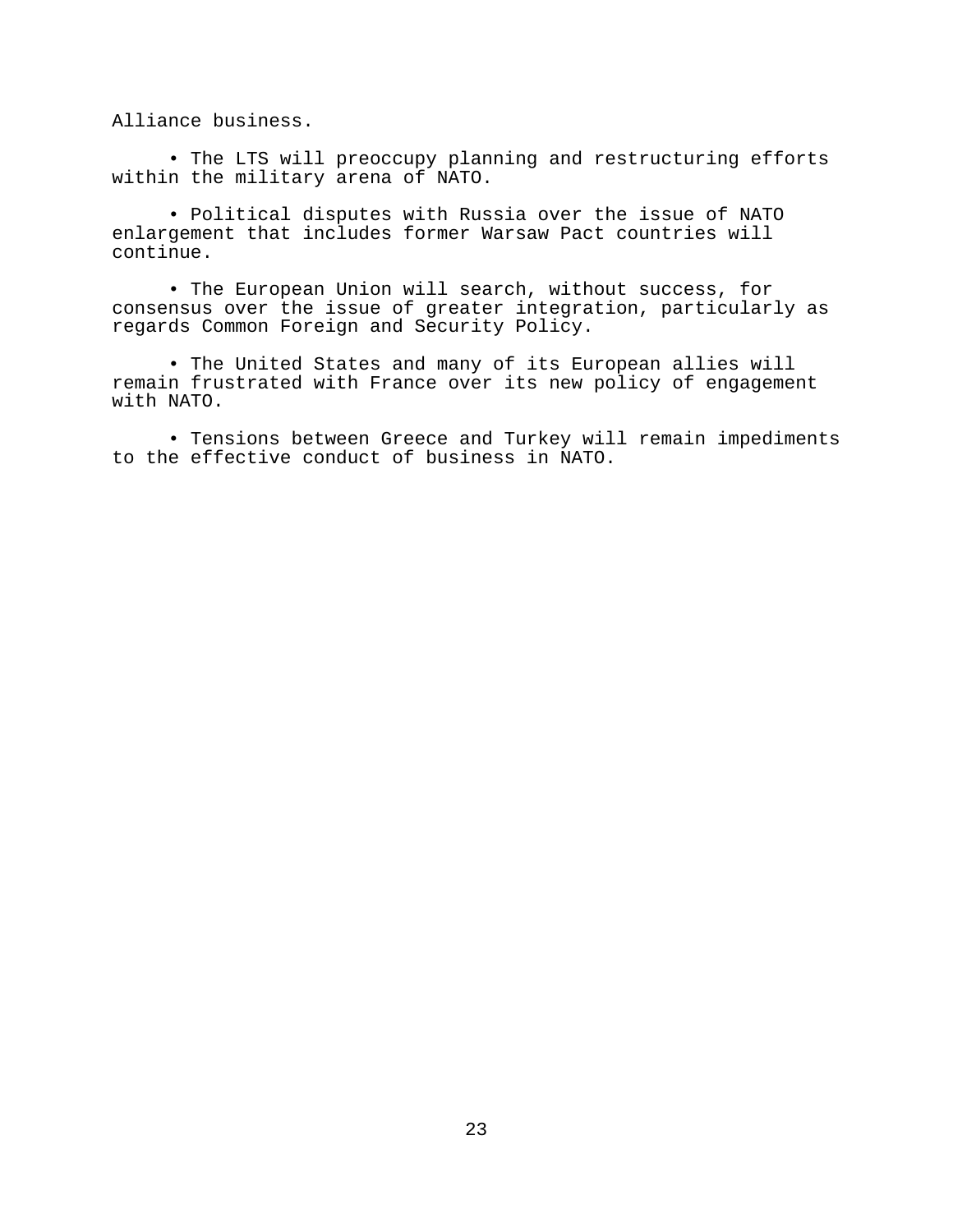#### **LATIN AMERICA**

Donald E. Schulz

# **Regional Assessment**.

At least through 2007, threats to peace, stability, progressive growth, and democracy in Latin America will come from political extremes and deeply-rooted economic, social and political problems. U.S. national interests in the region will remain basically the same over the next decade: promoting democracy, sustainable economic growth, a greater regard for human rights, higher living standards, curtailment of the drug trade, and stopping illegal migration into the United States. Most countries will maintain the gradual pace of democratization, with a few oscillating between democratic form and authoritarian substance. This trend will be especially apparent where democratically-elected governments lose legitimacy due to a failure to meet popular expectations.

A large urban population, with attendant socio-economic problems associated with decapitalization, corruption, violent crime, and drug abuse, will create conditions promoting emigration, subversion, terrorism, insurgency, and an enhanced role for the military in internal security. Assistance from the United States to reinforce democratic institutions and build strong economies will be important, in concert with that extended by other countries, in stemming authoritarian responses.

The coming decade may witness a significant decline in U.S. imports of Latin American heroin and cocaine, as these narcotics are displaced by synthetic drugs which can be manufactured in the United States. Nevertheless, tens of thousands of farmers will continue to engage in the coca growing business in Colombia, Peru, Bolivia, Ecuador, and Venezuela. Especially in Colombia, narcotaffickers will continue to conduct cocaine-related processing activities. In Mexico, Central America and South America, poppy cultivation will persist. Brazil will join the ranks of the narcostates. Increasingly, these activities, including the increased manufacture of synthetic drugs, will fuel growing use of illegal narcotics in Latin America itself.

Economic underdevelopment and wide gaps between rich and poor will continue to produce high levels of illegal migration into the United States, mostly from or through Mexico. Refugees from political persecution will join immigrants seeking economic opportunity. Caribbean migration will increase substantially and could very well reach crisis proportions, especially if the Castro regime comes to a violent end. Economic hardship in Cuba will continue to provide a strong incentive for emigration, and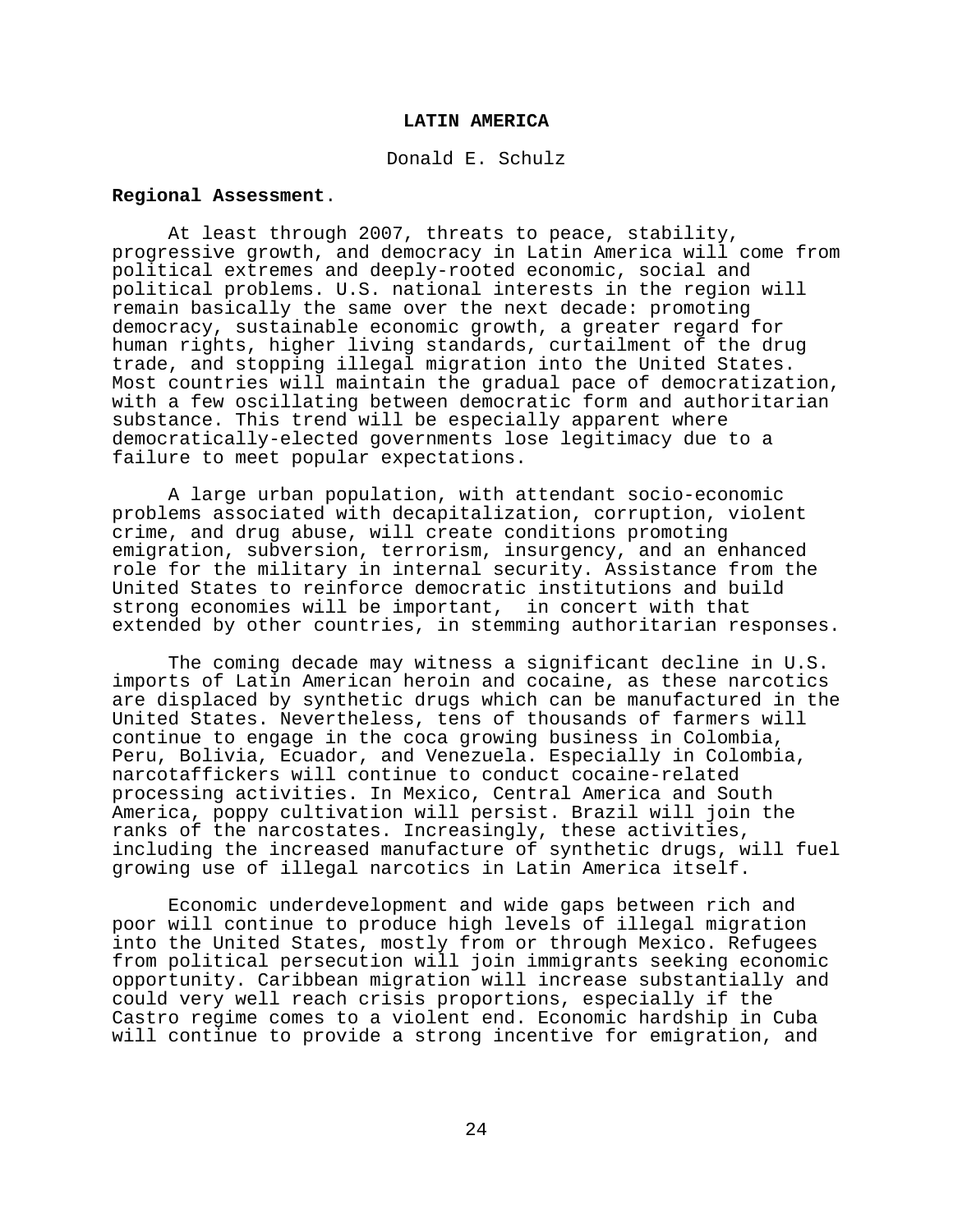if relations with Washington remain poor, Castro may encourage further exoduses to release domestic political pressures or to retaliate against the United States. Economic hardship and political violence will continue to push Haitians toward the United States. Additionally, by the 21st century, immigration from the Dominican Republic will be recognized as the significant problem that it already is.

The policy answer to most of these concerns is the nurturing of democracy and sustainable economic growth leading to a higher standard of living for most Latin Americans. A viable counterdrug strategy is also needed. Some of these issues have been addressed in the Enterprise for the Americas Initiative, the North American Free Trade Agreement, and the Andean Drug Strategy. How to turn policy into strategy and executable programs will continue to be the real challenge for the United States.

## **Trends and Issue**s.

• Threats to democratic governments will increase as a result of urban overpopulation and unemployment, socio-economic inequalities, poverty, weak economies, an authoritarian political culture, corruption, human rights abuses, and civil-military conflicts. These elements may be exploited by drug cartels, radical politicians from the right and left, unreconstructed Marxists, and the armed forces.

• Environmental degradation and exploitation of nonrenewable resources will continue. A major ecological disaster is in the making in the Amazon.

• Synthetic drugs will cut sharply into the heroin and cocaine markets, lowering the profits of some of the traditional cartels and weakening them politically. This will be of only limited benefit to the United States, however, since the overall U.S. market for drugs will likely grow.

• Illegal immigration will continue to pose major social, economic and political problems for the United States.

• Peru and Colombia will continue to be plagued by a chronic mix of insurgency and drug trafficking. The problem will be especially severe in Colombia and could lead to civil war.

• In the short run, the socio-economic crisis in Venezuela will continue. Economic hardship will undermine democracy, foster political instability, and possibly lead to a restoration of authoritarian rule. In the medium term, however, the economy should recover, enabling the Venezuelans to muddle through.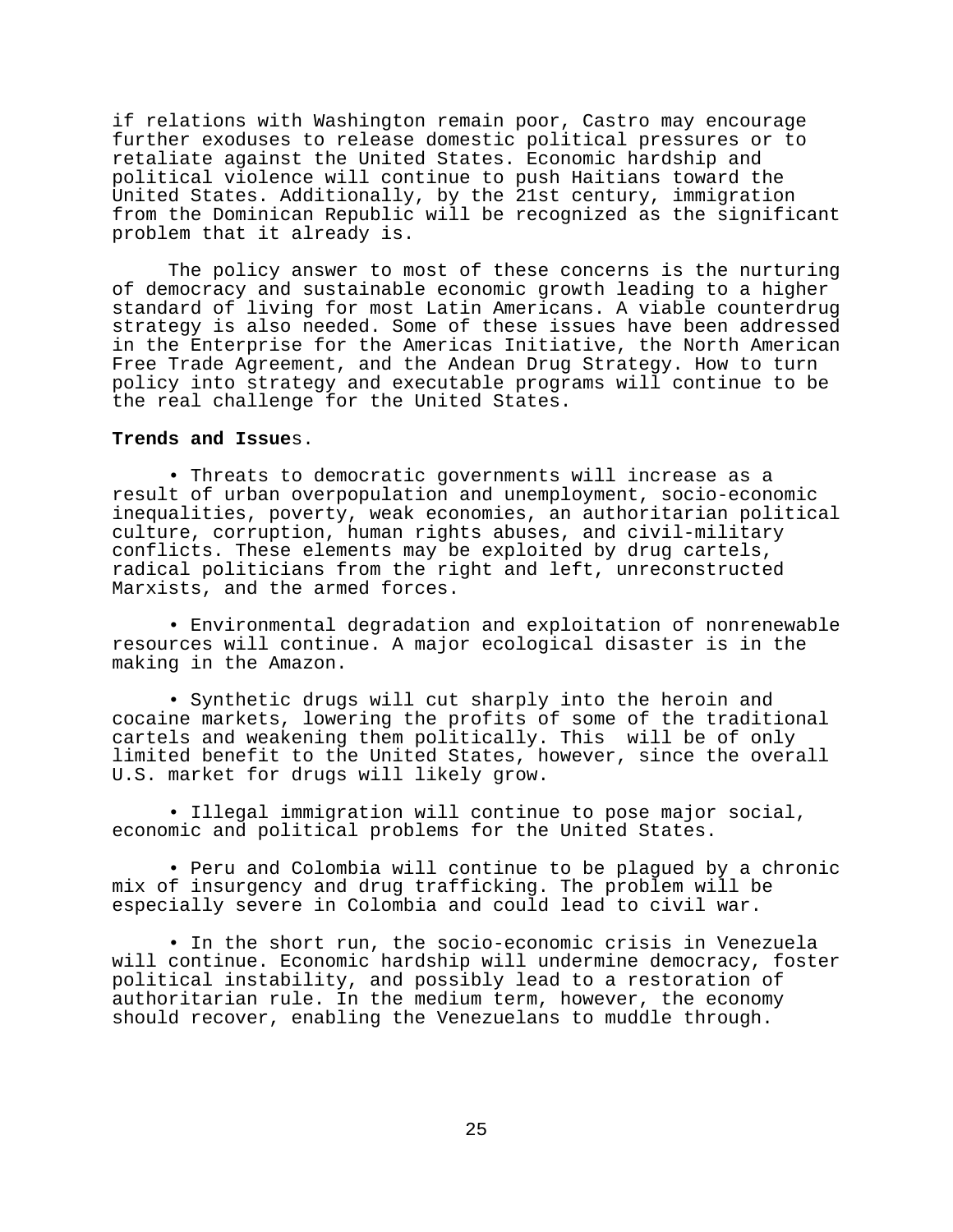• A new modus vivendi will be reached in the Ecuador- Peru border dispute, but there will be no permanent solution to the problem.

• Under the leadership of President Abdala Bucaram, Ecuador will experience serious political and socio-economic crises, which will severely test the democratic commitment of the armed forces and the populace. Ecuador may well become the victim of a military coup.

• A regional arms race could develop out of Chilean and Brazilian efforts to modernize their armed forces and ongoing tensions between Ecuador and Peru.

• The Central American peace process will gradually fade, leaving unresolved socio-economic and political problems that will undermine democracy and cause political instability. Levels of criminal violence, already extremely high, will increase in the short term and remain a serious problem past 2007. A regression to large-scale political violence and/or authoritarian practices is likely in one or more countries.

• Under the presidency of Arnoldo Aleman, Nicaraguan political violence will intensify. This has the potential to lead to an authoritarian restoration and/or renewed civil war.

• The political crisis in Haiti will reemerge after the U.N. peacekeeping force withdraws. This could occur quickly, or it may take some time. Either way, political instability, violence and authoritarian rule seem likely to return.

• The U.S. Southern Command will relocate to Miami in 1997. The U.S. military will probably not retain bases in Panama, though it might participate in an anti-drug center at Howard Air Force Base. Whether the Canal will run efficiently under Panamanian control will depend on the extent to which its management is undermined by political interference and corruption.

• While there will be a gradual recovery in the Cuban economy, the country will still be in worse socio-economic shape in 2007 than it was in 1989, when the crisis began. The political situation will become increasingly uncertain because of Castro's advancing age and related health problems. Political violence and instability are likely if he dies or is removed from power.

• Puerto Ricans may, once again, have to choose among commonwealth, statehood and independence. If the U.S. Congress eliminates the tax subsidy and reduces transfer payments, commonwealth will lose its appeal, and statehood will become the most attractive option.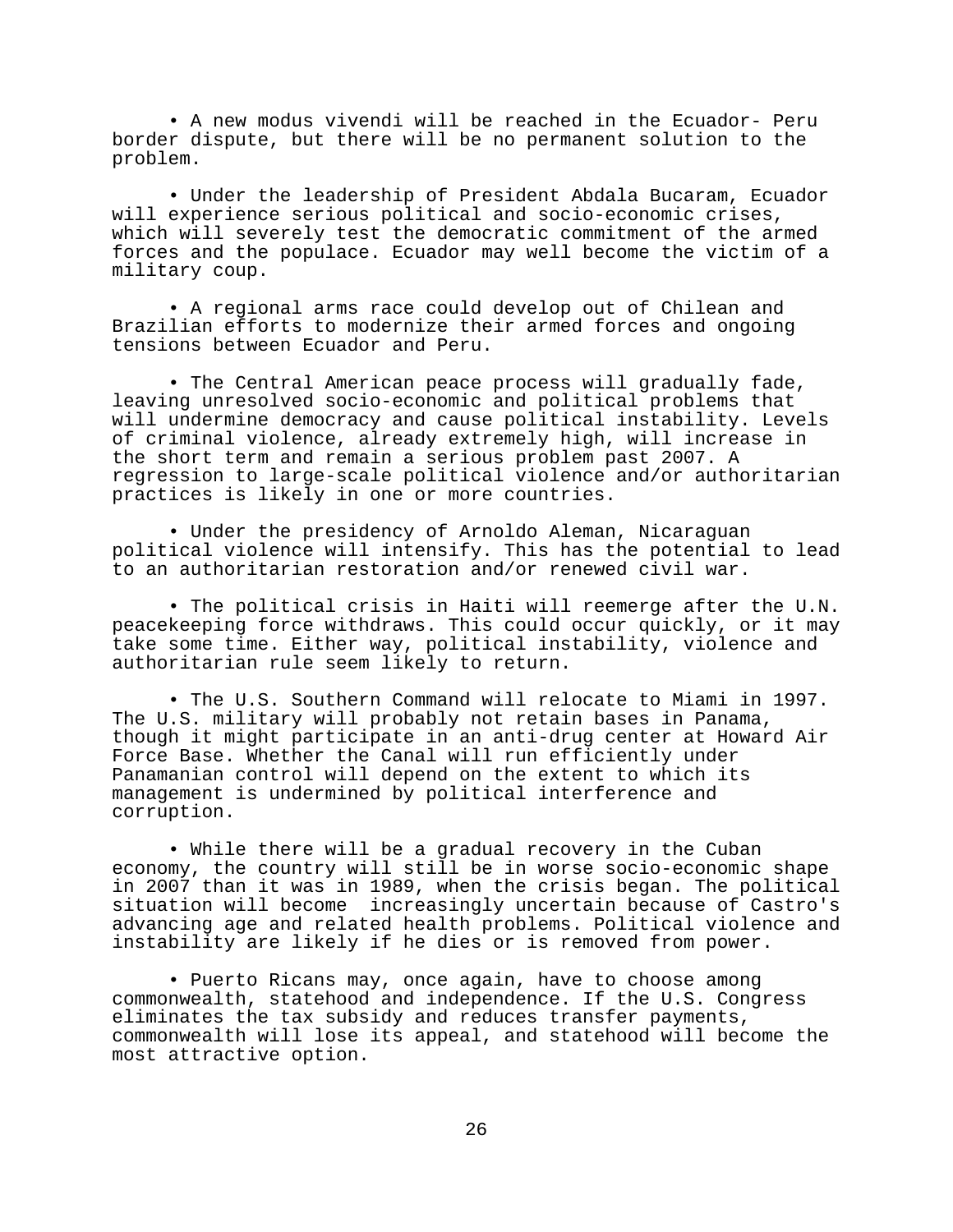• The short-term outlook for Brazil is good, but fiscal and trade deficits persist. Major social and economic challenges include poverty, violent crime, corruption, inequitable distribution of income, landlessness, and environmental degradation, especially in the Amazon.

• The political and socio-economic crisis in Mexico will continue. The economy will eventually recover, but social recovery will take much longer. Neoliberal economic policies, including the North American Free Trade Agreement (NAFTA), will continue to pose major socio-economic adjustment problems, especially for rural areas. Political instability and violence will continue in the form of guerrilla activities, kidnappings, assassinations, and human rights abuses.

• The movement to expand NAFTA, stalled since the Mexican peso crisis, will gradually reemerge. Subregional integration efforts such as MERCOSUR, a Southern Common Market including Brazil, Argentina, Paraguay, and Uruguay with Chile joining, will continue.

• The United States will continue to support democratization throughout the region. Though Washington will be less inclined to intervene militarily, continued political instability in the Caribbean Basin will probably lead to one or more such interventions during the next decade, with Haiti and Cuba being the prime candidates.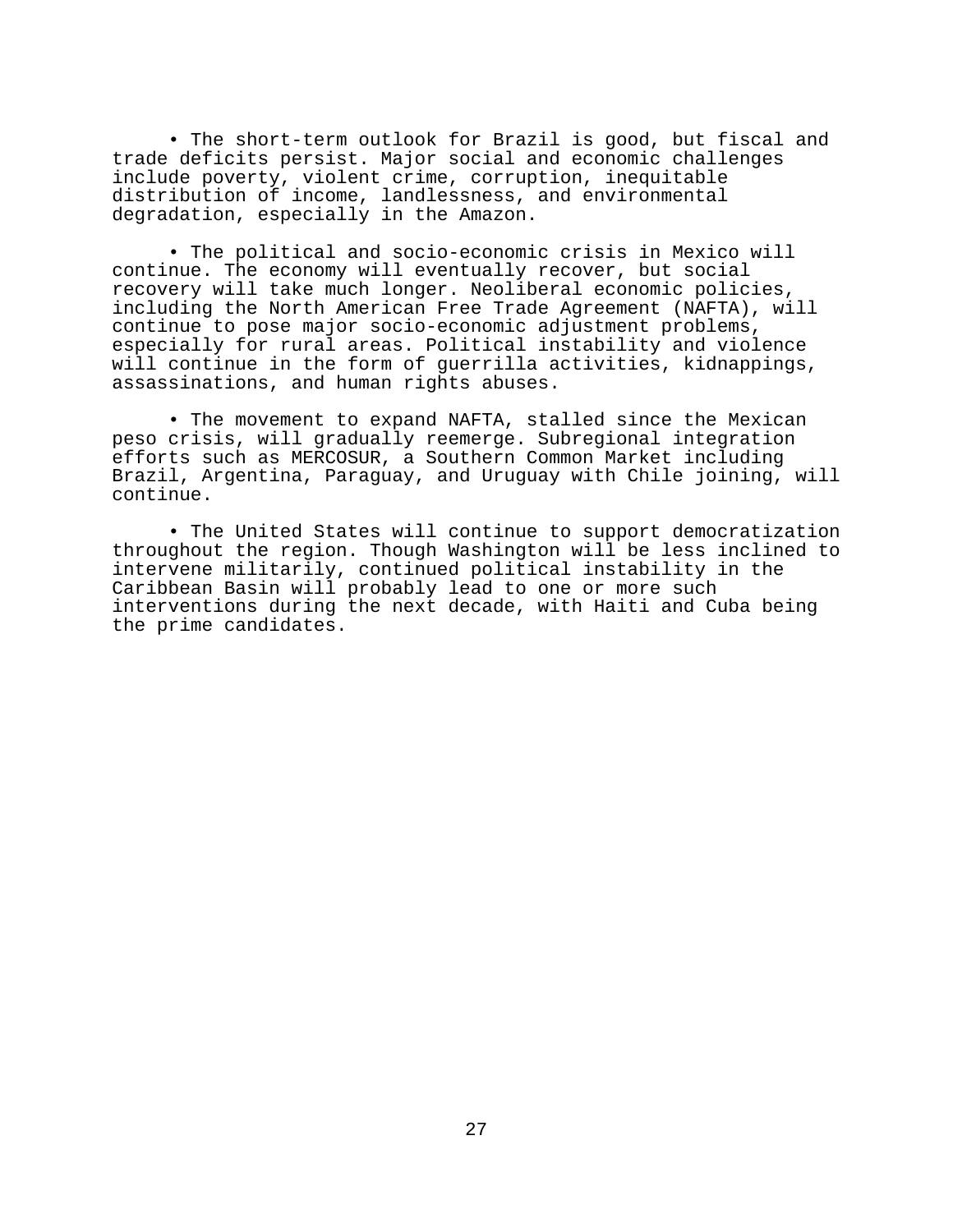## **ASIA-PACIFIC REGION**

Dianne L. Smith

# **Regional Assessment**.

East Asia and the Western Pacific remain a dynamic region of the world economically, having overtaken Europe as America's main trading arena. This shift in trade toward the People's Republic of China (PRC) and Southeast Asia will continue. The issues of Taiwan and North Korea, among other factors, will remain potential threats to the stability of the region and U.S. interests for the next several years. When Hong Kong reverts to the PRC later this year, the method and style by which it is absorbed will presage PRC attitudes towards free market economics, trade, and human rights. In the longer term, the proliferation of modern technologies, including those for weapons of mass destruction, will act as a major force affecting the security environment.

### **The People's Republic of China**.

Beijing is witnessing its best security position in two centuries: no regional threats and the return of Hong Kong. However, the Soviet Union, formerly China's superpower rival, has been replaced by the Russian Federation, an unstable nuclear power. Furthermore, around its Central Asian periphery, China must now contend with a bevy of small republics which are open to influence by China's rivals and subject to Islamic fundamentalist ideology which might spill over into China's own Muslim border regions.

The succession crisis which is sure to follow Deng Xiaoping's death presages a power struggle between moderate reformers and ultra-nationalists who will take a more cautious or more adventurous course respectively in their claims on Taiwan, the Spratly Islands, and other remnants of the Chinese empire. This struggle will occur even as China confronts a decade of economic and social transformation, heightened by inflation, environmental degradation, depletion of finite energy resources, the increased political influence of the People's Liberation Army, decentralization of authority, and economic inequality among the provinces. Doomsayers who predict the fragmentation of China into several nations overstate the case, but the shock of the Soviet Union's demise prohibits outright dismissal of this scenario.

The United States does not want to replace the Soviet threat of the last half of the 20th century with a China threat for the first quarter-to-half of the 21st century. The best way to keep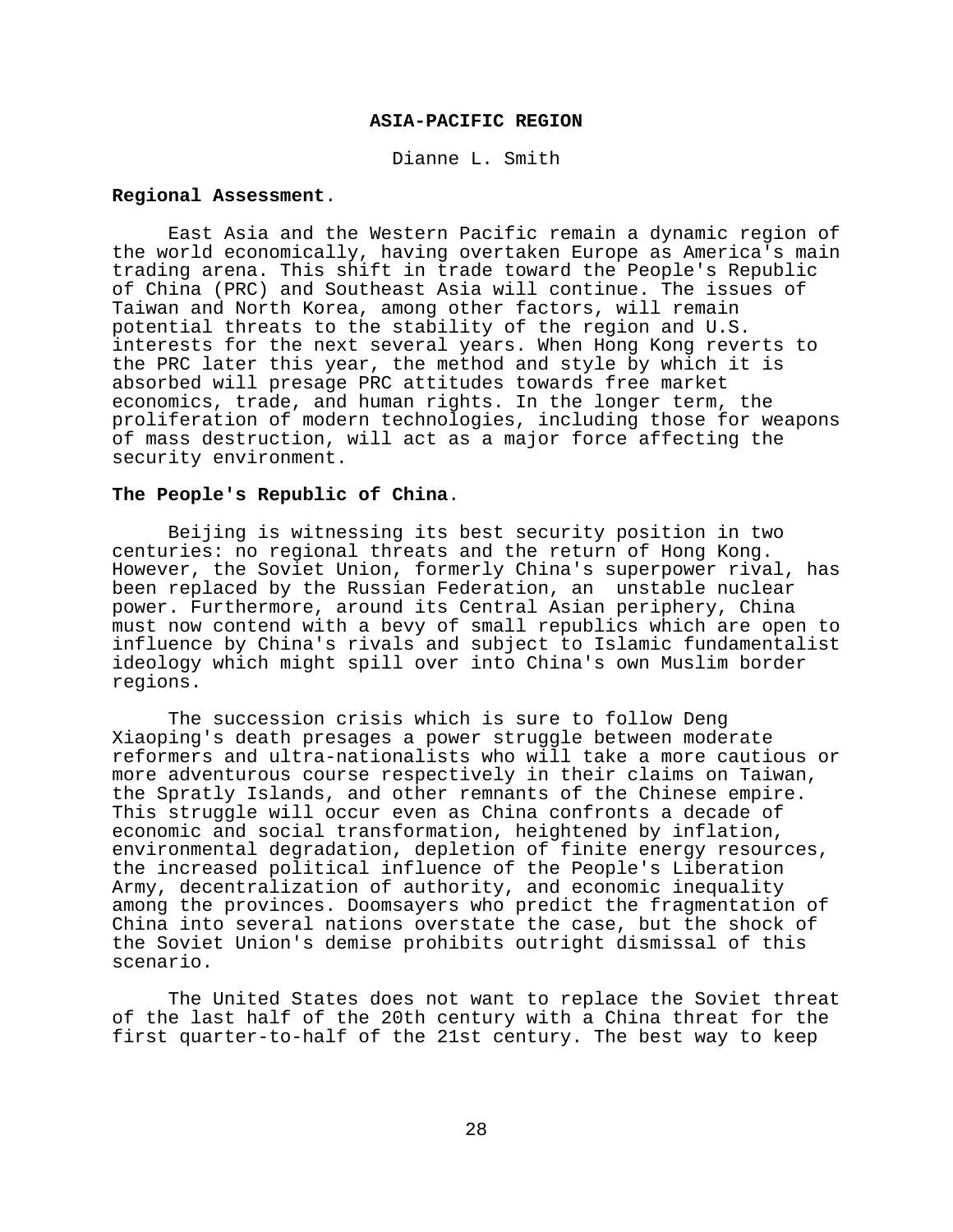that from happening is to factor China into any approach to issues dealing with regional security rather than trying to exclude or "contain" Chinese policies. The United States also needs to pursue policies which will help stabilize the PRC during this period of further economic and political transformation.

## **Japan**.

While the short-term fallout from the Okinawa school-girl incident was harsh, it may have resulted in a long-term improvement in U.S.-Japanese relations by forcing a public debate on the role the United States should be playing in Japan's security. That debate seemingly has reaffirmed the importance of the bilateral U.S.-Japanese relationship and the importance of the United States as the third leg in a triad among Tokyo, Beijing, and Washington.

America's growing trade deficit with China should take some of the pressure off Japan, which felt that Washington's trade bashing had emphasized trade issues to the exclusion of mutual security issues. Unless China should act in an excessively provocative manner, Japan will seek regional stability through its relationship with the United States over the next decade.

#### **North and South Korea**.

Even now Pyongyang threatens to renege on the suspension of its nuclear program and suspected weapons development program, as promised in the U.S.-Democratic People's Republic of Korea Agreed Framework. Pyongyang continues to practice brinkmanship to gain concessions and weaken the U.S.-Republic of Korea (ROK) alliance. Despite the threats of famine and mass starvation, North Korea has not released its strategic wartime food supplies. Pyongyang continues to send sabotage and assassination teams into South Korea.

 Despite the continuing confrontation between North and South Korea, the next decade may bring significant changes in their relationship. There is the possibility of reunification. That would entail fundamental structural economic and political reforms in North Korea. If the two Koreas are not reunified, a reconciliation is certainly possible and that would almost surely involve warmer relations and a softening of Pyongyang's policies both at home and abroad. Regardless of the scenario, the United States will remain engaged in this struggle as a result of the bilateral security arrangements with the ROK and its responsibilities under the Agreed Framework.

#### **ASEAN**.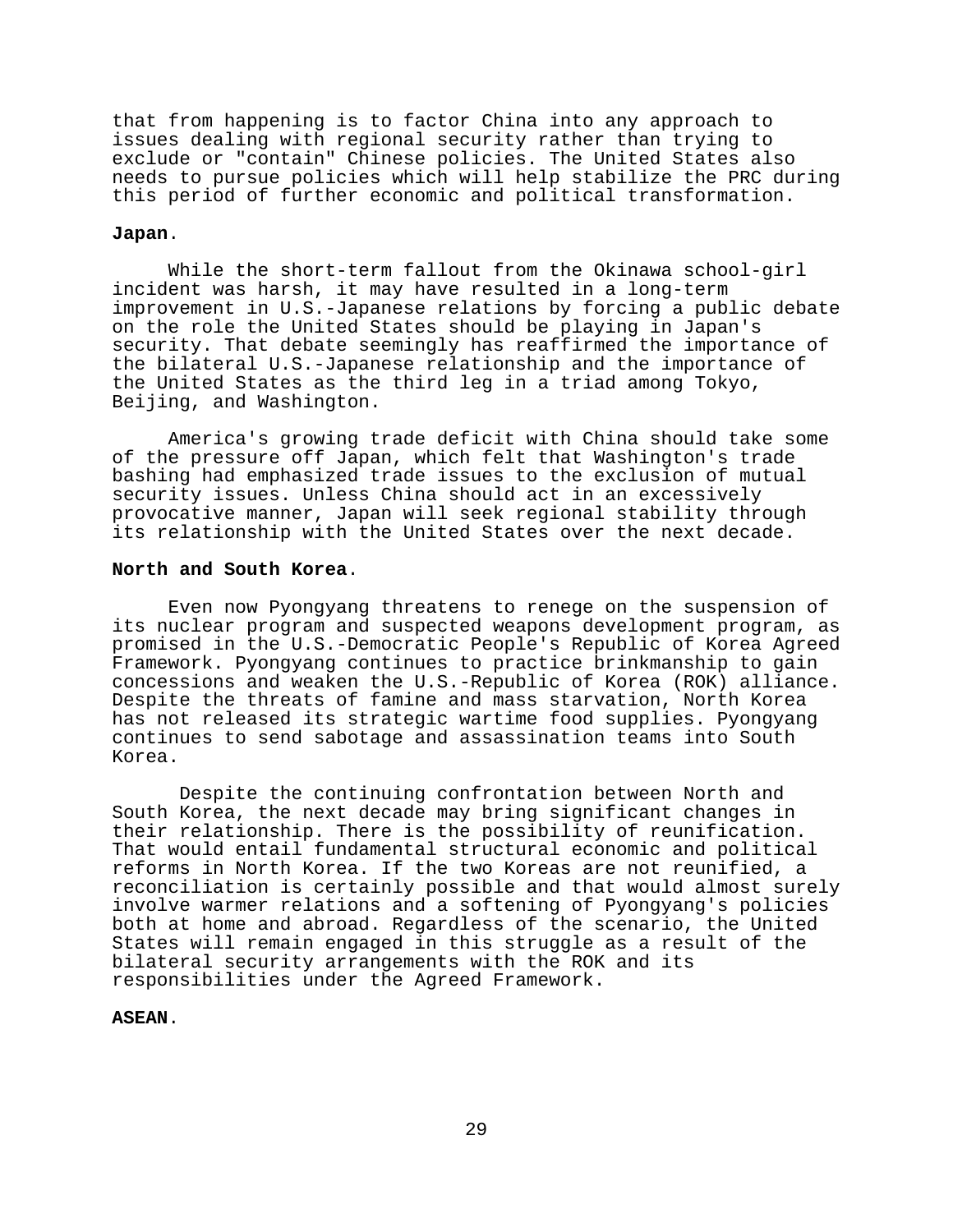The perceived withdrawal of the United States from the region and fears that a resurgent China (or even Japan or India) would fill the vacuum gave impetus to the concept of Association of Southeast Asian Nations (ASEAN) security cooperation and produced the ASEAN Regional Forum (ARF) in 1994. Because it is the only multilateral organization dealing with security problems in Southeast Asia, the United States continues to support the ARF by attending its annual meetings as a "dialogue partner." Rather than serving as a security architecture, the ARF remains devoted to confidence-building measures. It has not forestalled some impressive investments in defense by member states, perceived by some analysts as a way to discourage Chinese aggression, but defended by the ASEAN states as normal military modernization designed to keep pace with rapid technological advances in weaponry.

The 1996 ARF meeting in Jakarta resulted in Burma being admitted as an observer. This was in part to counter the influence exerted by the PRC and as a rebuff to U.S. human rights concerns. At this meeting of the forum, it was stated that the ARF would focus on security, transparency, confidence-building measures, and conflict resolution. These should remain the primary areas of interest in the decade to come as new states (each with their own agenda) are admitted as observers, dialogue partners, or full members.

Economic fora, such as the Asia-Pacific Economic Cooperation (APEC) organization, designed to promote trade and investment in the Pacific basin, will continue to provide a means of promoting economic and political stability to the region. Strong economies promote politically stable regimes better able to assuage ethnic and religious strife.

# **U.S. Engagement and Military Presence**.

The United States Security Strategy for the East Asia-Pacific Region, issued in February 1995, pledges that U.S. military presence will be maintained indefinitely in South Korea and Japan, the only remaining hosts for the U.S. military in the region. However, increasingly vocal opposition to the presence of American forces in Okinawa and demands for their realignment within Japan have caused shifts in troop levels. The North Korean threat keeps Seoul from pressing for any troop cuts on the part of the United States, but popular dissatisfaction with the presence of foreign troops on Korean soil remains as well.

In the next decade, a number of challenges to the U.S. presence in South Korea and Japan are likely. Security reassessments, like that leading to the withdrawal of U.S. forces from the Philippines, and future budgetary constraints make it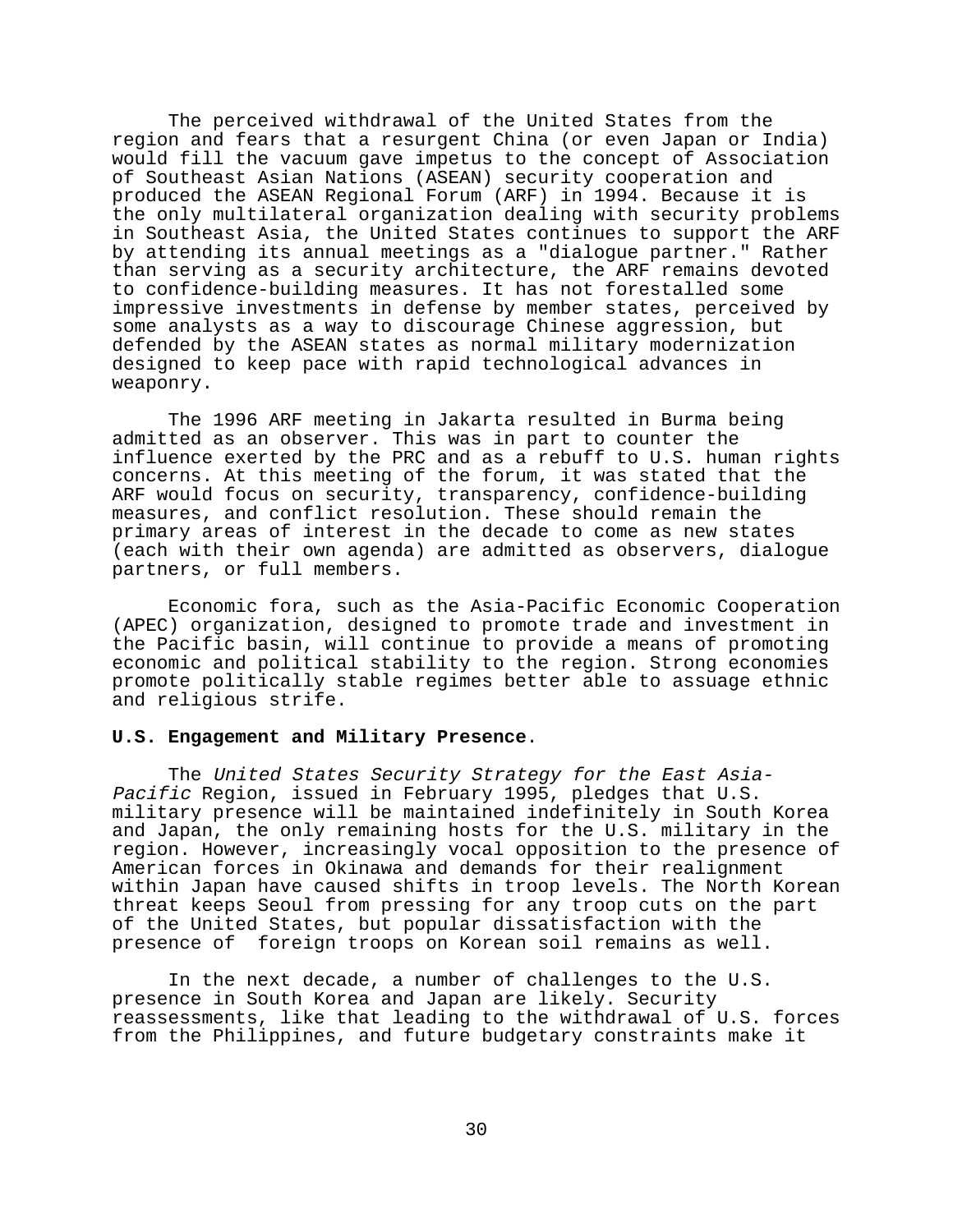unlikely that the current level of deployments in South Korea and Japan will continue much longer. If that presence is to endure through another decade, U.S. leaders have to articulate a rationale that will be accepted both overseas and at home. Ironically, even as the PRC attempts to increase its hegemony in the region, Beijing tacitly (if not publicly) supports a U.S. presence in Asia as a stabilizing factor for the entire region.

#### **Trends and Issue**s.

• Proliferation of the technology for weapons of mass destruction will continue. By 2007, most Asia-Pacific nations will possess the technology, and many will have the capability, to produce chemical, biological, and even nuclear weapons.

• The Asia-Pacific region will remain the world's most economically dynamic well into the 21st century. Asia will continue to be the United States' most active trading partner. Wall Street will continue to shift its focus from Europe to the Pacific Rim.

• The Information Age has reached Asia and the diffusion of communications technology will have profound effects on business, industry, education, and politics. Those nations which do not begin an aggressive program to link into the Internet will be irretrievably left behind the more advanced nations of the 21st century. Information control exercised by the more authoritarian regimes will become increasingly difficult, if not impossible, to maintain.

• America's security policy for the region will remain focused on the U.S.-China-Japan strategic triangle. As China overtakes Japan as a trading partner with the United States, and as it continues its extensive military modernization programs, its actions will become increasingly vital to U.S. security concerns. While the United States will continue to support the cause of human rights throughout Asia, Washington has to balance those concerns with more pragmatic political and economic issues concerning its relation- ship with the PRC.

• Implementation of the U.S.-North Korea Agreed Framework will be held hostage to Pyongyang's continued attempts at brinkmanship. The United States will remain a central player in this dispute until it is finally resolved.

• Multinational security consultations in the Asia-Pacific region such as ARF will continue to mature while they stress dialogue over infrastructure and security commitments.

• Transnational security threats, like the drug trade,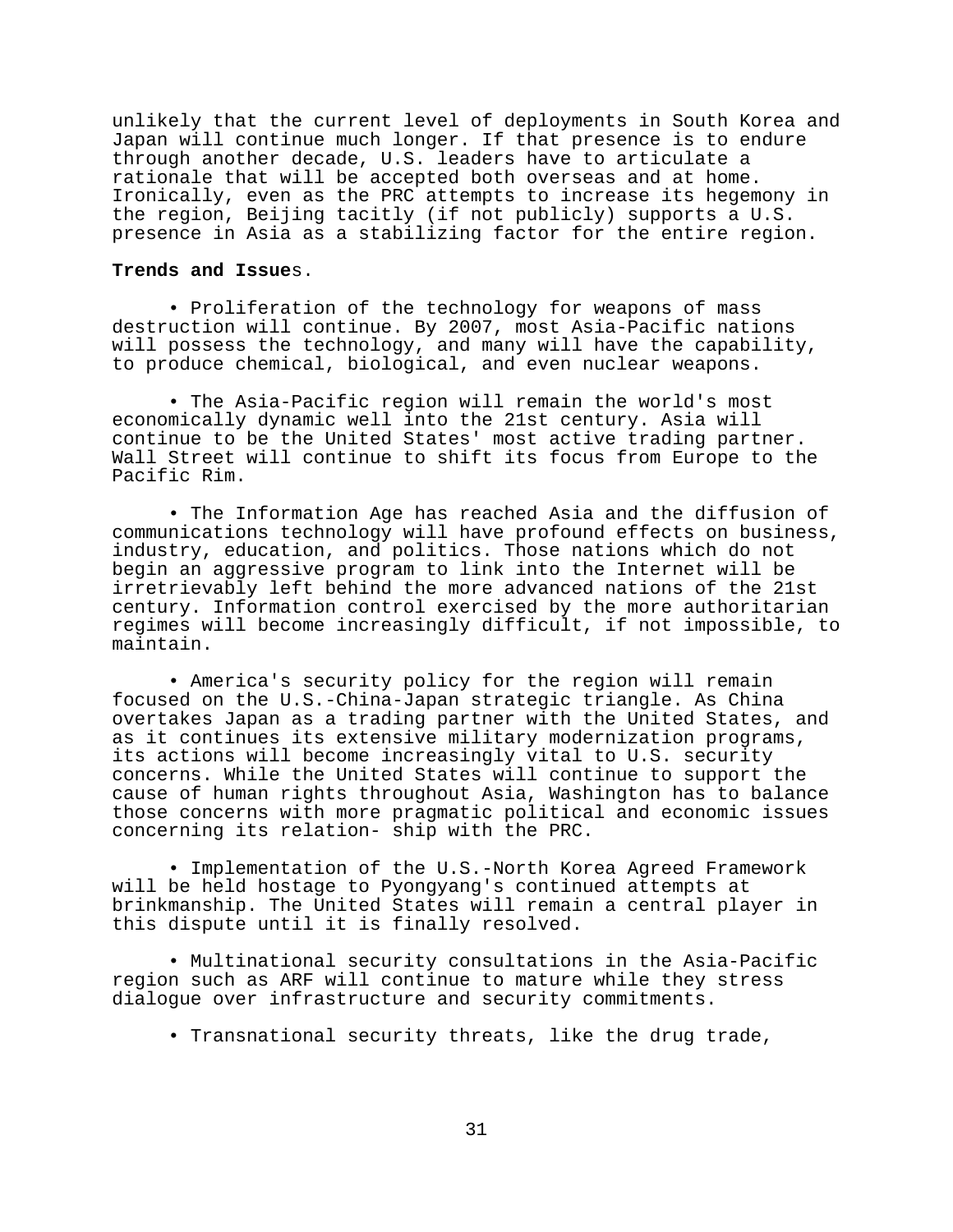international crime, the rise of a culture of violence, and terrorism will influence all the states of the region.

• Disputes over Taiwan and the Spratly Islands will remain imbroglios involving not only China, but also its regional neighbors and the United States. The manner in which they are addressed, and their resolution, will affect U.S. regional interests.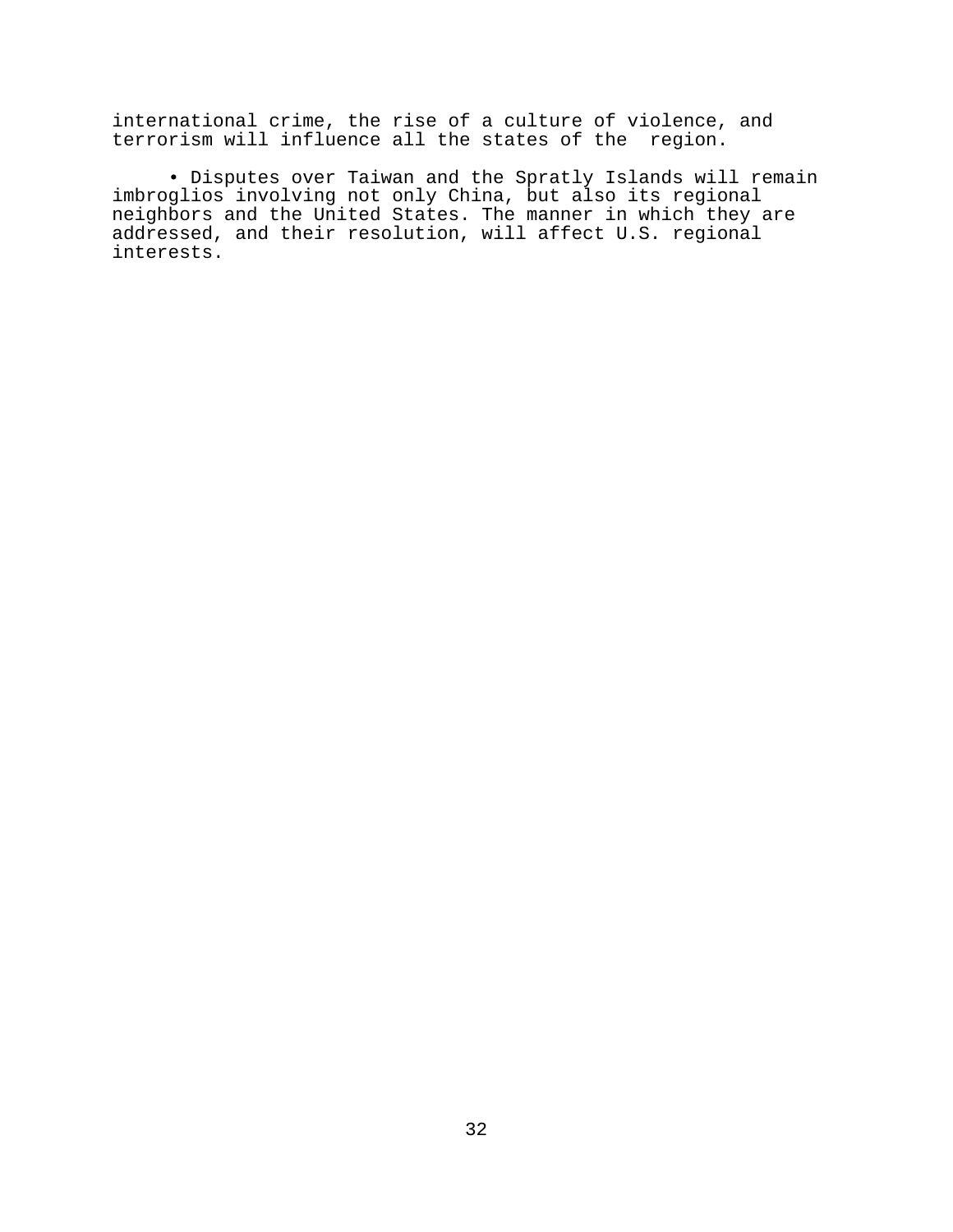#### **AFRICA**

#### Steven Metz

# **Regional Assessment**.

Ethnic conflict continues to threaten security across Sub-Saharan Africa. In Sudan, Liberia, and Sierra Leone, vicious civil wars with ethnic dimensions stand in remission, but are likely to escalate again. Similar dangers linger in dozens of African states. Other security problems vary in intensity from sub-region to sub-region. In West Africa, adversarial civilmilitary relations continue to pose a major obstacle to reform and democratization. "If the military coup has faded out of fashion in other parts of the continent," writes Howard W. French, "it is enjoying a strong resurgence in West Africa, where soldier-politicians all seem to be reading from the same tightlywritten script. $"$ 

The most dangerous example of dysfunctional civil- military relations in West Africa (and perhaps the world) is Nigeria. General Sani Abacha, who seized power in 1994 after the annulment of elections by the country's previous military dictator, is repressive and corrupt. Abacha claims to be leading his country back to civilian government, but is unable or unwilling to transcend the greed and ethnic antagonism that destroyed previous Nigerian democracies. In the face of pervasive corruption, mismanagement, and a cutoff of most foreign aid and investment, the Nigerian economy is in shambles. The country has fallen from being one of Africa's richest nations to one of its poorest. Ethnic tensions remain high. Meanwhile, Nigeria faces international pressure and diplomatic isolation for human rights abuses. Today it is a powderkeg. If Nigeria explodes, the result is likely to be one of the greatest human disasters of recent decades.

In Southern Africa, the dominant issue is the changing nature of national security. Until recently, the strategic geography of southern Africa was shaped by two problems: apartheid in the Republic of South Africa and Cold War-related conflicts in Mozambique and Angola. Now these have subsided and international tensions are the lowest they have been for some time. This has allowed the governments of the area to reconsider their approach to national security. According to South Africa's draft defense white paper of 1995, "Security policy is no longer a predominantly military problem but has been broadened to incorporate political, economic, social and environmental matters."2 While ethnic violence in South Africa could explode again, organized crime based on smuggling and drug trafficking is rapidly moving to the top of the security agenda. Between the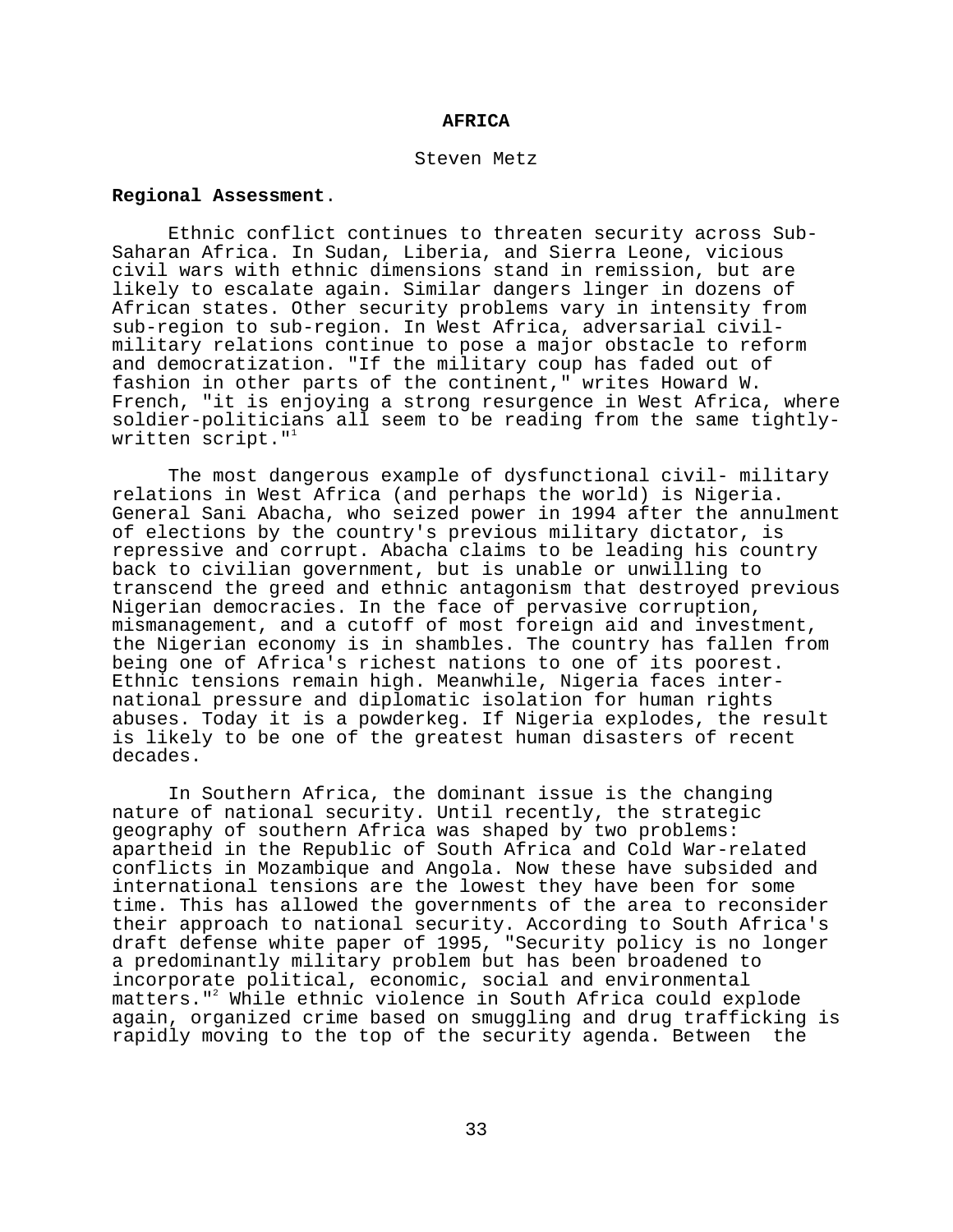expanding role of Nigerian cartels in the global movement of illegal drugs and South Africa's transformation into a trafficking and drug consumption center, Africa is joining Latin America and Southeast Asia as regions of the world where narcotics pose a major threat to national security.

In Central and East Africa, ethnic conflict remains the preeminent issue, endangering not only democracy, reform, and stability, but also the very integrity of states. The most dangerous, complex, and vexing ethnic conflict involves the Tutsi and Hutu. This centuries-old strife sparked genocide in Rwanda 2 years ago and has kept Burundi hovering on the edge of disaster. In late 1996, it engulfed Zaire and may ignite the disintegration of that precarious giant. More than a million Hutu refugees from Rwanda and Burundi have lived in camps in eastern Zaire for several years. While the Zairian government demanded the repatriation of these people, most of the refugees refused to return to their homelands out of fear of retribution from Tutsidominated governments. International pressure and opposition from Zairian officials profiting from the international aid flows prevented the forced repatriation of the refugees. The fact that the refugee camps were dominated by Hutu militias who had instigated the 1994 massacres created severe tension among Zaire, Rwanda, and Burundi.

In September 1996, ethnic Tutsi Zairians, fearing that they would face the same sort of repression and violence their Rwandan kinsmen saw 2 years earlier, launched an attack on government forces. A rebel coalition centered on the Tutsi group (with at least tacit support from Rwanda) quickly gained the upper hand over incompetent Zairian government troops and their allies, the Hutu militias in the refugee camps. In the midst of chaotic violence and an interruption of relief flows, the refugees fled from Rwanda into Zaire, briefly returned, and then streamed back toward Rwanda and Burundi when the rebels attacked the camps. While the rebels routed the Hutu militias, ultimate resolution of the Tutsi-Hutu conflict is a long, bloody way off.

With the rebels in Zaire crushing government troops more interested in looting than fighting and talking of a march on the national capital, it is possible, perhaps even likely, that this crisis will be the death blow to the tottering Zairian state. A government of national unity led by Etienne Tshisekedi is unlikely to solve the nation's deep and long-standing political crisis. The imminent death of Mobutu Sese Sekio, Zaire's dictator since the 1960s, is likely to unleash many decades worth of pentup frustration. The result will be violence. While the disintegration of Zaire would bring many years of violence and disaster to Central Africa, it may be beyond prevention.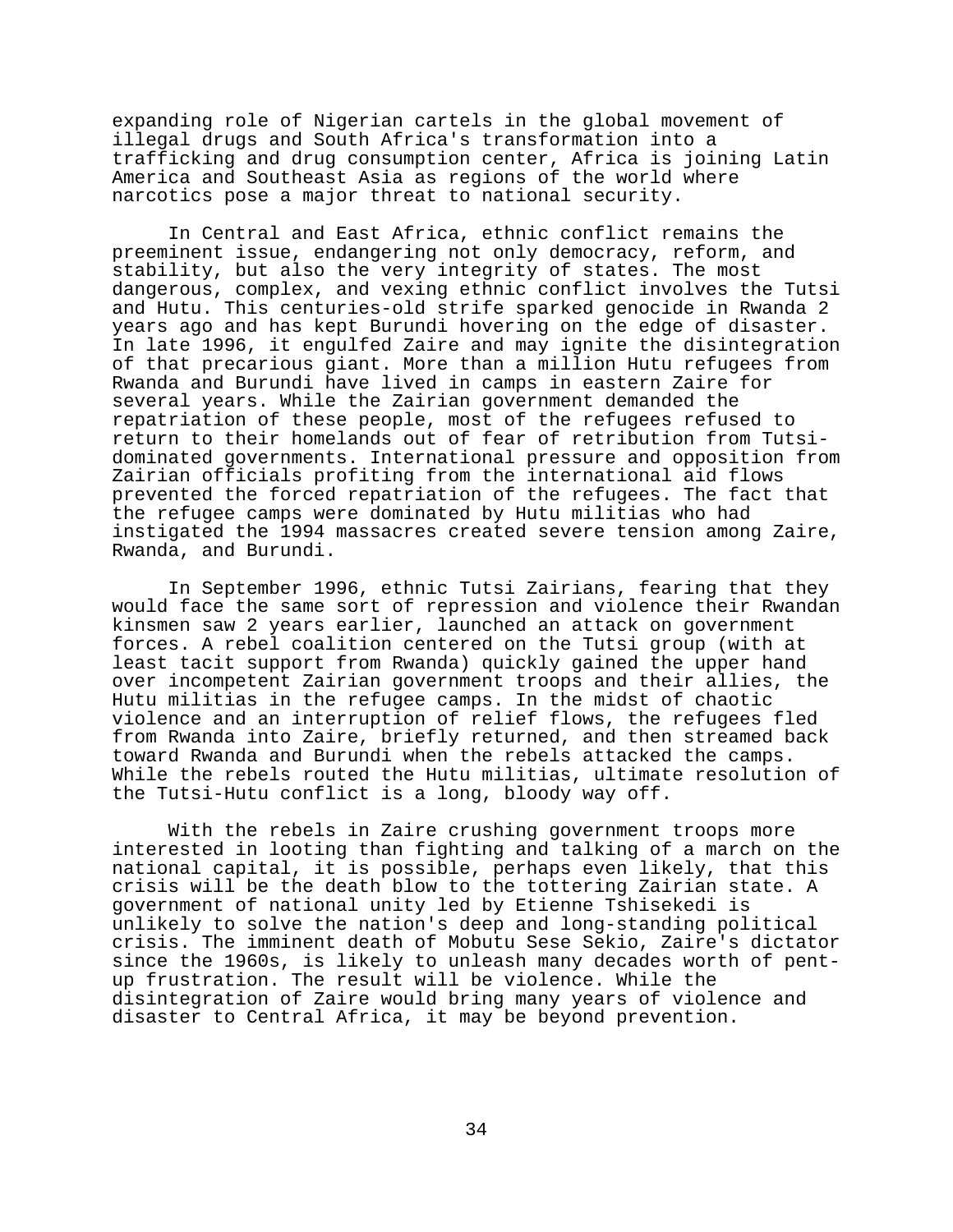### **Trends and Issue**s.

Four broad issues continue to dominate the African security environment. All warrant careful analysis as the United States searches for ways to encourage reform and progress in Africa given the limits on the economic, political, and military resources which Washington can devote to that region.

• The sustainment of democracy in those parts of Sub-Saharan Africa where it has survived depends on continued reform of civil-military relations, including institutionalization of civilian control of the military. Such reform will depend, in part, on the ability of African nations to develop effective police forces to minimize the military role in domestic law and order, and to build mechanisms for civilian control of national security. Increasing cooperation among the armed forces of Africa's democracies and movement toward reserve-based armed forces could contribute to the reform of civil-military relations. The United States must develop programs to encourage it.

• Conditions in Zaire, Nigeria, and South Africa will determine Africa's future. Zaire is likely to disintegrate, perhaps challenging Africa's long- standing opposition to the redrawing of colonial borders. Nigeria could follow. In South Africa, crime has reached epidemic proportions and could endanger the economic growth that supports ethnic and racial reconciliation. Together, these crises represent the greatest security challenge Africa has ever faced. The lives of millions of Africans will depend on how effectively the world community responds to the humanitarian problems caused by them, contains the violence that they generate, and encourages their ultimate resolution.

• African leaders are attempting to create effective mechanisms for regional solutions to regional conflicts. Many recognize that the interest of outsiders in preserving security and stability in their region declined precipitously with the end of the Cold War. As a result, they are seeking to improve the capability of African states and the Organization of African Unity to prevent, contain, and solve conflicts and to break the culture of violence that has developed during the past two decades. If African leaders are able to build a system for regional conflict prevention and resolution, it could radically transform the African security environment. If they fail, Africa will remain dependent on the transitory interest of outsiders. The United States is committed to assisting attempts to create effective regional methods and institutions for conflict resolution but is unable to devote extensive economic or military resources to the process. Finding the most economical and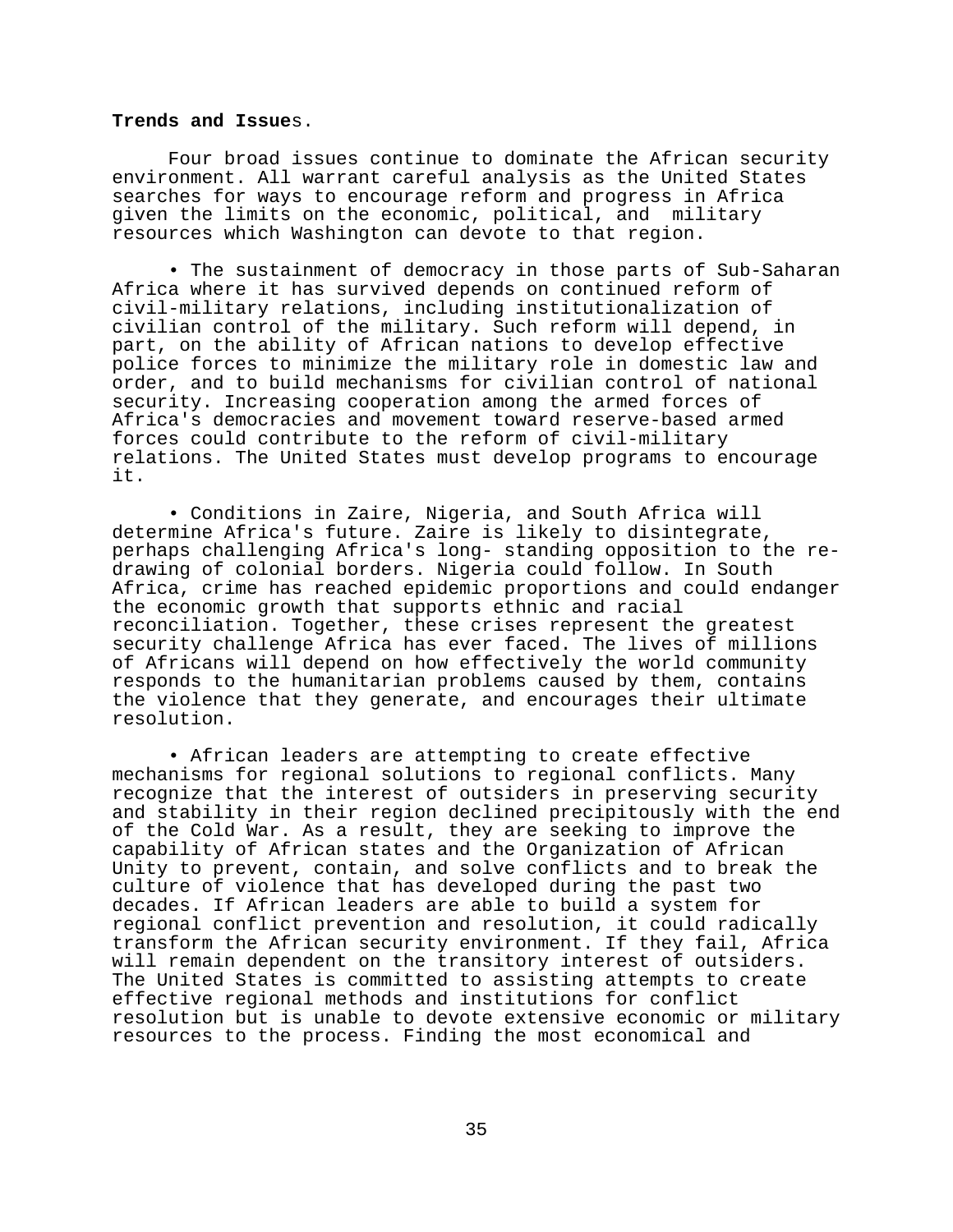effective way to use limited American strategic resources to create the African Crisis Response Force proposed by Secretary of State Warren Christopher in an October 1996 trip to Africa is, therefore, a pressing challenge.

• During most of their history, African militaries were configured for defense against external enemies and for internal security against political insurgents and separatists. Now the preeminent threats to national security are things like organized crime, narco- trafficking, poaching and smuggling, refugee and population flows, and ecological decay. In response to this, African militaries must reorganize and reform their basic concepts, doctrine, and approaches to leadership and training. The United States and other friends in Africa must find ways to assist.

# **ENDNOTES**

1. Howard W. French, "In West Africa, Wave of Strongmen Weaken Democracy, New York Times, October 24, 1996, p. 1 of electronic download.

2. Defence in a Democracy, draft white paper on national defence of the Republic of South Africa, 21 June 1965, chapter 2.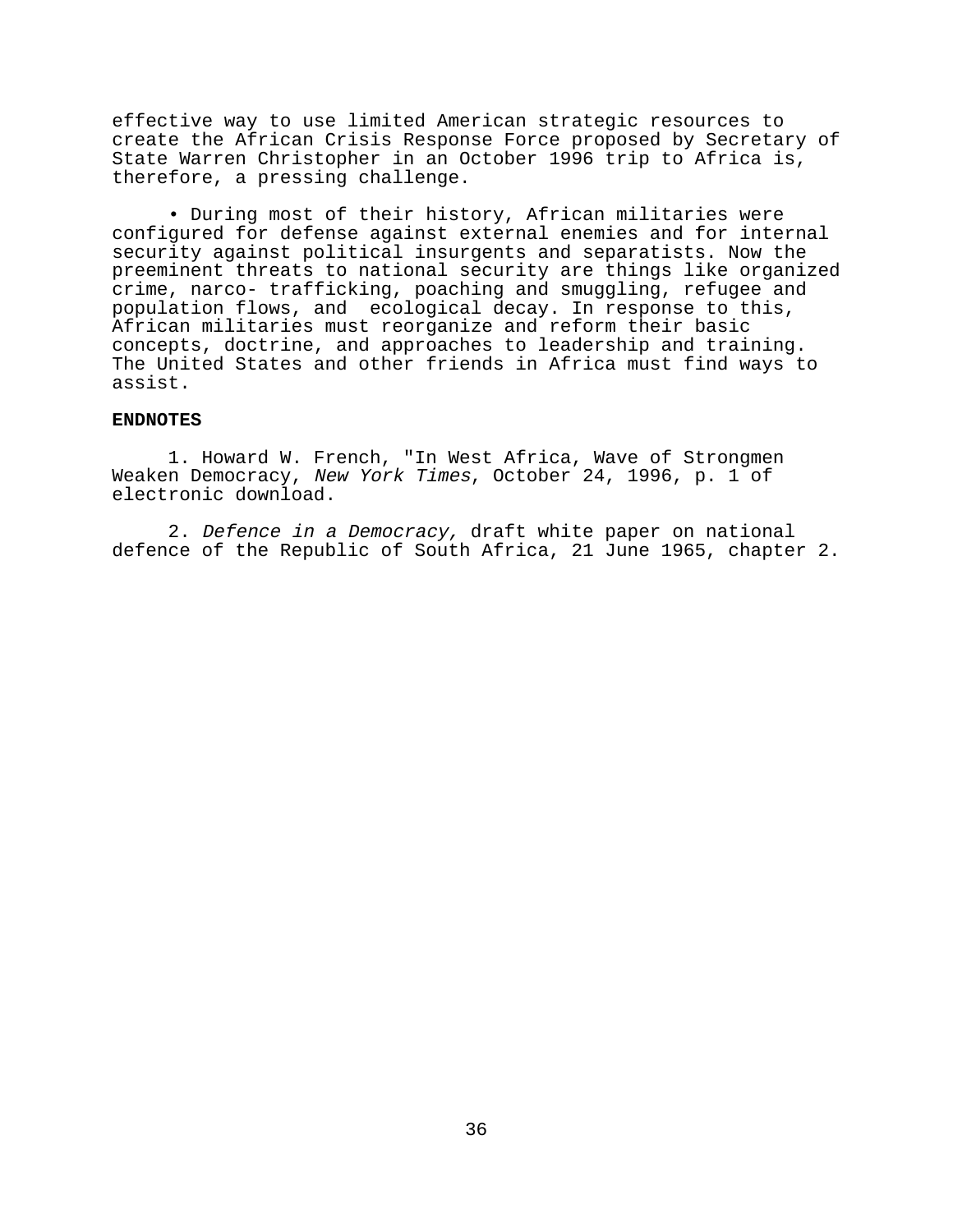### **MIDDLE EAST**

#### Stephen C Pelletiere

# **Regional Assessment**.

Two impending crises face the United States in the next year. First, Washington's position in Iraqi Kurdistan has been virtually eliminated in the wake of Mosoud Barzani's appeal to Saddam Hussein for protection against his enemy, Jalal Talabani. The second crisis that may have almost immediate and perhaps catastrophic consequences is what will happen among Israel, the Palestinians, Syria, and Egypt as prospects for the peace process seem dimmed.

Looking first at Iraqi Kurdistan, Barzani claimed that Talabani had enlisted the support of Tehran in an effort to make himself the master of the Iraqi Kurdish region. While this was, indeed, most likely the case, by going over to the side of Saddam, Barzani put Britain and the United States, who were supposedly protecting the Kurds against Saddam, in a very difficult position. The Allies now have no basis for maintaining a military presence in Iraq, or even enforcing the no-fly zone over the northern part of the country. In fact, while the air mission persists at a reduced size, the ground presence is gone.

The most dismaying aspect of the whole Kurdish imbroglio was the behavior of U.S. allies. Virtually none of those who previously had supported Washington's position stood by the United States when it came to a crisis. With little international support for its self-assumed humanitarian mission in the Northern Gulf, Washington now must reassess its strategy for this whole region.

For the time being, the Talabani forces, with Tehran's support, will be able to hold on to their enclave around Sulaimaniya. Barzani, correspondingly, will be able to retain control of Irbil if he maintains his ties to Saddam. As for the Turks, they will remain watchful, lest Iran attempt further intervention in the north. Ideally, Ankara would like to see an Iraqi military presence return to Kurdistan, but before that can happen, Barzani has to turn his back completely on Washington; something he is unlikely to do.

The economic sanctions against Iraq will not end precipitously nor will they endure. Because no one country will break the embargo overtly, the economic sanctions will be eroded slowly as ways are devised to subvert them. Washington, with no way of enforcing its will upon Baghdad, will be forced to look the other way as illicit trade with Iraq increases over time.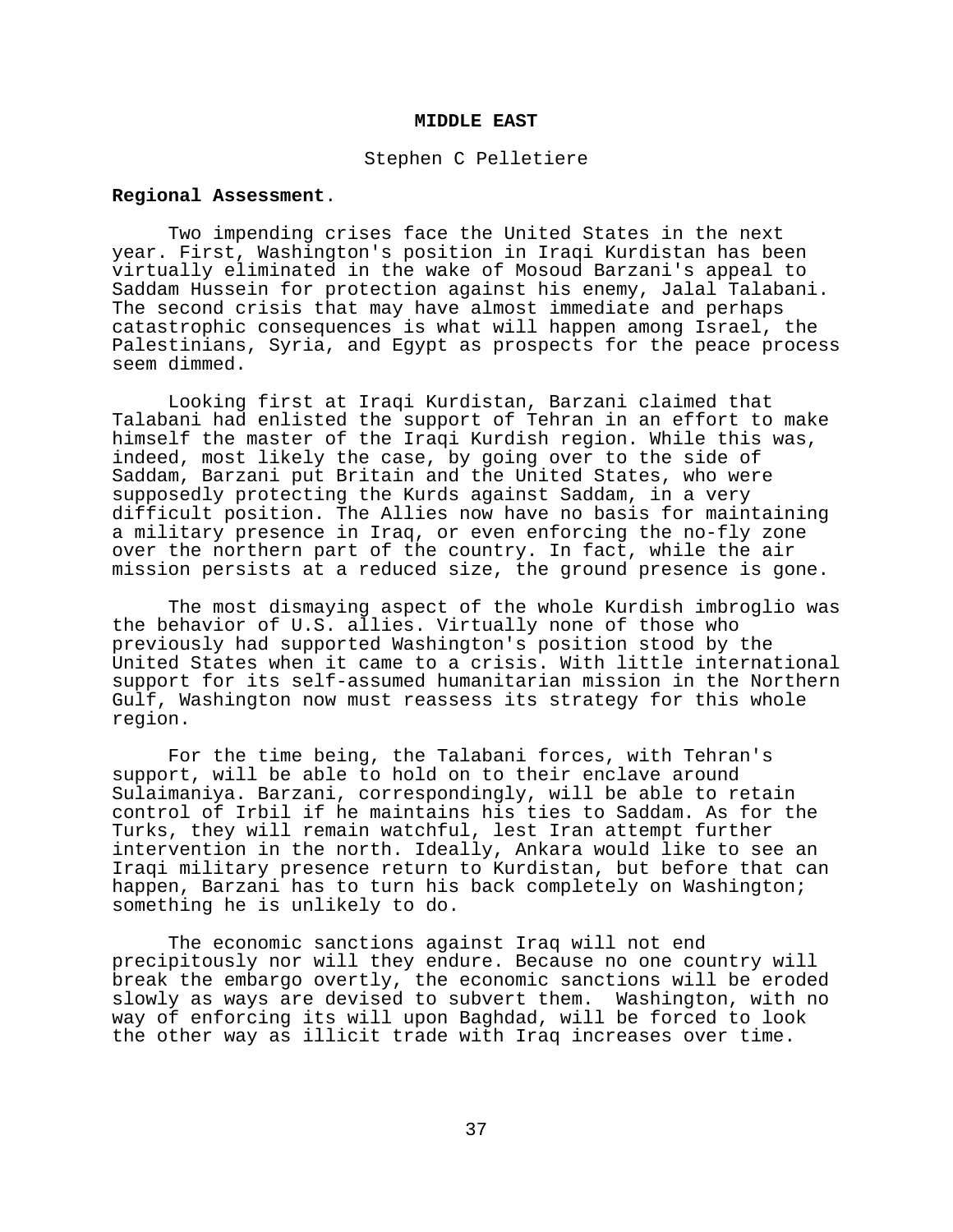At this time, the United States will find it increasingly difficult to implement Operation SOUTHERN WATCH, the no-fly zone over southern Iraq. Zealous Muslims view the American military presence with disfavor and the threat of terrorist attacks against U.S. installations and personnel will increase. There may well be more Khobar Towers-type attacks as part of an effort to discredit Arab governments friendly to the United States and to compel an end to, or a substantial reduction in, the American presence in the Persian Gulf area. Accordingly, if as some contend, King Faud is forced from power this year, and if the succession is not smooth, the United States may find that its already vulnerable position in the Gulf will become even more precarious.

The second impending crisis in the Middle East has the United States suffering an almost painful reversal in Israel. After supporting the Labor Party government of Shimon Peres, Washington saw it defeated in last year's elections. The victory of the Likud Party over Labor doubly dismayed Washington because the new government repudiated virtually all the peace initiatives of its predecessor.

Spurred on by anti-Palestinian forces in his cabinet, Prime Minister Benjamin Netanyahu is maneuvering to increase the settler population in Gaza and on the West Bank. This threatens to collapse what is left of the entire architecture of the peace process built over the past few years. Furthermore, if the Likud government continues on its present provocative course, violence will be the inevitable result. Internationally, Israel will find itself increasingly isolated.

There is very little reason to be overly sanguine about the Hebron Agreement. All Benjamin Netanyahu agreed to was the implementation of the provisions negotiated between his predecessor, Yitzak Rabin, and the Palestinians. In effect, the negotiations between Israel and the Palestinians remain stalled. The really difficult issues, to include the future of Jerusalem and statehood for the Palestinians, are still to be resolved.

Attempts by the Clinton administration to bring pressure on the Likud government will be resisted by Israel's supporters in the United States. When the administration eases its pressure on Likud, it will feel pressure from its Arab allies in the Middle East and an increasingly vociferous pro-Arab constituency within the United States. This will be a difficult year for U.S. Middle East policy.

Syria is in no condition to provoke Israel militarily. But at the same time, Damascus will not restrain Hizbollah from carrying out attacks from southern Lebanon. Netanyahu will have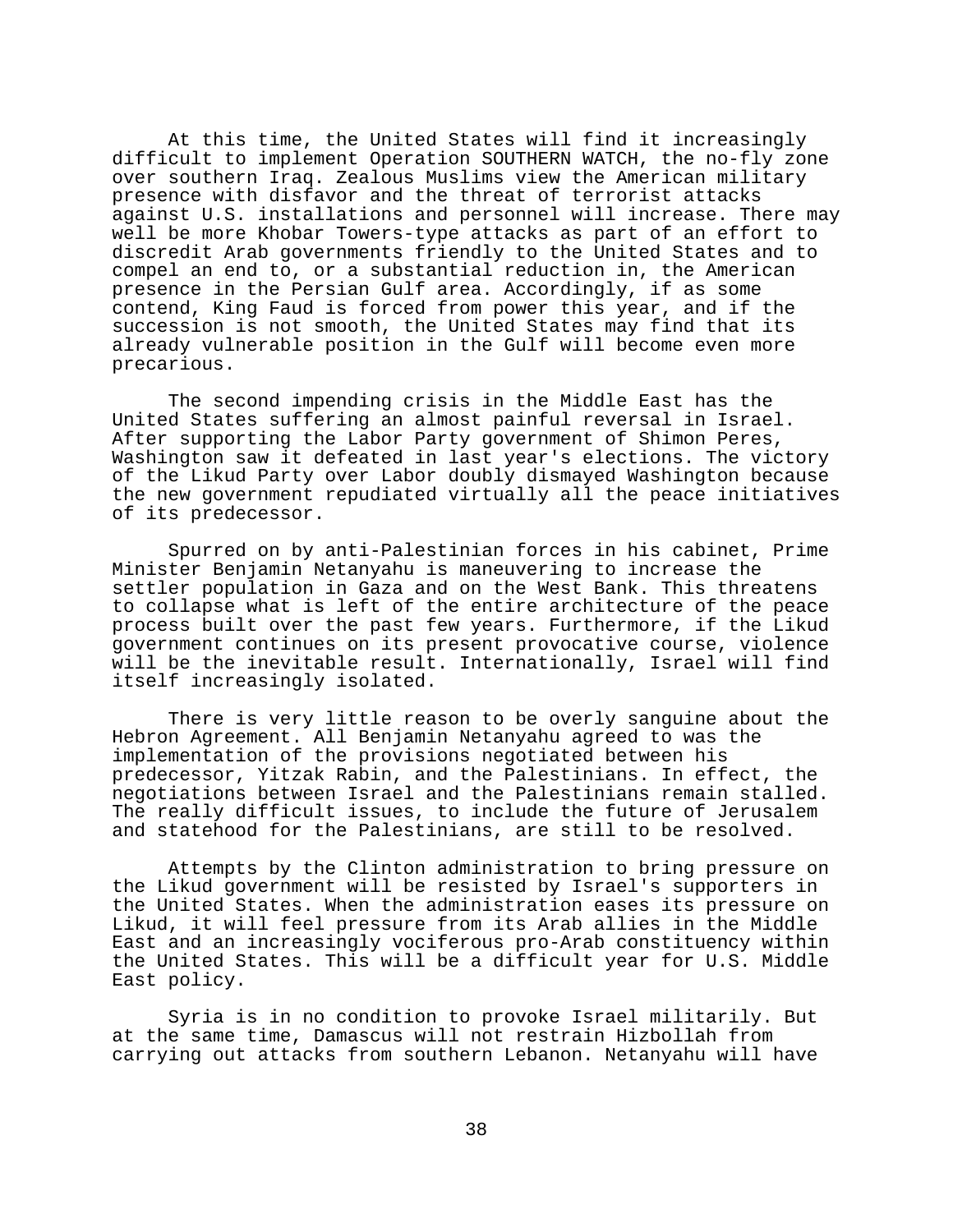to find some way of answering these attacks since invading Lebanon is not an option with the Israeli public. If the frustration level grows, Israel may try to mobilize the Christian community in Lebanon against Syria, a very dangerous escalation which could reignite the terror war.

## **Trends and Issue**s.

• France will continue to provide an alternative to American leadership in the Middle East. Paris, working through the European Union, will attempt to exert greater influence on the Arab-Israeli peace process. Israel will condemn such activity; the Arabs will applaud it.

• Acts of terror inside the Middle East will escalate. The Arabs will blame these attacks on the Mossad while the Israelis will cite renegade Palestinian groups.

• The status of Jerusalem will be a prominent issue in 1997. Given the current climate in relations between Israel and the Palestinians, it is unlikely that the Arab nations are going to be any more accommodating than the Israelis. The Arabs may push Washington for an unambiguous policy statement on the future of the Holy City.

• European nations and Canada will be increasingly opposed to Helms-Burton in 1997. Many countries are going to insist on doing business with Iran, perhaps even Iraq. Any attempt by the United States to prevent them from doing so is likely to invite retaliation against American business interests overseas.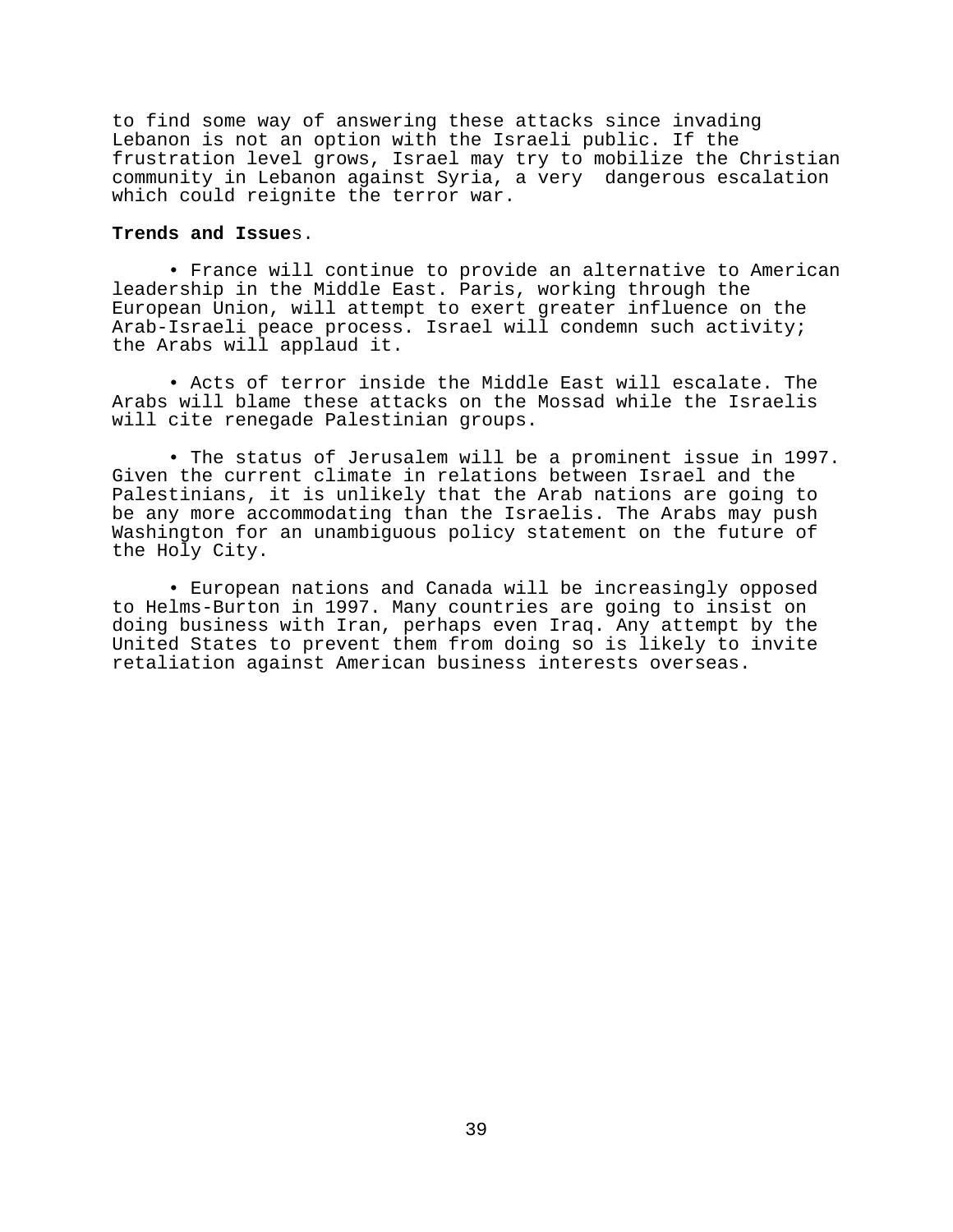# **THE QUADRENNIAL DEFENSE REVIEW AND THE ALTERNATIVE FORCE STRUCTURE ASSESSMENT**

William T. Johnsen

While overwhelmingly for the good, the dramatic shifts in the international security environment over the last decade have not eliminated all threats to U.S. national interests. Although there is general agreement on that point, less consensus exists on what defense policies and force structures are necessary to meet the demands of the post-Cold War era. The Base Force and the Bottom Up Review (BUR) notwithstanding, critics have claimed that U.S. defense planning lacks a coherent thread and needs further revision. Increasingly, strategic analysts have called for periodic reviews to assess the state of U.S. defense policy. Responding to these recommendations, the latest being from the Commission on Roles and Missions of the Armed Forces (May 1995), Secretary of Defense William J. Perry initiated the first Quadrennial Defense Review.

### **The Quadrennial Defense Review (QDR)**.

The QDR process received additional impetus from the Armed Forces Force Structures Review Act of 1996 (known familiarly as the Lieberman Amendment). The act requires the Secretary of Defense to complete the QDR within 1997. It also stipulates that the QDR must include:

. . . a comprehensive examination of the defense strategy, force structure, force modernization plans, infrastructure, and other elements of the defense program and policies with a view toward determining and expressing the defense strategy of the United States and establishing a revised defense program through the year 2005.

The Act also requires the Secretary of Defense to submit the QDR results to Congress not later than May 15, 1997. Moreover, it specifies that the report include:

(1) The results of the review, including a comprehensive discussion of the defense strategy of the United States and the force structure best suited to implement the strategy.

(2) The threats examined for purposes of the review and the scenarios developed in the examination of such threats.

(3) The assumptions used in the review, including assumptions related to the cooperation of allies and missionsharing, levels of acceptable risk, warning times, and intensity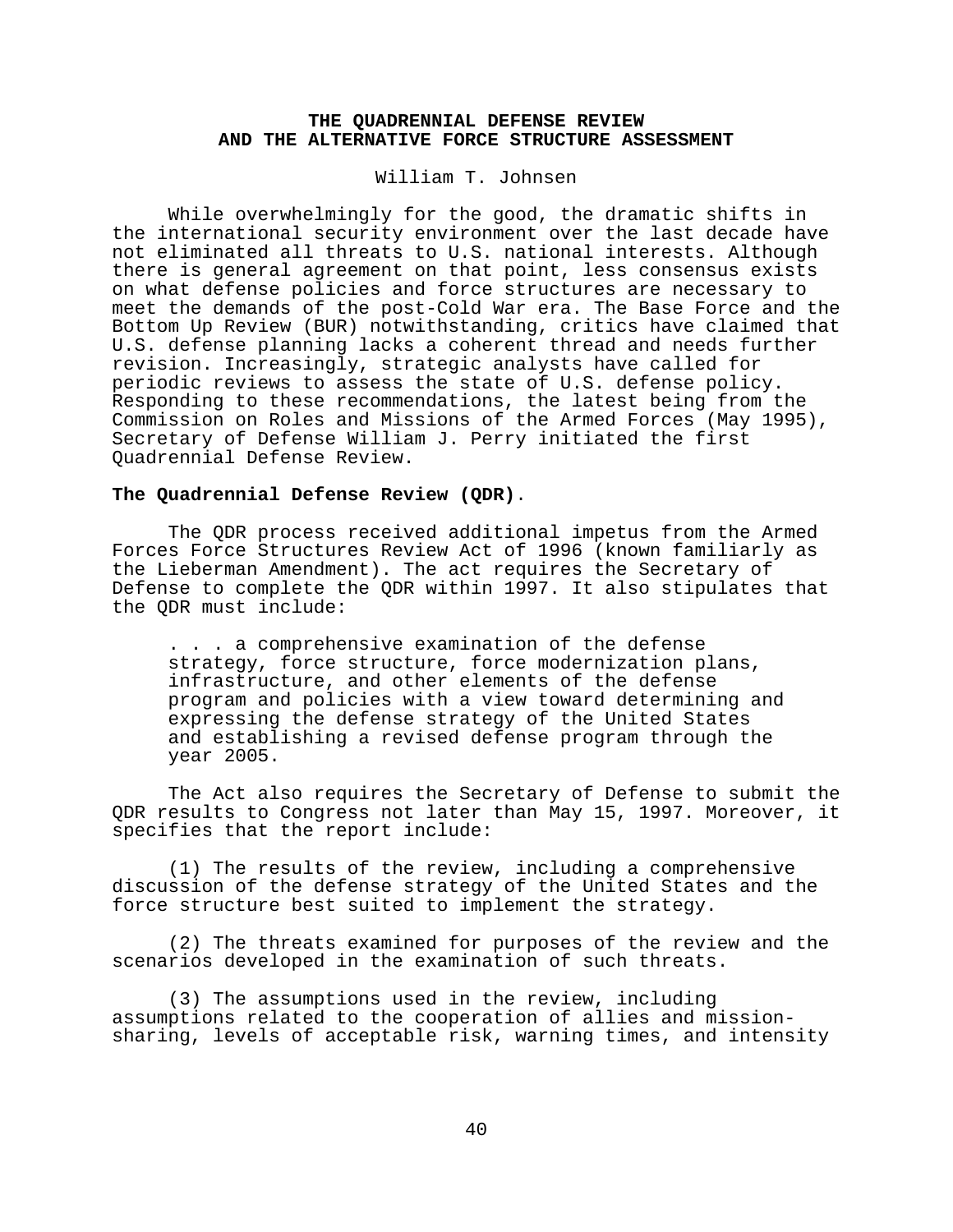and duration of conflict.

(4) The effect on the force structure of preparations for and participation in peace operations and military operations other than war.

(5) The effect on the force structure of the utilization by the Armed Forces of technologies anticipated to be available by the year 2005, including precision guided munitions, stealth, night vision, digitization, communications, and the changes in doctrine and operational concepts that would result from the utilization of such technologies.

(6) The manpower and sustainment policies required under the defense strategy to support engagement in conflicts lasting more than 120 days.

 (7) The anticipated roles and missions of the reserve components in the defense strategy and the strength, capabilities, and equipment necessary to assure that the reserve components can capably discharge such roles and missions.

(8) The appropriate ratio of combat forces to support forces (commonly referred to as "tooth to tail" ratio) under the defense strategy including, in particular, the appropriate size and number of headquarter units and Defense Agencies for that purpose.

(9) The air-lift and sea-lift capabilities required to support the defense strategy.

(10) The forward presence, pre-positioning, and other anticipatory deployments necessary under the defense strategy for conflict deterrence and adequate military response to anticipated conflicts.

(11) The extent to which resources must be shifted among two or more theaters under the defense strategy in the event of conflict in such theaters.

(12) The advisability of revisions to the Unified Command Plan as a result of the defense strategy.

To assist DoD in the QDR process, the act requires the Secretary of Defense to establish a nonpartisan, independ-ent National Defense Panel (NDP). The NDP will consist of a chairman and eight members. They will be selected by the Secretary of Defense in consultation with the leadership of the Senate Armed Services and House National Security committees. The prospective members of the NDP, who are to be drawn from the private sector, must be recognized experts in matters relating to national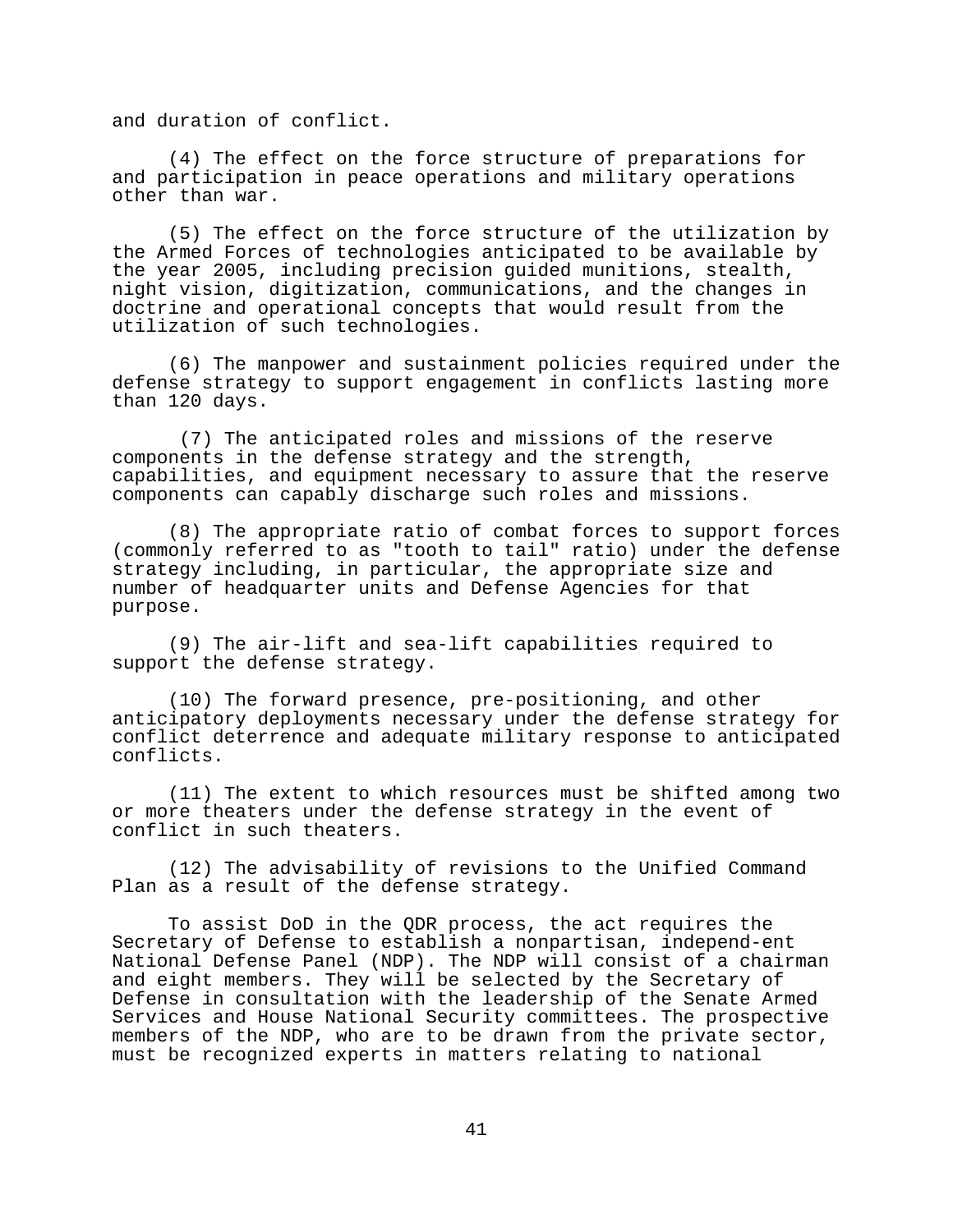security. The NDP will be apprised of all ongoing work within the QDR and will submit an independent assessment along with their recommendations for improvements to the Secretary of Defense not later than March 14, 1997.

Upon completion of the review, the Chairman of the NDP and the Chairman of the Joint Chiefs of Staff will submit independent assessments of the QDR to the Secretary of Defense. The report must be transmitted to the Secretary in time for his consideration and inclusion in the final report that is due to the Senate Armed Services and House National Security committees not later than May 15, 1997.

#### **Alternative Force Structure Assessment**.

Besides its work on the QDR, the Lieberman Amendment charges the NDP to conduct an Alternative Force Structure Assessment. The NDP is to examine a ". . . variety of possible force structures of the Armed Forces through the year 2010 and beyond." In developing such alternatives the NDP is to analyze and assess a range of potential threats (conventional threats across the conflict spectrum; proliferation of weapons of mass destruction and their delivery means; non-traditional threats, such as information warfare; domestic and international terrorism; and possible major challengers possessing military capabilities similar to the United States) and scenarios (derived from threats identified, as well as scenarios of lesser and greater magnitude than those used in the BUR).

The Alternative Force Structure Assessment is intended to:

• "develop recommendations regarding a variety of force structures for the Armed Forces that permit the forward deployment of sufficient land- and sea-based forces to provide an effective deterrent to conflict and to permit a miliary response by the United States to the scenarios developed . . ."

• "to the extent practicable, estimate the funding required by fiscal year, in constant fiscal year 1997 dollars, to organize, equip, and support the forces contemplated under the force structures assessed in the assessment."

The NDP will transmit its assessment to the Secretary of Defense not later than December 1, 1997. After consultation with the Chairman of Joint Chiefs of Staff, the Secretary will submit a copy of the NDP assessment with his comments to the appropriate congressional committees not later than December 15, 1997.

## **Potential Consequences**.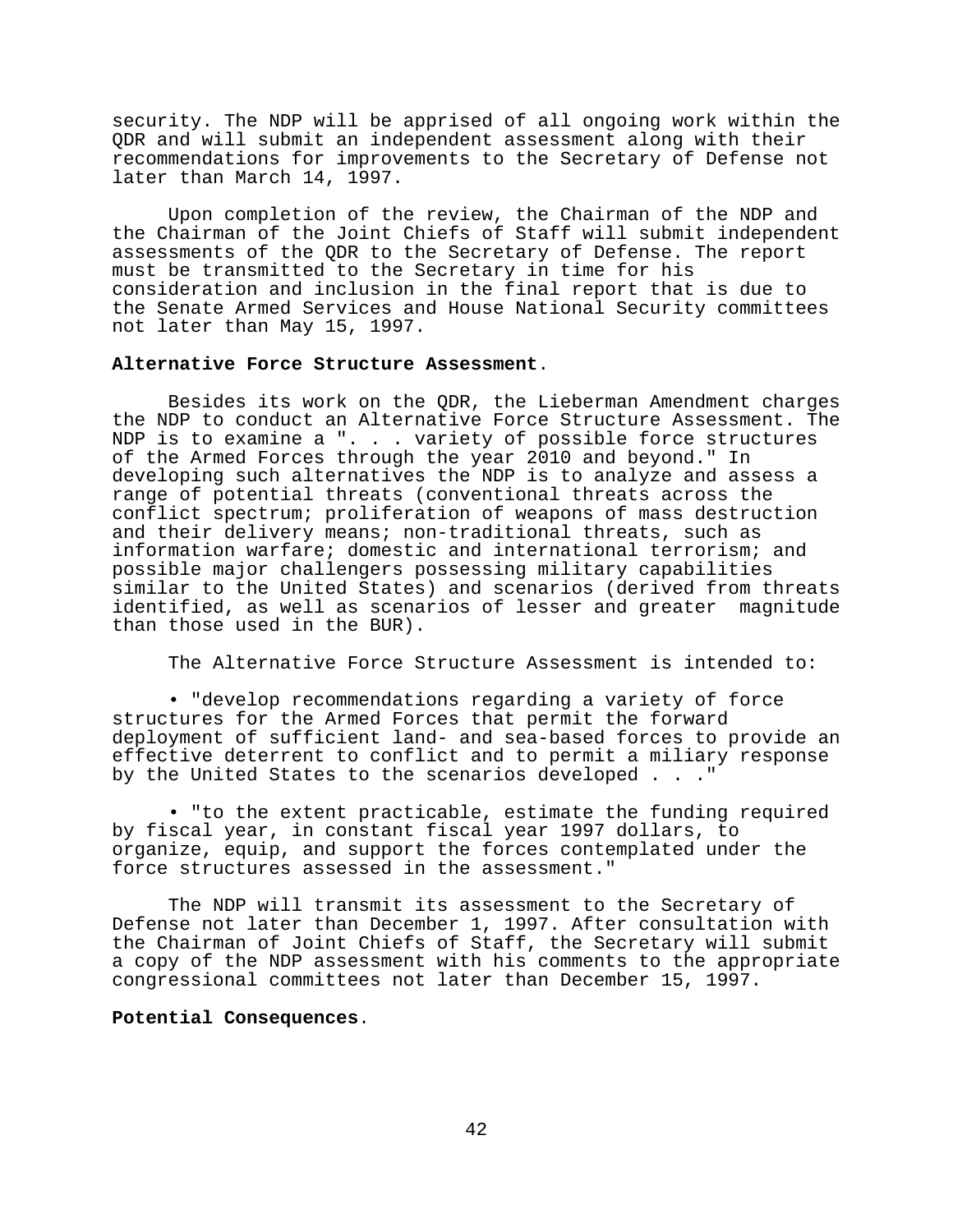The comprehensive requirements and constrained time limits contained in the Lieberman Amendment set a difficult task before DoD and the NDP. As a result, the QDR and Alternative Force Structure Assessment will preoccupy DoD policymakers for most of 1997. The eventual results of this prodigious undertaking cannot be forecast with any certainty, but, certainly, the potential exists for significant change, with attendant consequences, to emerge from the QDR process.

Whether such significant change will occur remains to be seen. President Clinton's reelection makes unlikely major changes in the basic principles that guide U.S. defense policy. The current tenets are well-established and revisions are more likely on the margins than at the core. That having been said, shifts in how those principles are applied or in the emphasis placed on specific strategic implementing concepts could have significant ramifications for defense policy.

# **Changes in National Security Strategy**.

President Clinton's reelection also makes major changes in the existing national security strategy unlikely. Engagement and enlargement undoubtedly will remain as guiding principles. Nor are undergirding strategic implementing concepts likely to undergo substantial change. Deterring and, if necessary, defeating regional aggressors; providing a credible overseas presence; countering weapons of mass destruction; contributing to multilateral peace operations; combating terrorism; and fighting drug trafficking are likely to remain in effect.

On the other hand, the decision to delay publication of the President's legally mandated annual national security report to Congress until after the QDR has been completed may indicate a willingness to adjust portions of the national security strategy to conform to recommendations that might result from the QDR. And, President Clinton's nomination of a new "national security team" may herald shifts in the administration's emphasis on a number of strategic implementing concepts. For example, recent pronounce- ments indicate that the "two MRC strategy" (the ability to fight and win two major regional conflicts) will be retained for the foreseeable future as a means of deterring, and if necessary defeating, regional aggressors. One key difference, however, is the elimination of the "nearly simultaneous" planning criteria from the two MRC formulation. This change could have significant consequences for future force structures, almost as significant as reverting to a "one MRC strategy."

How much and what type of overseas U.S. presence also may change. Will overseas force levels be increased, decreased, or remain the same? Will forces remain permanently stationed or will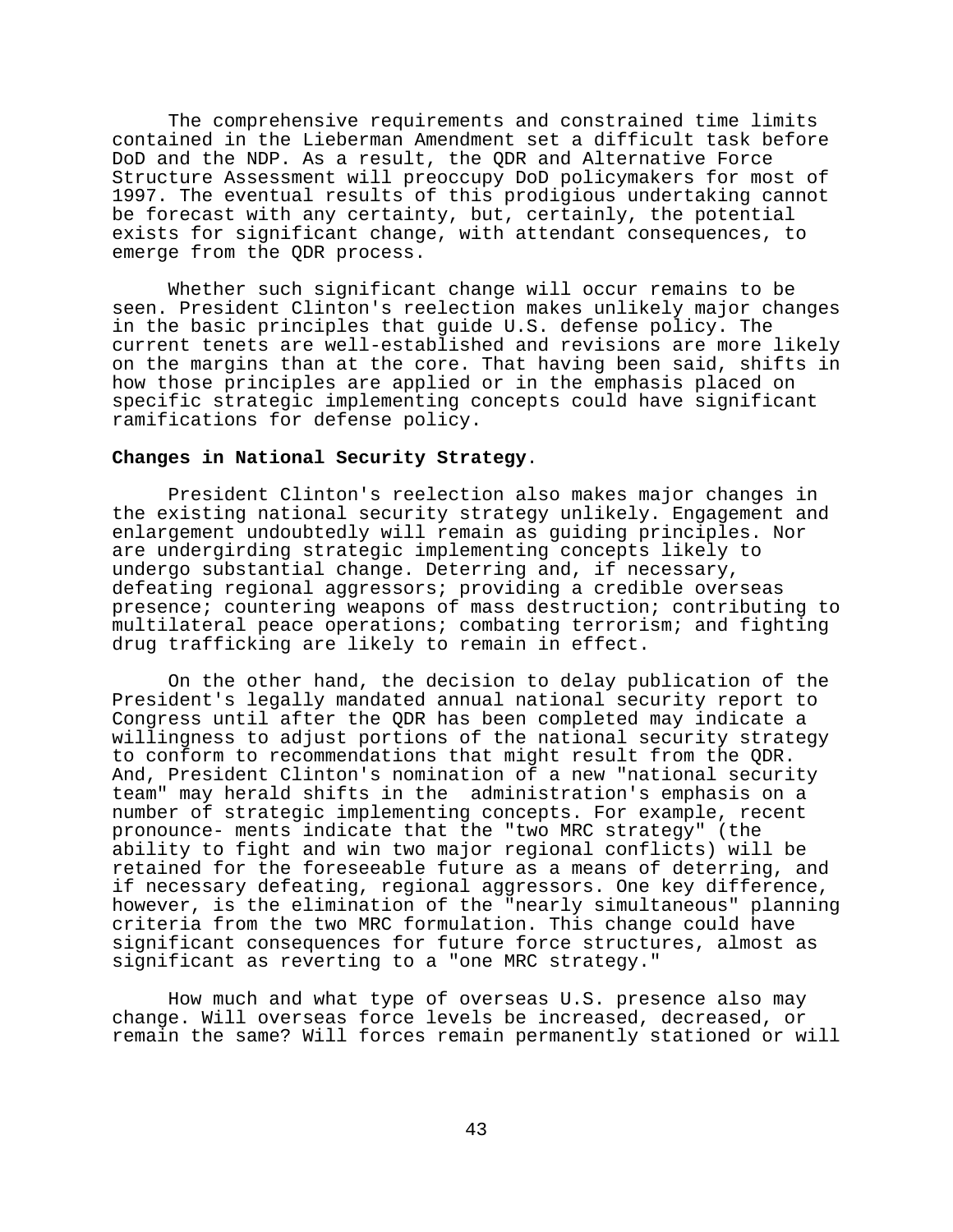rotating units from the continental United States take on a larger role? Which types of forces best represent U.S. commitment? Will exercises become the primary vehicle for maintaining overseas presence?

Another critical issue surrounds the degree of emphasis and balance between protecting and promoting national interests. In the past, much emphasis was placed on protecting U.S. national interests. This made sense given the extent of the threat in the Cold War. But, absent such a threat, it may now be possible to devote greater attention and resources toward activities that seize the strategic initiative actively to promote U.S. interests. The degree to which the military may participate in such activities and the subsequent effect on budgets and force structures could be considerable.

## **Changes in National Military Strategy**.

Dramatic shifts in U.S. national military strategy are unlikely to occur. Promoting stability and thwarting aggression through peacetime engagement, deterrence and conflict prevention, and fighting and winning major regional conflicts will remain applicable. Nor are overseas presence and power projection likely to be fundamentally altered.

While the overarching principles may remain largely the same, the manner in which they are implemented and the degree of emphasis placed on specific elements may undergo considerable change. For instance, the strategic concept of preventive defense recently emphasized three lines of action: prevent the emergence of threats to U.S. national interests and security; deter any threats that might emerge; and, if necessary, defeat an aggressor. Under this concept, greater emphasis would be placed on preventing threats. Whether Secretary of Defense William Cohen will continue to stress preventive defense remains to be seen. But the consequences, especially for the Army which would carry out much of the preventive defense mission, could be considerable.

The balance between overseas presence and power projection may also be altered. If, for example, preventive defense and peacetime engagement take on greater importance, then overseas presence–whether through permanent stationing or rotation of units–may grow. If, on the other hand, budget constraints drive down personnel levels and forces available, then greater reliance on power projection of forces from the continental United States may be more the norm.

Because of the breadth and scope of the tasks laid down in the Lieberman Amendment, DoD and the NDP will have to examine a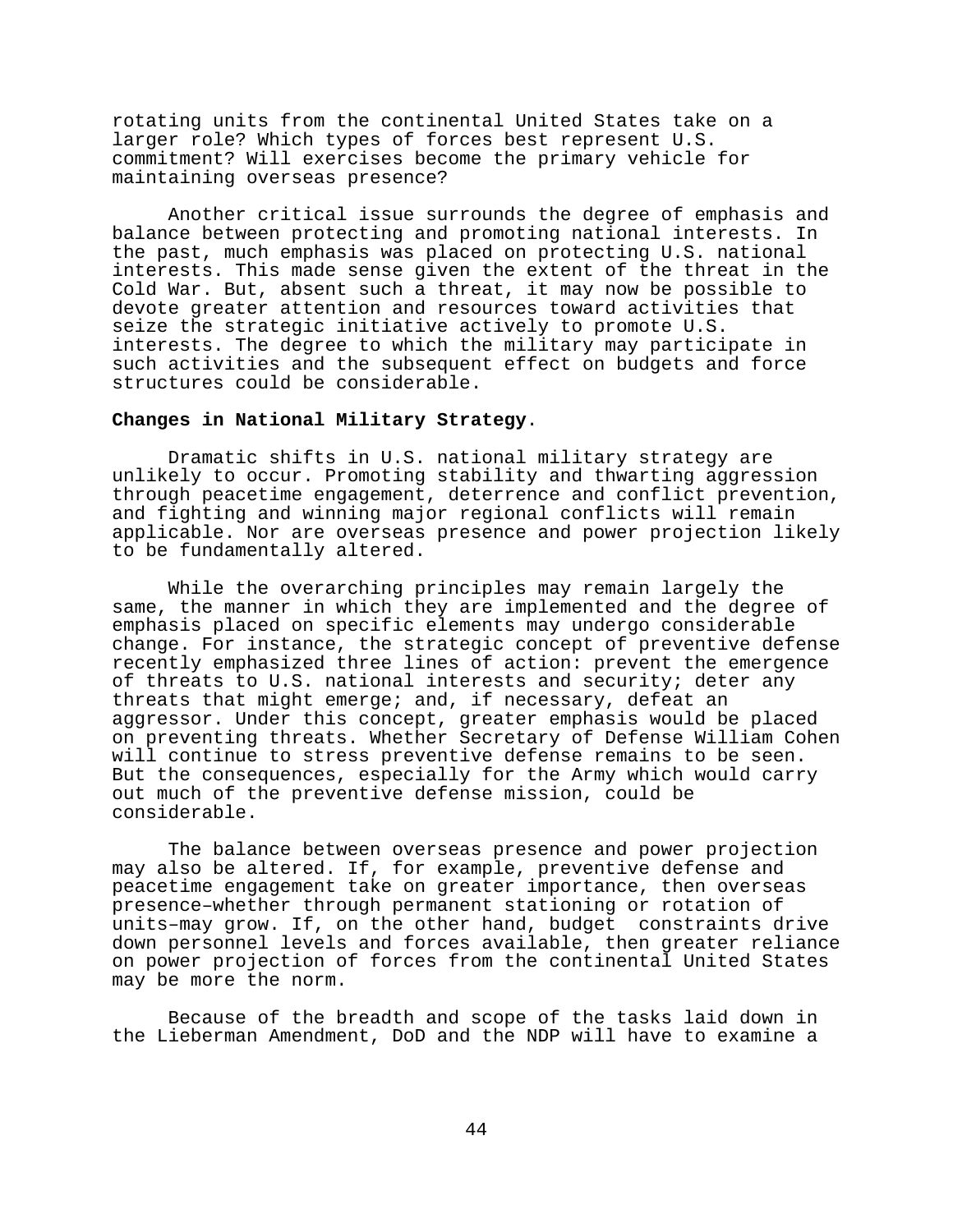large number of consequential issues that could alter the implementing concepts of the national military strategy. To identify but a few of the critical issues offers some insight into the potential consequences of the QDR. For example, to achieve an appropriate balance between:

- Promoting and protecting national interests;
- Preventive defense measures and other activities;
- Technology and people;
- Modernization and recapitalization;
- Budget allocations to the Services;
- Roles and Missions of the Services;
- The Active and Reserve Components;

• Interests of congressional constituents and base closings that reduce excess infrastructure; and,

• Current readiness, force structure, and modern-ization.

## **Changes in Force Structures**.

While it is too early to forecast outcomes of the QDR force structure review and Alternative Force Structure Assessment, some key battle lines have been drawn. Four brief examples indicate the scope and potential consequences of the debates. The first instance is the degree to which forces will be optimized for major conflicts–fighting and winning America's wars–or whether some forces will be designed to focus on other operations. If, for instance, preventive defense receives increased priority, then the nation will need forces able to operate effectively in that milieu. In a constrained fiscal environment, the necessity of fielding forces to perform the warfighting and preventive defense roles may require considerable trade-offs with other requirements.

Second, striking an appropriate balance between precision engagement and dominant maneuver will significantly influence force structures. Stand-off, precision strike weapons systems will provide critical capabilities on future battlefields. Overreliance on such weapons, however, may leave the U.S. Armed Forces vulnerable to asymmetric responses. Moreover, while precision strike weapons systems lend themselves to compelling or deterring potential adversaries, they are less suitable for peacetime engagement tasks that may take on increasing importance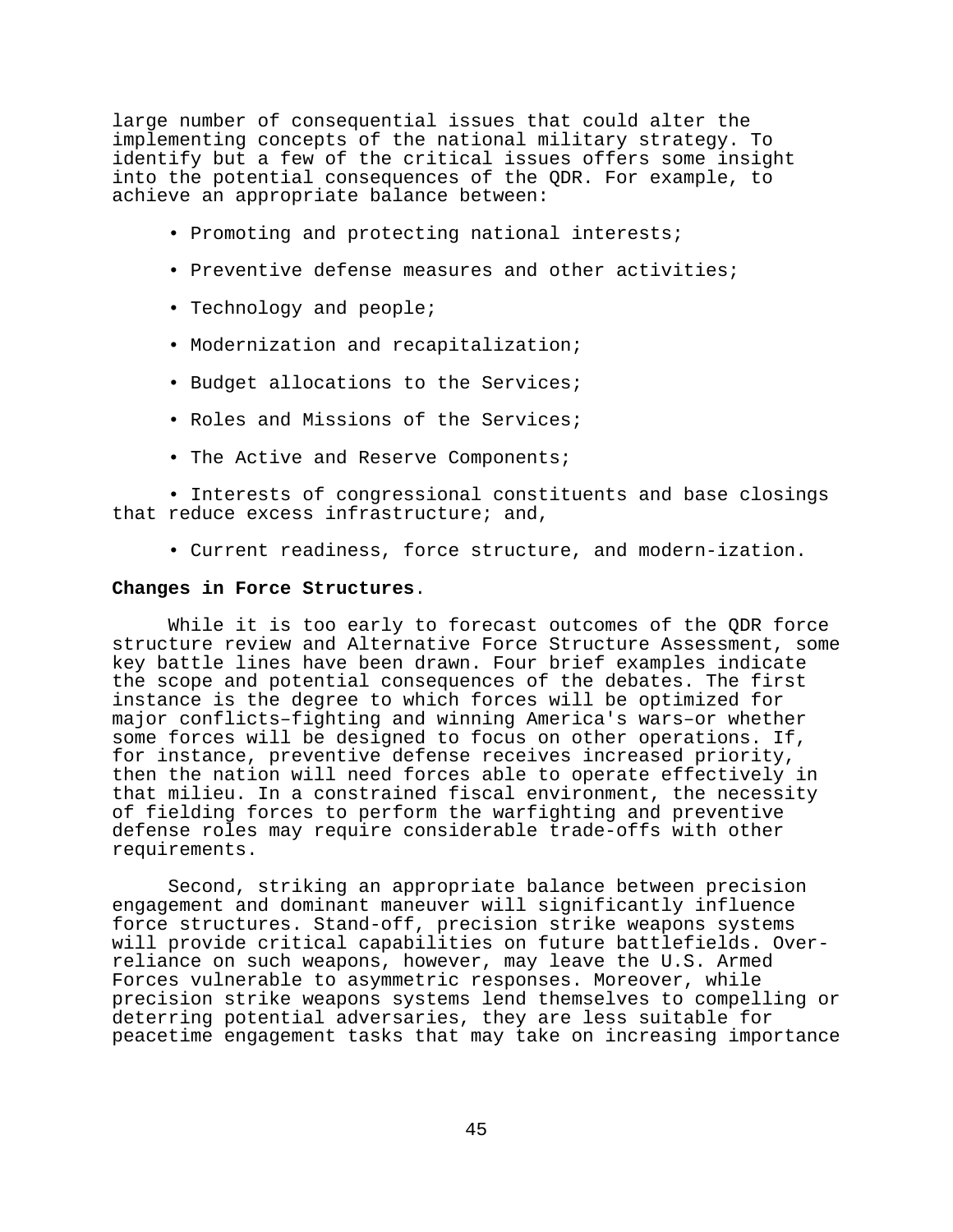in the near future. Dominant maneuver forces, on the other hand, are capable of performing across the full range of operations, provide significant operational flexibility to respond to asymmetric challenges throughout the spectrum of conflict, and lend themselves to peacetime engagement activities. Both capabilities will be essential to meet the demands of the anticipated international security environment. But achieving an appropriate balance within increasingly constrained fiscal resources will not be easy.

Third, the role of the Reserve Components–especially within the Army–is likely to generate considerable debate. A key issue will center on using Reserve Component forces to conduct operations other than war (with attendant frequent mobilizations and consequent stress on Reserve Component personnel and units) versus serving as a primary deterrent to a second MRC and providing a significant combat component to fight in a second MRC, if required. The potential effects of these decisions on the structure of Active Component forces, the Active Component/Reserve Component mix, and the organization within the respective Reserve Components will be significant.

Lastly, future force structures hinge to a large degree on the research, development, and acquisition of modern equipment. The long-standing, but rising, tension between current readiness requirements (largely dictated by increasing numbers and duration of deployments) and long-term modernization needs requires resolution. This may only be possible if there is a break in the historical DoD budget apportionment paradigm. If such a break occurs, the ramifications for future force structures will be consequential.

# **Congressional Activity**.

While there may be considerable congressional discussion of defense policy issues in 1997, one should not anticipate significant legislative action. As the recent election campaign demonstrated, the nation lacks keen interest in or awareness of defense issues. Time will be required to forge a bipartisan consensus on defense issues that the Executive and Legislative branches say they seek. The Clinton administration's new national security team also will require time to grasp these nettlesome issues, and Congress undoubtedly will grant a brief "honeymoon period." Further, Congress may be willing to adopt a "wait and see attitude" that allows the QDR process to play out before taking definitive action. Nonetheless, the conduct of the QDR and Alternative Force Structure Assessment will generate considerable congressional interest in defense issues in 1997.

Similarly, the defense budget should not undergo significant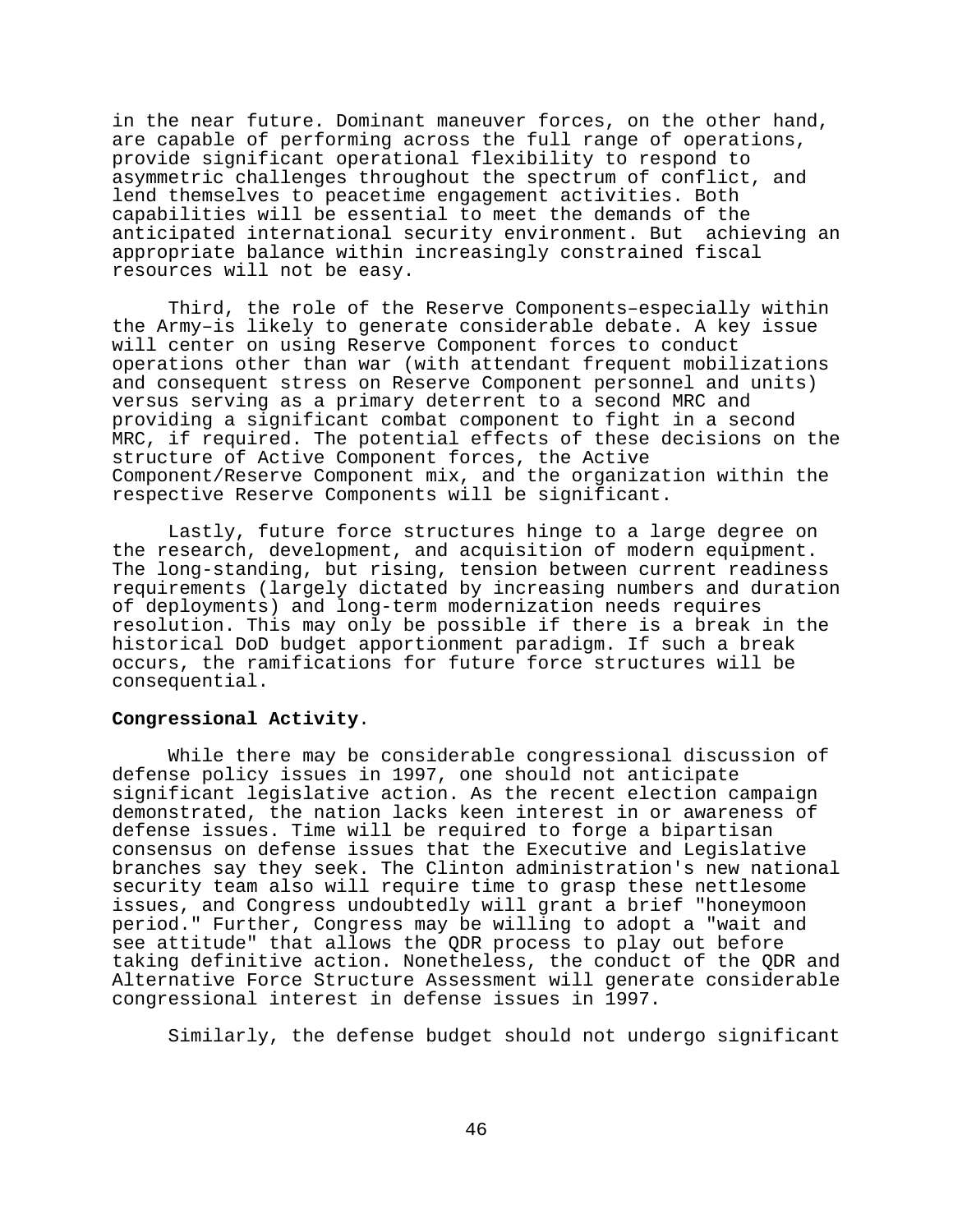change in 1997. Subsequent years, however, are likely to see calls for defense cuts in tandem with renewed focus on balancing the overall budget. This does not argue that decreases in the defense budget are inevitable. The American public and its elected representatives have long demonstrated a willingness to underwrite a substantial defense commitment, so long as they perceived that they were receiving a fair return on their investment. This trend could continue into the future, if DoD is able to articulate a rationale that garners adequate support.

During 1998, however, Congress can be expected to undertake considerable action–whether as a result of recommendations stemming from the QDR or because Congress perceives that the QDR fell short of expectations. In either case, considerable legislative and programmatic policy changes could occur. But it will be far better for all concerned if Congress is responding to QDR recommen- dations rather than because the Legislative Branch feels compelled (a la Goldwater-Nichols) to spur DoD to action. As the Lieberman Amendment indicates, Congress may be losing patience with what it perceives to be a slow DoD response to the changing international environment.

## **Conclusions**.

In carrying out the mandate of the Lieberman Amendment, DoD and the National Defense Panel face a daunting task that would be difficult to accomplish in a stable security environment. But such stability is not likely to occur in the foreseeable future. Simply because U.S. policymakers had roughly 50 years of relative planning constancy during the Cold War does not mean that the post-Cold War era will lead to a similar period of stability. To the contrary, the planning constants that characterized East-West confrontation may have been atypical, and the United States may be facing a period of prolonged uncertainty in defense planning issues.

The United States may be best served, therefore, by preserving a high degree of flexibility in its defense policy over the next decade. At the same time, the QDR and the Alternative Force Structure Assessment should focus on providing the United States with a balanced force capable of operating effectively throughout the spectrum of conflict, at all levels of warfare, and across the range of military operations.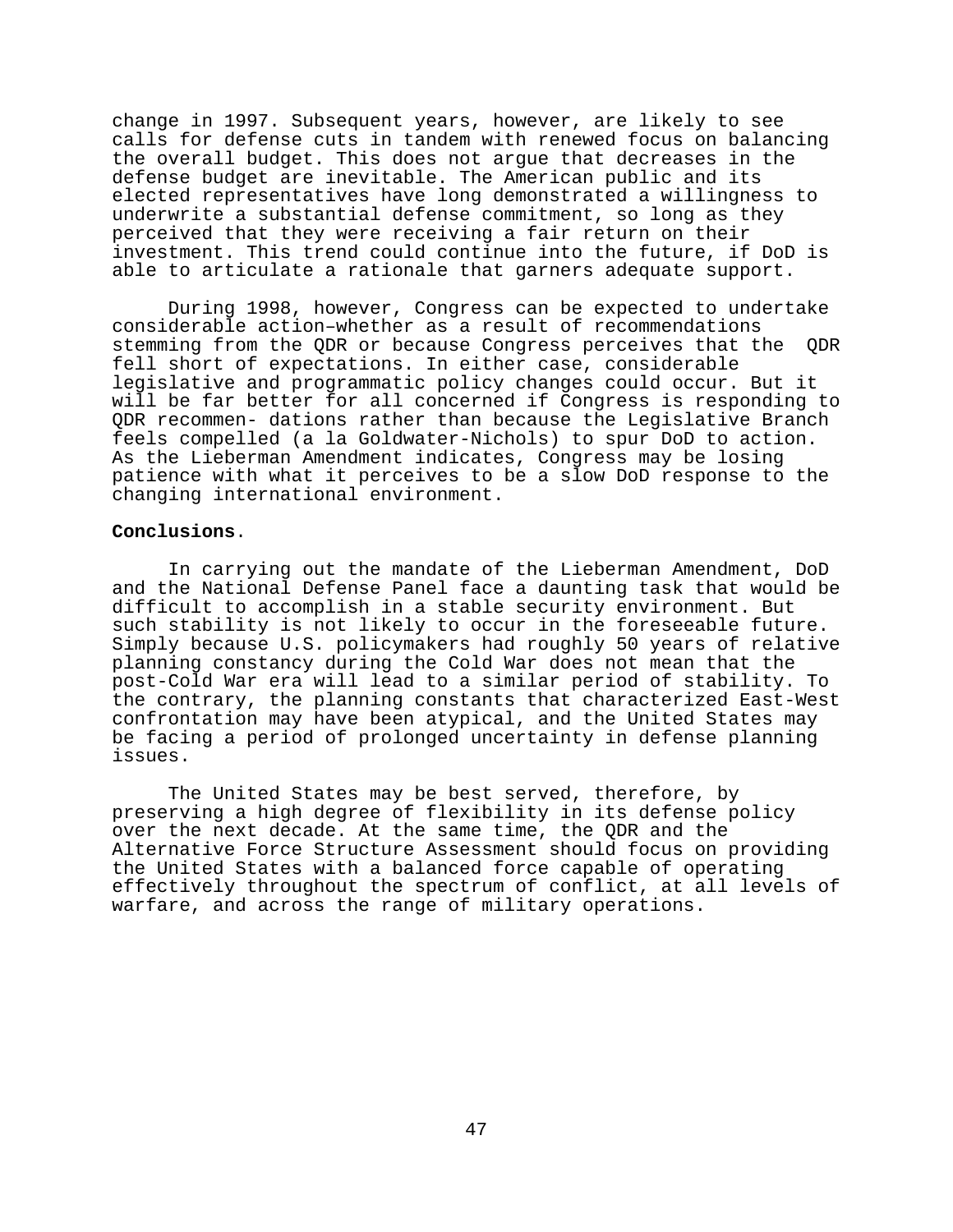## **BIOGRAPHICAL SKETCHES OF THE AUTHORS**

STEPHEN J. BLANK is the Douglas MacArthur Professor of Research at the Strategic Studies Institute where he has served since 1989. Prior to that, Dr. Blank was Associate Professor of Soviet Studies at the Air University's Center for Aerospace Doctrine, Research, and Education. He earned his M.A. and Ph.D. in Russian history at the University of Chicago. Dr. Blank has published numerous articles on Soviet and Russian miliary affairs and foreign policies. He is the coeditor of The Soviet Military and the Future (Greenwood, 1992). His latest book, The Sorcerer as Apprentice: Stalin's Commissariat of Nationalities, was published by Greenwood in 1994. Working with Professor Alvin Rubinstein of the University of Pennsylvania, Dr. Blank is currently editing a book on Russian foreign policy in Asia and the Far East.

WILLIAM T. JOHNSEN is an Associate Research Professor of National Security Affairs at the Strategic Studies Institute. An infantry officer before retiring from the U.S. Army, he served in the 25th Infantry Division and the 7th Infantry Division (Light). He also served as Assistant Professor of Military History at the U.S. Military Academy and as an Arms Control Analyst in SHAPE. Dr. Johnsen earned his M.A. and Ph.D. in military history at Duke University. In 1994, he was named to the Elihu Root Chair of Military Studies at the U.S. Army War College. Dr. Johnsen is a graduate of the U.S. Military Academy and the U.S. Army War College.

DOUGLAS V. JOHNSON joined the Strategic Studies Institute in 1985, first as a Strategic Research Analyst and then as Associate Research Professor of National Security Affairs. A 1963 graduate of the U.S. Military Academy, his 30 years of service in the U.S. Army included two combat tours, a variety of troop and staff assignments, and instructor duty at the U.S. Military Academy and the School of Advanced Miliary Studies at Fort Leavenworth, which he cofounded. Dr. Johnson earned his M.A. in history from the University of Michigan and his Ph.D. in military history from Temple University. He is the Academic Director of the Army After Next Special Program at the Army War College.

DOUGLAS C. LOVELACE, JR. joined the Strategic Studies Institute in September 1994 after retiring from the U.S. Army. His Army career included a combat tour in Vietnam and a number of command and staff assignments. While serving in the Plans, Concepts and Assessments Division and the War Plans Division of the Joint Staff, he collaborated in the development of documents such as the National Military Strategy, the Joint Strategic Capabilities Plan, the Joint Military Net Assessment, NSD 74, PDD 25, and others. Prior to military retirement he served as Director of Military Requirements and Capabilities Management at the U.S. Army War College. His most recent SSI publication is Unification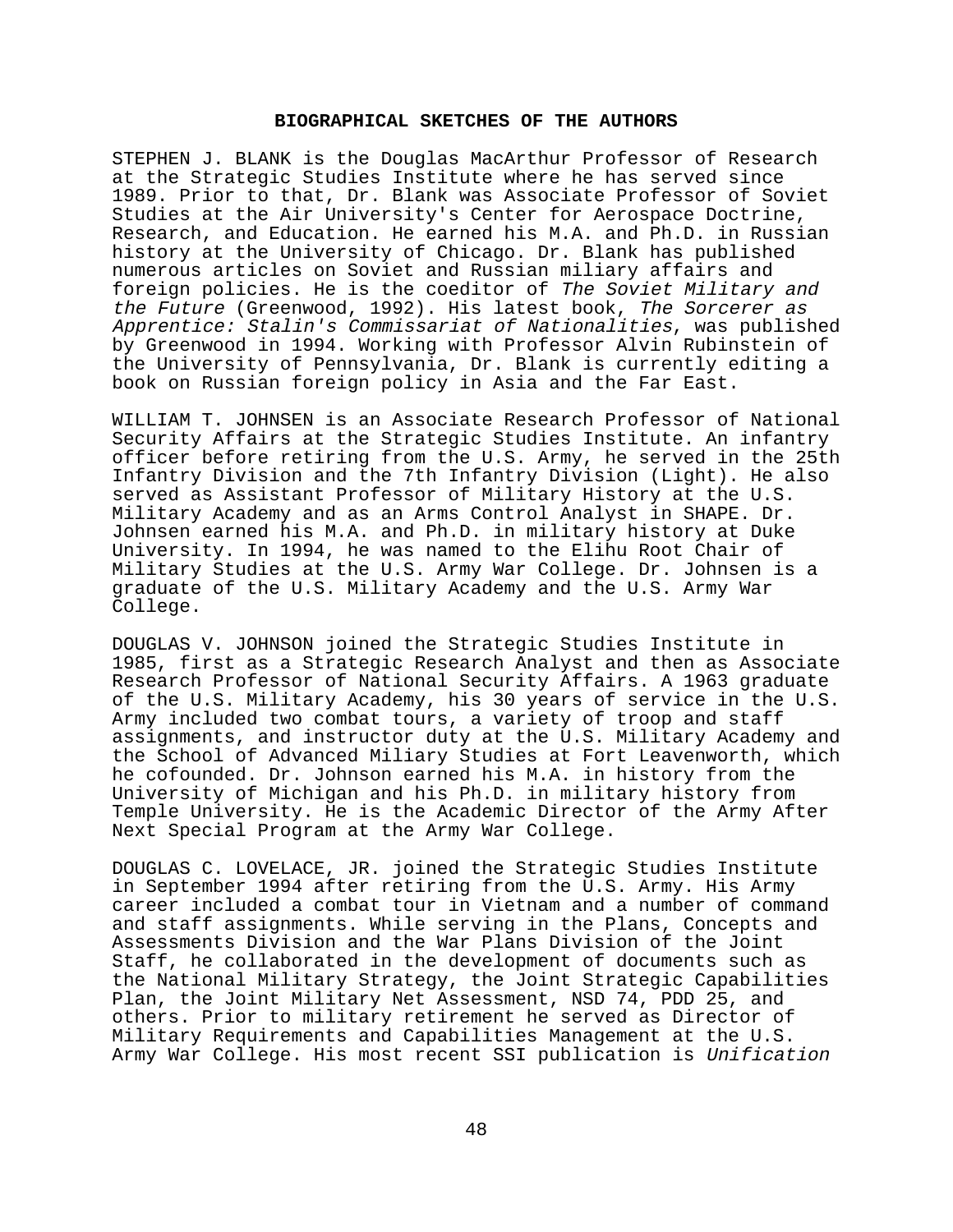of the United States Armed Forces: Implementing the 1986 Department of Defense Reorganization Act. Professor Lovelace earned a B.S. in aerospace management and an M.A. in business from Embry Riddle Aeronautical University. He is a graduate of the U.S. Army Command and General Staff College and the National War College.

STEVEN METZ is the Henry L. Stimson Professor of Military Studies at the U.S. Army War College. Prior to joining the Strategic Studies Institute in 1993, Dr. Metz was Associate Professor of Low Intensity Conflict at the Air War College and Professor of National Security Affairs at the U.S. Army Command and General Staff College. He has written on topics ranging from nuclear warfighting to South African security policy and U.N. peace operations. Dr. Metz earned his B.A. in philosophy and M.A. in international studies at the University of South Carolina and his Ph.D. in political science at the Johns Hopkins University.

STEPHEN C. PELLETIERE, a Research Professor of National Security Affairs, earned his Ph.D. in Middle East politics at the University of California, Berkeley. He taught at the University of California, Berkeley, at Ripon College in Wisconsin, and at Union College, Schenectady, New York. His latest SSI study is Managing Strains in the Coalition: What to Do About Saddam? Dr. Pelletiere is the author of two books on the Middle East: The Kurds-An Unstable Element in the Gulf, and The Iran-Iraq War: Chaos in a Vacuum. He is completing a book on the war in Kuwait.

DONALD E. SCHULZ, Professor of National Security Affairs, earned his Ph.D. in political science at Ohio State University. He has authored or edited a number of books on Mexico, Cuba and Central America. His articles have appeared in Foreign Policy, Orbis, the Journal of Inter-American Studies and World Affairs, and Small Wars and Insurgencies. Over the past two years, Dr. Schulz has been recognized as an authority on Haiti and in 1996 he published two monographs discussing Haiti's prospects for peace and development after American forces withdraw. He is currently working on an monograph examining U.S. policy toward Cuba.

LIEUTENANT COLONEL DIANNE L. SMITH joined the Strategic Studies Institute in August 1995. Previously, she was the Team Chief for Central Asia at the Defense Intelligence Agency's National Military Intelligence Collection Center. In earlier assignments, LTC Smith served as an exchange officer with the United Kingdom Defense Intelligence and Security School and was a counterintelligence officer in Uijongbu, Korea. She earned her B.A. in history and international relations at the University of Nebraska and her M.A. and Ph.D. in Russian history at the University of California, Davis. In 1996, LTC Smith authored the SSI monograph, Central Asia: A New Great Game? and edited a conference volume, Asian Security to the Year 2000 as well as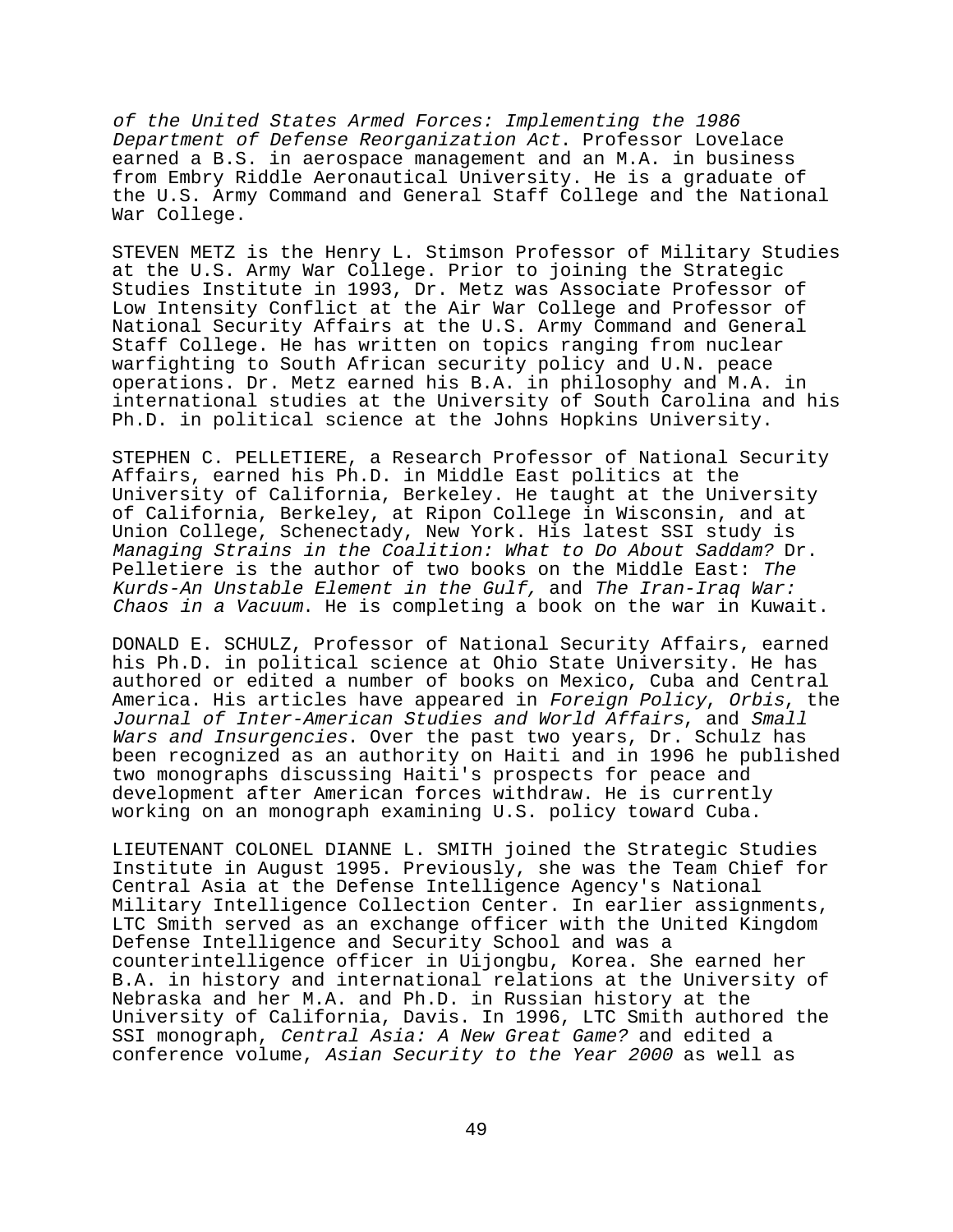several Strategy Conference monographs dealing with China. She is a graduate of the U.S. Army Command and General Staff College and the Army War College.

EARL H. TILFORD, JR. is the Senior Research Professor and Director of Research at the Strategic Studies Institute. He earned his B.A. and M.A. in history at the University of Alabama and his Ph.D. in American and European military history at George Washington University. Dr. Tilford is the author of more than three dozen articles, monographs, and chapters appearing in various anthologies, as well as three books on the Vietnam War, the latest being Crosswinds: The Air Force's Setup in Vietnam, published by Texas A&M University Press in 1993. This past year, Praeger Press published Eagle in the Desert: A Look Back at the Persian Gulf War, a book he coedited with Air Force historian Dr. William P. Head. He is currently working on a socio-cultural and intellectual history of the U.S. Air Force tentatively titled, "The Bob Hope Syndrome: A Cultural and Intellectual History of the U.S. Air Force."

THOMAS-DURELL YOUNG joined the Strategic Studies Institute in 1988 and now is a Research Professor of National Security Affairs. He earned his Ph.D. from the Graduate Institute of International Studies, University of Geneva, Geneva, Switzerland. Dr. Young is a 1990 graduate of the U.S. Army War College. He was Executive Committee Chairman of the Central Region Chiefs of Army Staff Talks' Working Group on Command Authorities Required for a Multinational Force Commander.